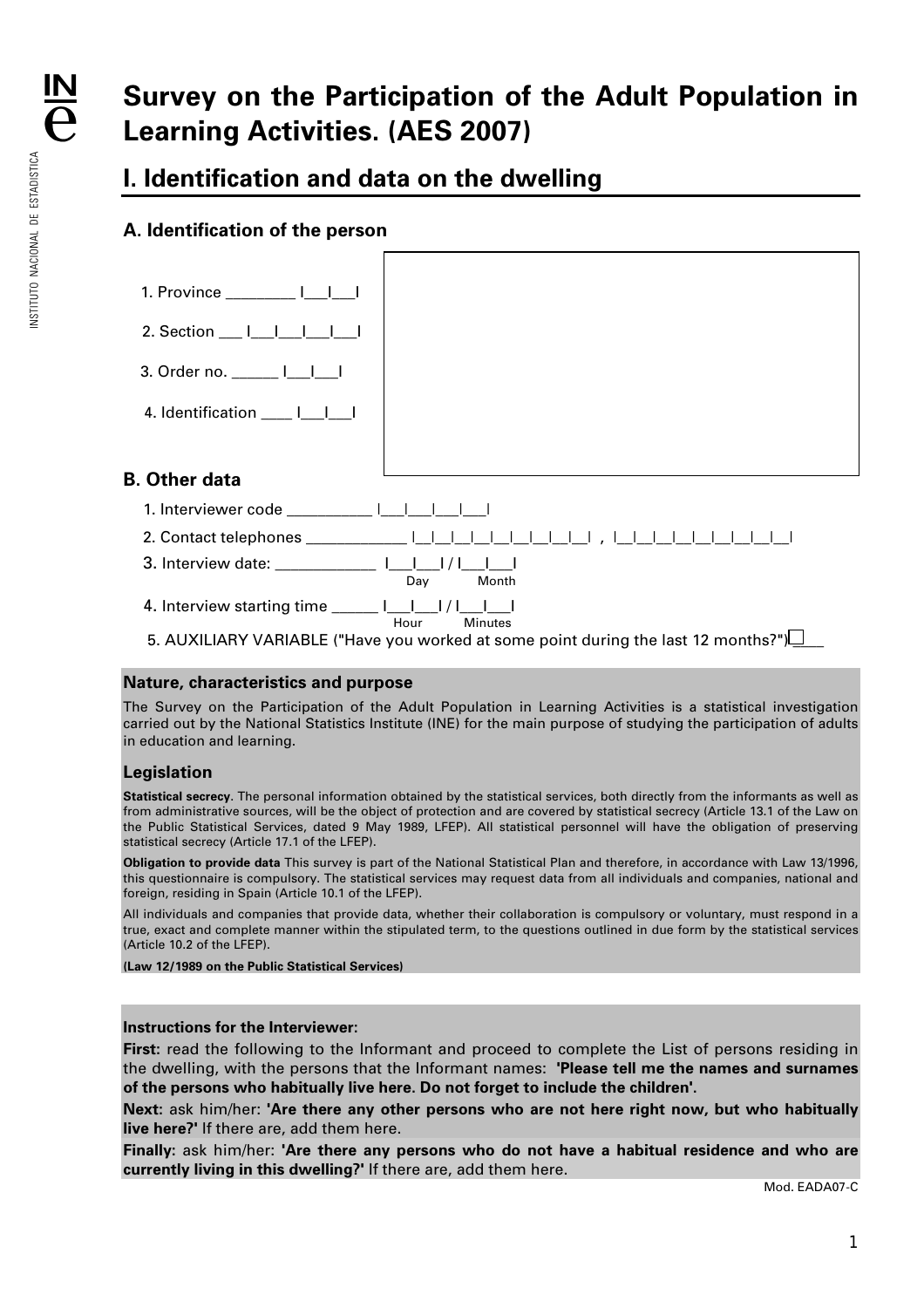# **C. List of persons**

| 1. Persons                                                                                                                 | 2. State the month and year of<br>birth                                    | 3. Person no.                                                                               |
|----------------------------------------------------------------------------------------------------------------------------|----------------------------------------------------------------------------|---------------------------------------------------------------------------------------------|
| Interviewer: read the instructions on<br>the back. Write the name and surnames<br>or initials with clear, capital letters. | (Only fill in Age if the surveyed<br>person does not remember the<br>date) |                                                                                             |
|                                                                                                                            | Month<br>Year<br>Age                                                       | $\sqcup \sqcup$                                                                             |
|                                                                                                                            | Month<br>Year<br>Age                                                       | $\begin{array}{c} \square \square \end{array}$                                              |
|                                                                                                                            | Month<br>Year<br>Age                                                       | $\begin{array}{c} \begin{array}{c} \begin{array}{c} \end{array} \\ \end{array} \end{array}$ |
|                                                                                                                            | Month<br>Year<br>Age                                                       | $\Box\Box$                                                                                  |
|                                                                                                                            | Month<br>Year<br>Age                                                       | $\begin{array}{c} \square \square \end{array}$                                              |
|                                                                                                                            | Month<br>Year<br>Age                                                       | $\begin{tabular}{c} \textbf{1} & \textbf{1} & \textbf{1} \\ \hline \end{tabular}$           |
|                                                                                                                            | Month<br>Year<br>Age                                                       | $\begin{array}{c} \begin{array}{c} \begin{array}{c} \end{array} \\ \end{array} \end{array}$ |
|                                                                                                                            | الباليان / البالباليان الباليا<br>Month<br>Year<br>Age                     | $\begin{array}{c} \square \square \end{array}$                                              |
|                                                                                                                            | Year<br>Month<br>Age                                                       | $\sqcup\sqcup$                                                                              |
|                                                                                                                            | Month<br>Year<br>Age                                                       | $\lfloor \underline{\qquad} \rfloor \underline{\qquad} \rfloor$                             |
|                                                                                                                            | Month<br>Year<br>Age                                                       | $\sqcup \sqcup$                                                                             |
|                                                                                                                            | Month<br>Year<br>Age                                                       | $\sqcup \sqcup$                                                                             |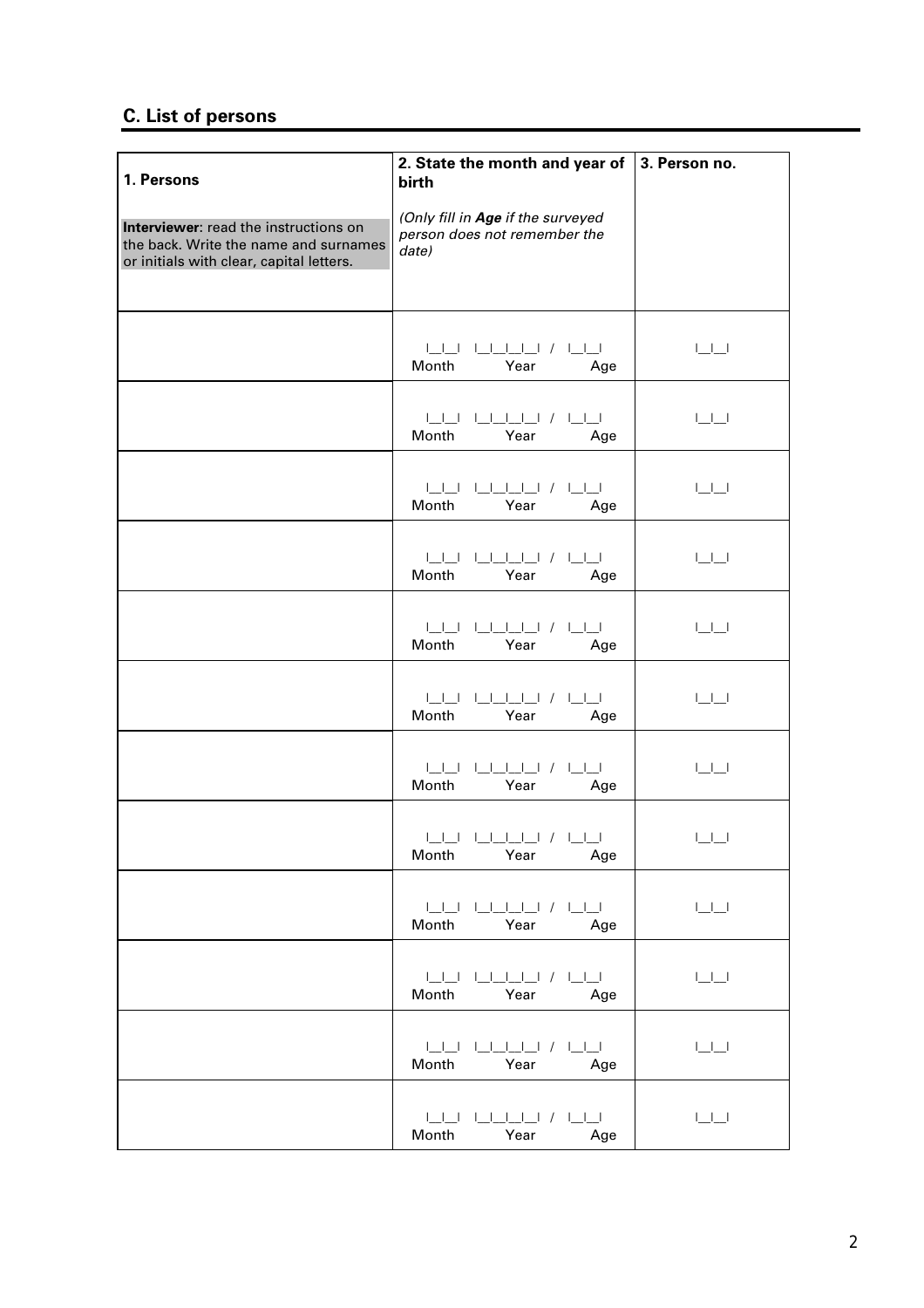# **C. List of persons** (more)

| 1. Persons                                                                                                                           | 2. State the month and year of<br>birth                                    | 3. Person no.                                                     |
|--------------------------------------------------------------------------------------------------------------------------------------|----------------------------------------------------------------------------|-------------------------------------------------------------------|
| Interviewer: first, read the instructions<br>on the back. Write the name and<br>surnames or initials with clear, capital<br>letters. | (Only fill in Age if the surveyed<br>person does not remember the<br>date) |                                                                   |
|                                                                                                                                      | Month<br>Year<br>Age                                                       | $\sqcup\sqcup$                                                    |
|                                                                                                                                      | 1 1 1 1 1 1 1 1 / 1 1 1<br>Month<br>Year<br>Age                            | $\begin{array}{c} \square \square \end{array}$                    |
|                                                                                                                                      | Month<br>Year<br>Age                                                       | $\Box\Box$                                                        |
|                                                                                                                                      | 1 1 1 1 1 1 1 1 / 1 1 1<br>Month<br>Year<br>Age                            | $\Box\Box$                                                        |
|                                                                                                                                      | Month<br>Year<br>Age                                                       | $\Box\Box$                                                        |
|                                                                                                                                      | 1 1 1 1 1 1 1 1 / 1 1 1<br>Month<br>Year<br>Age                            | $\Box\Box$                                                        |
|                                                                                                                                      | 1 1 1 1 1 / 1 1 1<br>Month<br>Year<br>Age                                  | $\begin{array}{c} \square \square \end{array}$                    |
|                                                                                                                                      | Month<br>Year<br>Age                                                       | $\begin{array}{ccc} \end{array}$ $\begin{array}{ccc} \end{array}$ |
|                                                                                                                                      | Month<br>Year<br>Age                                                       | $\sqcup\sqcup$                                                    |
|                                                                                                                                      | Month<br>Year<br>Age                                                       | $\Box\Box$                                                        |
|                                                                                                                                      | Month<br>Year<br>Age                                                       | $\sqcup \sqcup \sqcup$                                            |
|                                                                                                                                      | Month<br>Year<br>Age                                                       | $\Box\Box$                                                        |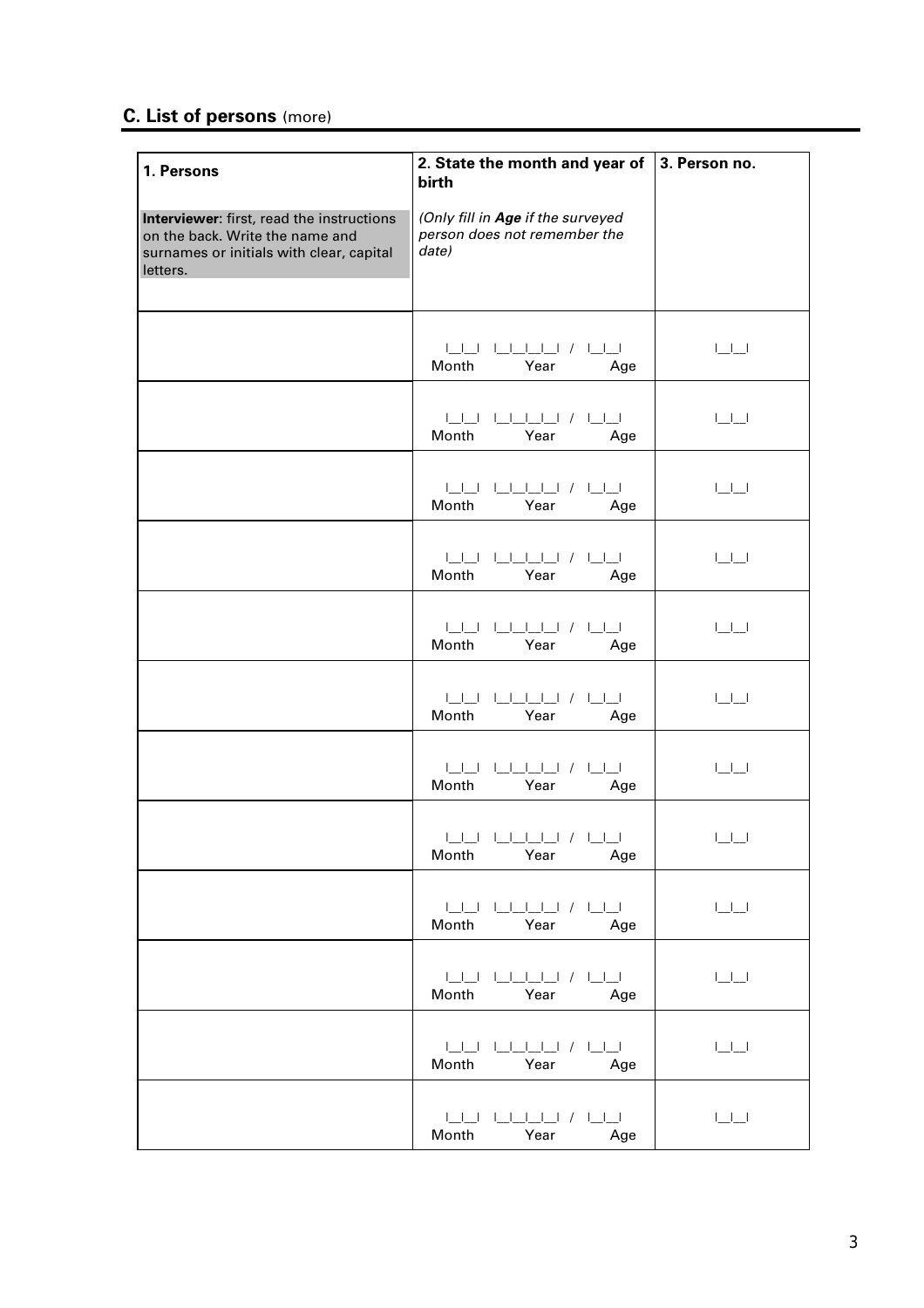# **II. Data of the person to be interviewed**

| <b>Interviewer</b> , note down questions 1 and 2.                                                                                                                                                                                                                                                 |                                             |
|---------------------------------------------------------------------------------------------------------------------------------------------------------------------------------------------------------------------------------------------------------------------------------------------------|---------------------------------------------|
| 1. PERSON NO. (This is the 'Person number' in the table prior to the person to the<br>interviewed)<br><u> 2000 - 2000 - 2000 - 2000 - 2000 - 2000 - 2000 - 2000 - 2000 - 2000 - 2000 - 2000 - 2000 - 2000 - 2000 - 200</u>                                                                        |                                             |
|                                                                                                                                                                                                                                                                                                   | لطاطا                                       |
| <b>2. SEX</b>                                                                                                                                                                                                                                                                                     | $\Box$ 1                                    |
| Female<br>and the control of the control of the control of the control of the control of the control of the control of the                                                                                                                                                                        | $\Box$ 2                                    |
| 3. What is your nationality? (00 if he/she refuses to answer; 88 if he/she does not<br>know)                                                                                                                                                                                                      |                                             |
|                                                                                                                                                                                                                                                                                                   | اكاكا                                       |
| 4. Were you born in Spain?<br>Yes<br><u> 2000 - 2000 - 2000 - 2000 - 2000 - 2000 - 2000 - 2000 - 2000 - 2000 - 2000 - 2000 - 2000 - 2000 - 2000 - 200</u>                                                                                                                                         | $\Box$ 1 $\rightarrow$ go to<br>question 7  |
|                                                                                                                                                                                                                                                                                                   | $\square$ 2                                 |
| 5. Which country were you born in? (00 if he/she refuses to answer; 88 if he/she<br>does not know)                                                                                                                                                                                                |                                             |
|                                                                                                                                                                                                                                                                                                   | الطاطا                                      |
| 6. How many years have you lived in Spain? (00 if he/she refuses to answer; 88 if<br>he/she does not know)                                                                                                                                                                                        |                                             |
| No. of years for those who have resided in Spain for 10 years or less                                                                                                                                                                                                                             | $\begin{array}{ccc} & & & & \\ \end{array}$ |
| Resident in Spain for more than 10 years                                                                                                                                                                                                                                                          | $\Box$ 11                                   |
| 7. What is the highest level of studies that you have completed?<br>(Interviewer: If the informant states a course that is not sufficient to complete a level,<br>obtain more information in order to ascertain the level of studies truly completed. Note<br>down and code according to Annex-4) |                                             |
|                                                                                                                                                                                                                                                                                                   |                                             |
| Interviewer:<br>-If the level of studies for this question is 'Illiterate' $(01)$ , go to question 10.<br>- If the level is 'Primary education' (11) or 'First stage secondary education, with or without the<br>School Graduate Certificate or equivalent' (20 or 21), go to question 9.         |                                             |
|                                                                                                                                                                                                                                                                                                   |                                             |
| 8. What is the area or specialty of those studies? (Use Annex-0 as a reference.<br>Note down 000 if he/she refuses to answer; 888 if he/she does not know).                                                                                                                                       |                                             |
|                                                                                                                                                                                                                                                                                                   | 1111                                        |
| 9. In which year did you complete that level of studies? (0000 if he/she<br>refuses to answer; 8888 if he/she does not know)                                                                                                                                                                      |                                             |
|                                                                                                                                                                                                                                                                                                   |                                             |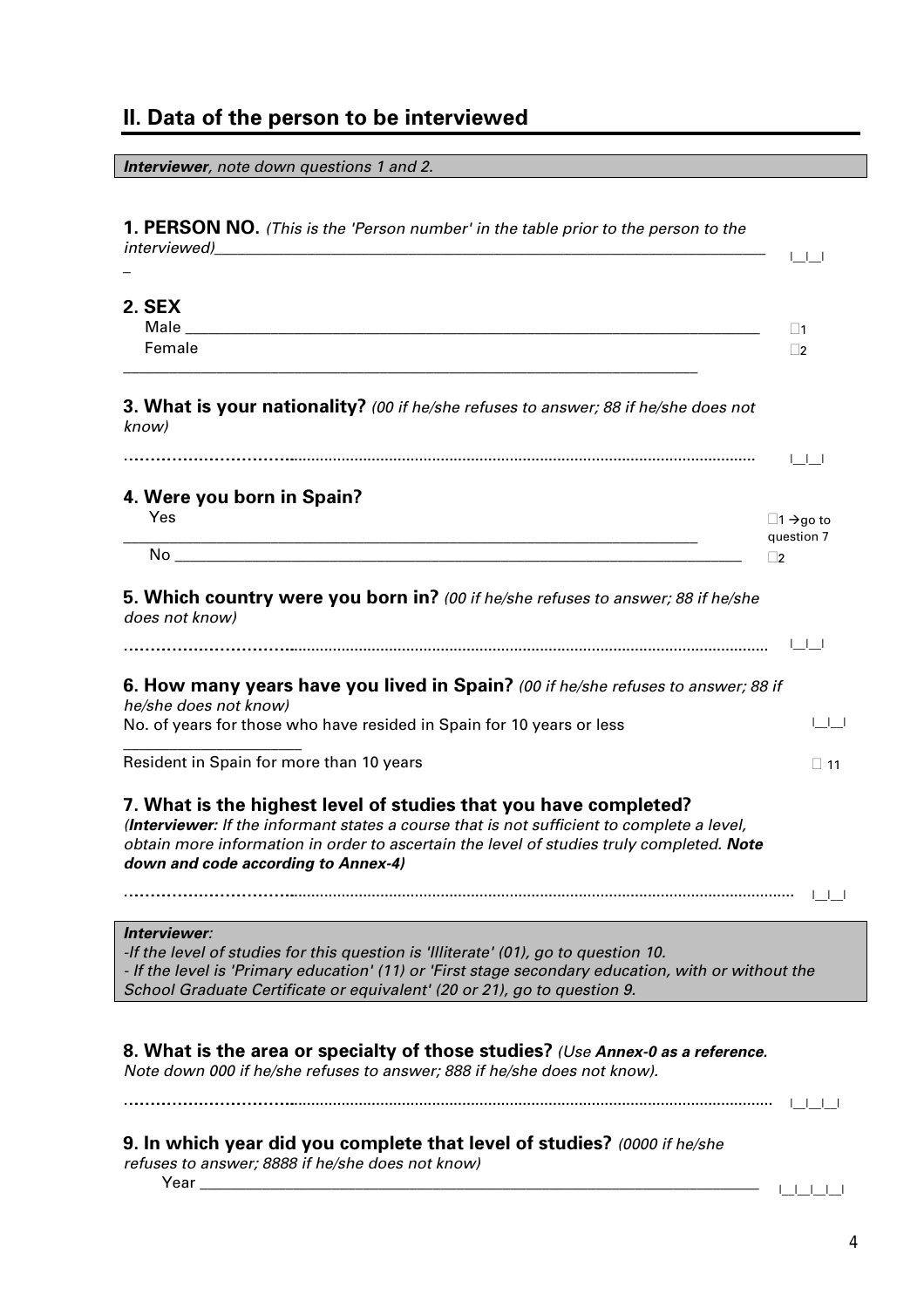#### **10. Did you at any time begin to study an educational level higher than that achieved, but dropped out?**

| uruppeu vulli<br>Yes                                                                                                                                                                           | ∣ 1                             |
|------------------------------------------------------------------------------------------------------------------------------------------------------------------------------------------------|---------------------------------|
|                                                                                                                                                                                                | $\Box$ 2                        |
|                                                                                                                                                                                                | $\Box$ 0<br>$\rightarrow$ go to |
| Does not know                                                                                                                                                                                  | queston 12<br>Γ8                |
| 11. What was this education? (Use Annex-4 as a reference. Note down 00 if<br>he/she refuses to answer; 88 if he/she does not know).                                                            |                                 |
| 12. Which of following situations are you currently in?<br>Performs a job or profession (including unpaid work for<br>a company, business or family operation of a relative he/she lives with, |                                 |
|                                                                                                                                                                                                | ∣ ∣1                            |
|                                                                                                                                                                                                | $\Box$                          |
| Student (including unpaid work experience) _____                                                                                                                                               | $\vert$ 3                       |
| Retired (including early retirement) _______________                                                                                                                                           | 4                               |
|                                                                                                                                                                                                | l 5                             |
|                                                                                                                                                                                                | 6                               |
|                                                                                                                                                                                                | 7                               |
|                                                                                                                                                                                                |                                 |

**Interviewer:** If the option chosen is 1, before proceeding, make a mark in 'AUXILIARY VARIABLE' on the first page. Otherwise, without making said mark, go to question 22.

#### **13. In your main job, what occupation or type of work do you perform?**

*(If the informant has doubts about the meaning of this question, you can give some examples, such as: bus driver, construction labourer, university professor.) (Use Annex-3 as a reference. Note down 00 if he/she refuses to answer; 88 if he/she does not know).*

………………………………….………………………………………….......................... |\_\_|\_\_|

#### **14. What is the activity of the establishment you depend on in your work?**

*(For workers hired via a Temporary Employment Agency, the activity of the establishment where they have been sent to work will be specified.* 

*If the informant has doubts about the meaning of this question, you can give some examples, such as: car manufacturer, restaurant, bank, hairdresser's)* 

*(Use Annex-2 as a reference. Note down 00 if he/she refuses to answer; 88 if he/she does not know).*

………………………………….………………………………………….......................... |\_\_|\_\_|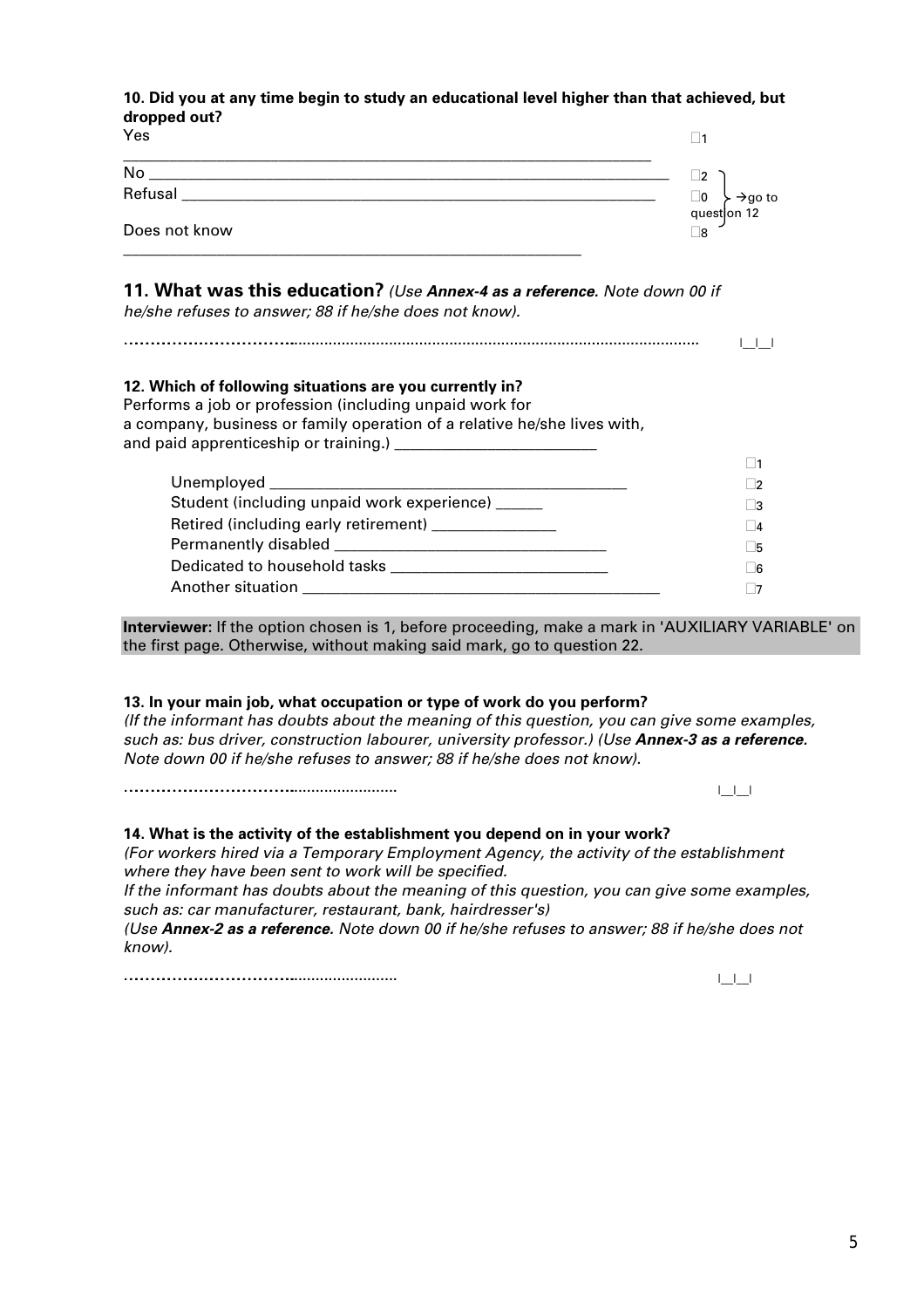| 15. Which of the following is your employment situation?<br>Businessperson with employees                                                                                                                                                                                            |                                                                                             |  |
|--------------------------------------------------------------------------------------------------------------------------------------------------------------------------------------------------------------------------------------------------------------------------------------|---------------------------------------------------------------------------------------------|--|
|                                                                                                                                                                                                                                                                                      | $\Box$ 1 $\rightarrow$ go to question 18                                                    |  |
| Independent worker or businessperson without employees                                                                                                                                                                                                                               | $\square$ 2 $\rightarrow$ go to question 19                                                 |  |
|                                                                                                                                                                                                                                                                                      | $\square$ 3                                                                                 |  |
| Person who works without a set pay in the company or                                                                                                                                                                                                                                 | $\square$ 4 $\rightarrow$ go to question 18                                                 |  |
|                                                                                                                                                                                                                                                                                      | $\Box$ 0                                                                                    |  |
| Does not know<br><u> 1980 - Johann Barbara, martin amerikan basal dan berasal dalam basal dalam basal dalam basal dalam basal dala</u>                                                                                                                                               | $\square$ 8 $\rightarrow$ go to question 18                                                 |  |
| 16. Is the duration of the contract or labour relationship indefinite or temporary?                                                                                                                                                                                                  |                                                                                             |  |
| Permanent work or indefinite work contract ________                                                                                                                                                                                                                                  | $\square$ 1                                                                                 |  |
| Temporary work or limited duration contract ___________                                                                                                                                                                                                                              | $\Box$ 2                                                                                    |  |
|                                                                                                                                                                                                                                                                                      | $\Box$ 0                                                                                    |  |
| Does not know                                                                                                                                                                                                                                                                        | Γ8                                                                                          |  |
| 17. What was your net monthly income received for your main job last month? (note down                                                                                                                                                                                               |                                                                                             |  |
| 00000 if he/she refuses to answer; 88888 if he/she does not know)                                                                                                                                                                                                                    |                                                                                             |  |
|                                                                                                                                                                                                                                                                                      | البالبالياليا                                                                               |  |
|                                                                                                                                                                                                                                                                                      |                                                                                             |  |
| 18. How many people work in the establishment?<br>(mark the option that corresponds to the informant's answer).                                                                                                                                                                      |                                                                                             |  |
| 1 to 10 persons. Indicate the exact number: _______________                                                                                                                                                                                                                          |                                                                                             |  |
| 11 to 19 persons                                                                                                                                                                                                                                                                     | $\begin{array}{c} \begin{array}{c} \begin{array}{c} \end{array} \\ \end{array} \end{array}$ |  |
|                                                                                                                                                                                                                                                                                      | $\square$ 11                                                                                |  |
| 20 to 49 persons                                                                                                                                                                                                                                                                     | $\Box$ 12                                                                                   |  |
| 50 and more persons                                                                                                                                                                                                                                                                  | $\Box$ 13                                                                                   |  |
| Does not know, but there are fewer than 11 persons working                                                                                                                                                                                                                           | $\square$ 14                                                                                |  |
| there the state of the state of the state of the state of the state of the state of the state of the state of the state of the state of the state of the state of the state of the state of the state of the state of the stat<br>Does not know, but more than 10 persons work there | $\square$ 15                                                                                |  |
|                                                                                                                                                                                                                                                                                      |                                                                                             |  |
|                                                                                                                                                                                                                                                                                      | $\Box$ 00                                                                                   |  |
| Does not know                                                                                                                                                                                                                                                                        | $\square$ 88                                                                                |  |
| 19. During what year did you begin to work at your current job, company or                                                                                                                                                                                                           |                                                                                             |  |
| <b>business?</b> (note down 0000 if he/she refuses to answer and 8888 if he/she does not know)                                                                                                                                                                                       |                                                                                             |  |
|                                                                                                                                                                                                                                                                                      | 1 1 1 1 1                                                                                   |  |
| 20. What type of working day do you have in your job, full-time or part-                                                                                                                                                                                                             |                                                                                             |  |
| time?                                                                                                                                                                                                                                                                                |                                                                                             |  |
|                                                                                                                                                                                                                                                                                      | $\square$ 1                                                                                 |  |
| Part-time<br><u> 1989 - Johann Harry Harry Harry Harry Harry Harry Harry Harry Harry Harry Harry Harry Harry Harry Harry Harry</u>                                                                                                                                                   | $\Box$ 2                                                                                    |  |
|                                                                                                                                                                                                                                                                                      | $\Box$ 0                                                                                    |  |
| Does not know                                                                                                                                                                                                                                                                        | $\Box$ 8                                                                                    |  |
|                                                                                                                                                                                                                                                                                      |                                                                                             |  |

6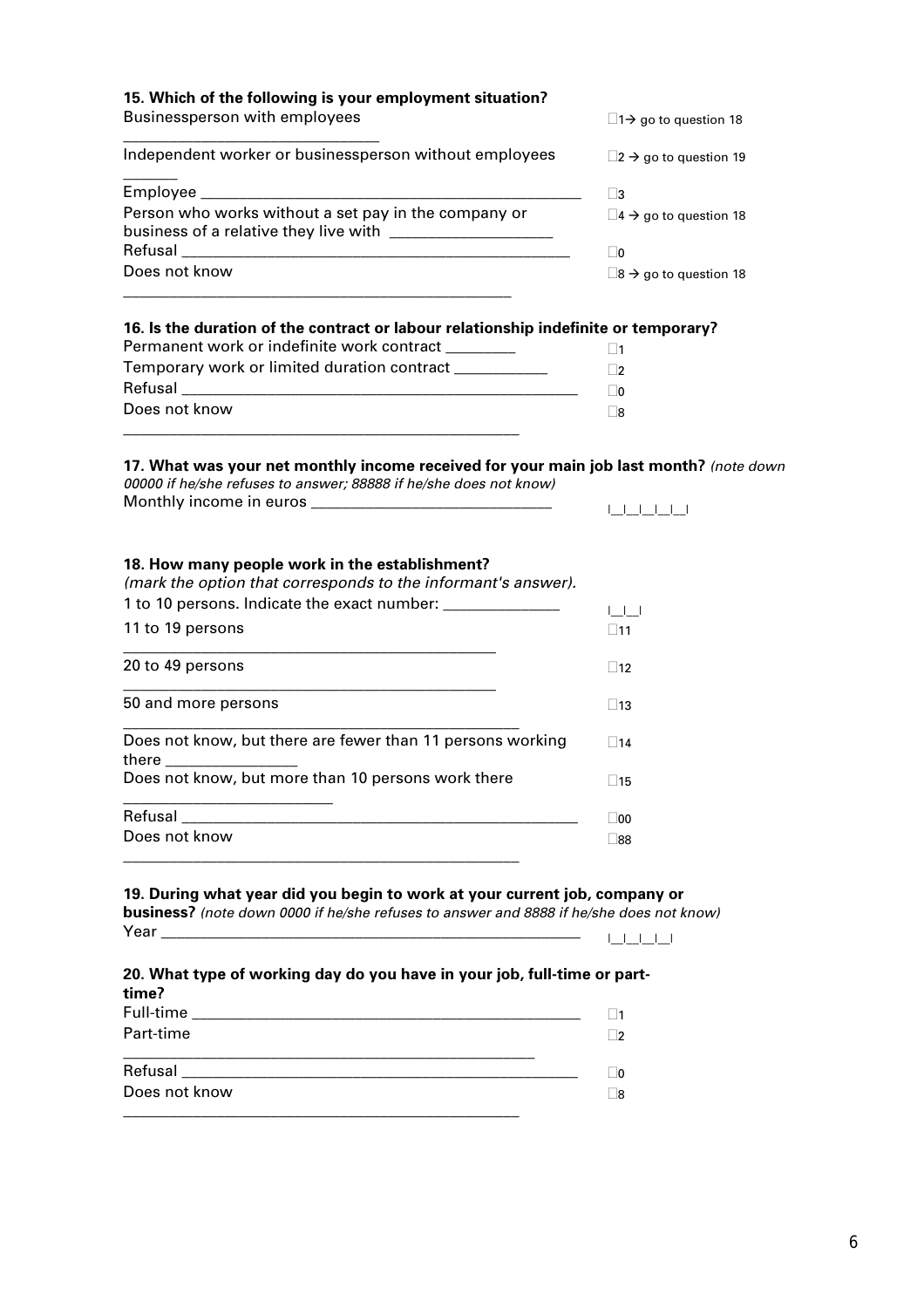#### **21. Do you currently have more than one job or business?**

| No            | 11  |
|---------------|-----|
| Yes           | 2   |
| Refusal       | JO. |
| Does not know | _8  |

**Interviewer:** Read the following to the Informant **'I will now ask you some questions regarding your employment situation one year ago.'** Next, see the answer to question 19, and if the answer is 2006 or before, go to question 23.

#### **22. Which of these situations were you in exactly one year ago?**

Performs a job or profession (including unpaid work for a company, business or family operation of a relative he/she lives with, and paid apprenticeship or training, etc.)

| Student (including unpaid work experience) _____    |  |
|-----------------------------------------------------|--|
| Retired (including early retirement) ______________ |  |
|                                                     |  |
|                                                     |  |
| Another situation                                   |  |
|                                                     |  |
| Does not know                                       |  |
|                                                     |  |

**Interviewer:** If the option chosen is 1, before proceeding, make a mark in 'AUXILIARY VARIABLE' on the first page. Otherwise, without making said mark, go to question 26.

#### **23. What was the occupation or type of job that you performed one year ago?**

*(If the informant has doubts about the meaning of this question, you can give some examples, such as: bus driver, construction labourer, university professor) (Use Annex-3 as a reference. note down 00 if he/she refuses to answer; 88 if he/she does not know).*

| 24. Which of the following was your employment situation?                                     |                                           |
|-----------------------------------------------------------------------------------------------|-------------------------------------------|
| Businessperson with employees                                                                 |                                           |
| Independent worker or businessperson without employees                                        | $\square$ 2 $\rightarrow$ go to block III |
| Employee                                                                                      | $\vert$ 3                                 |
| Person who works without a set pay in the company or<br>business of a relative they live with | $\Box$ 4 $\rightarrow$ go to block III    |
|                                                                                               | ∣∣∩                                       |
| Does not know                                                                                 | $\Box$ 8 $\rightarrow$ go to block III    |

| Permanent work or indefinite work contract  |  |
|---------------------------------------------|--|
| Temporary work or limited duration contract |  |
| Refusal                                     |  |
| Does not know                               |  |
|                                             |  |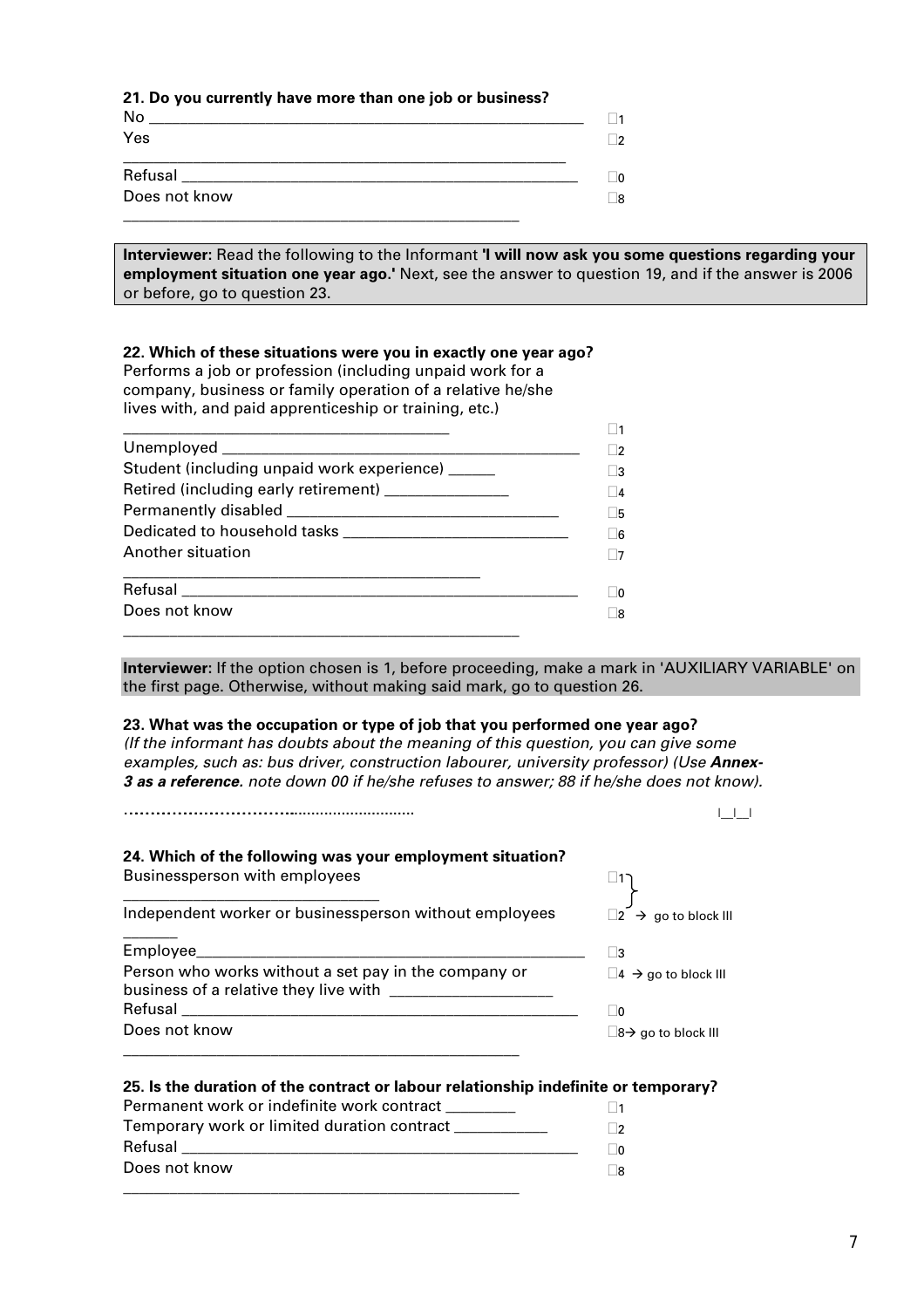*Interviewer: Check whether, on the first page, 'AUXILIARY VARIABLE' is marked, and if it is, go to block III.* 

**26. Even if you are not working now and were not working one year ago, in the last 12 months, did you perform any job or profession, including unpaid work for a company, business or family operation of a relative you live with, and paid apprenticeship or training? Vec**  $\Box$ 1

| 155                                                                                                             |  |
|-----------------------------------------------------------------------------------------------------------------|--|
| No                                                                                                              |  |
| Refusal and the contract of the contract of the contract of the contract of the contract of the contract of the |  |
| Does not know                                                                                                   |  |
|                                                                                                                 |  |

**Interviewer**: If the option chosen is 1, before proceeding, make a mark in 'AUXILIARY VARIABLE' on the first page.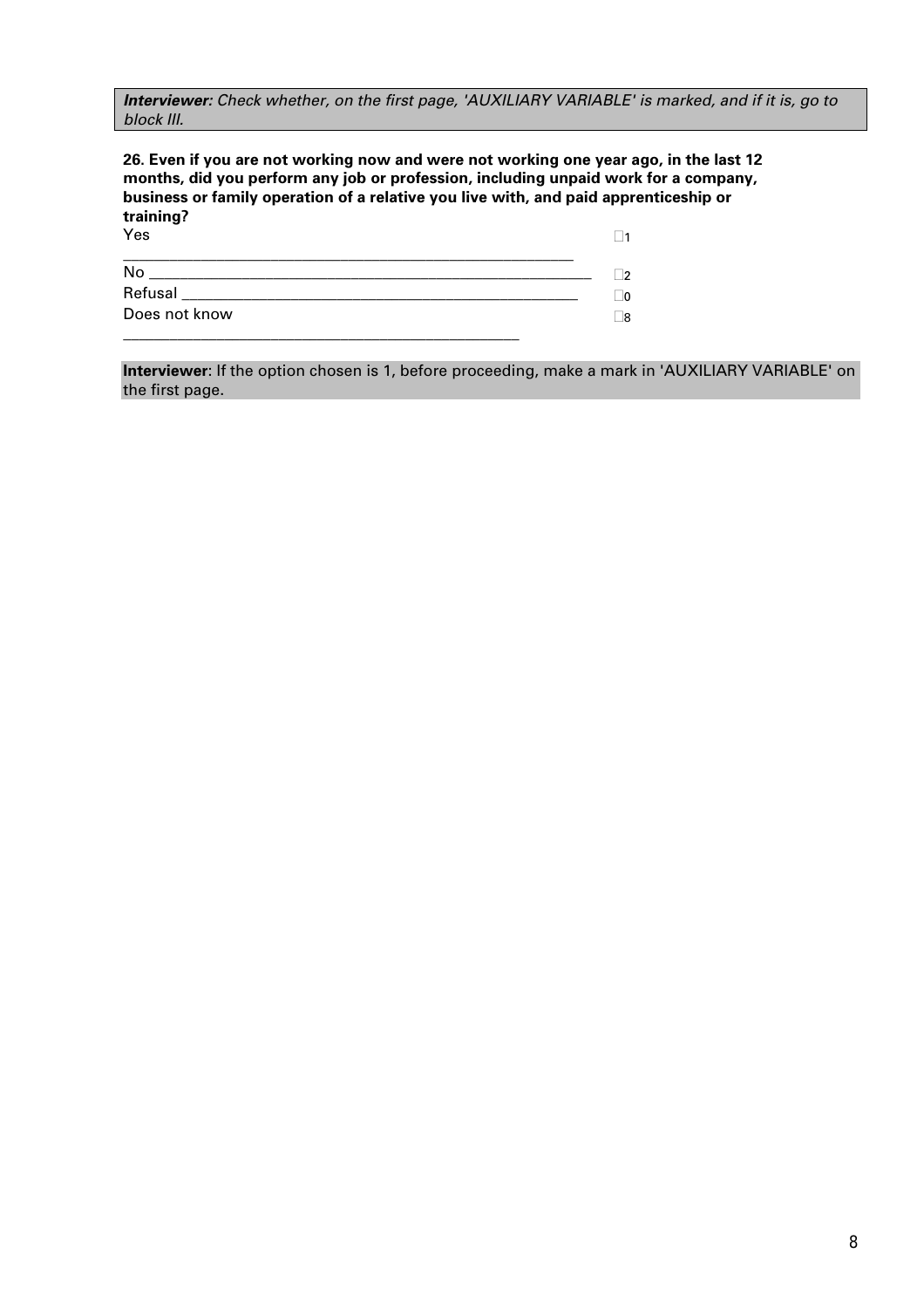# **III. Participation in formal education**

# **27. In the last 12 months, have you been a student or participated in some training activity with which one may gain a degree or official certification?**

*(Interviewer:* 

*A) If the informant answers NO, before marking this answer, read to him/her the LIST OF FORMAL EDUCATION ACTIVITY GROUPS to ensure that in the last 12 months he/she has not carried out any of them.* 

*B)* If he/she answers YES, note down each activity, respectively, in questions 29.1 (slightly further down), *30.1 and 31.1, and then the number of them in question 28.* 

Yes \_\_\_\_\_\_\_\_\_\_\_\_\_\_\_\_\_\_\_\_\_\_\_\_\_\_\_\_\_\_\_\_\_\_\_\_\_\_\_\_\_\_\_\_\_\_\_\_\_\_\_\_\_\_\_\_\_\_\_\_\_\_\_\_ □1

No  $\Box$ 

#### **LIST OF FORMAL EDUCATION ACTIVITY GROUPS**

1. Initial education for adults. (Literacy, Knowledge Consolidation)

2. Adult Secondary Education

3. Post-Secondary Education

4. Vocational Training Cycles and Plastic Arts and Design (Intermediate level), Physical

Education (Intermediate level)

5. Social Guarantee Programmes

6. Official Language Schools

7. Formal Dance Education and Intermediate Level Music

8. Vocational Training Cycles and Plastic Arts and Design (Advanced level), Physical Education (Advanced level); Military Education (Non-commissioned Scale); Civil Guard (Noncommissioned Scale)

9. Higher National Diploma, Technical Engineering and Architecture, Advanced Plastic Arts and Design Studies (Conservation and Restoration of Cultural Assets, Design and Ceramics); Advanced Military Education, (Commissioned Officer Scale); Civil Guard (Commissioned Officer Scale)

10. University degree or equivalent, Higher Engineering and Architecture, Higher Music and Dance, Performing Arts; Advanced Military education (Higher Scale); Civil Guard (Higher Scale) 11. University-awarded degrees (2 or more years)

12. Postgraduate Programmes (excluding summer courses)

13. Health Specialities

14. PhD

15. Educational Workshops and Trade Schools

16. Vocational training

**28. In how many of these activities did you participate in the last 12 months?**  Number of activities \_\_\_\_\_\_\_\_\_\_\_\_\_\_\_\_\_\_\_\_\_\_\_\_\_\_\_\_\_\_\_\_\_\_\_\_\_\_\_\_\_\_\_\_\_\_ |\_\_|

*29 QUESTIONS REGARDING THE FIRST FORMAL EDUCATION ACTIVITY (29.1 to 29.14)* 

**29.1. Interviewer**: Write down the name of the first activity. *Code according to Annex-4 the level of studies reached upon completion of the activity . Note down 00 if he/she refuses and 88 if he/she does not know*

………………………………….…………………………………………....................................................................................................................... |\_\_|\_\_|

*Interviewer: If the level of studies for this question is 'Illiterate' (01), 'Primary Education' (11) or 'First Stage Secondary Education with or without the School Graduate certificate or equivalent' (20 or 21), go to question 29.3*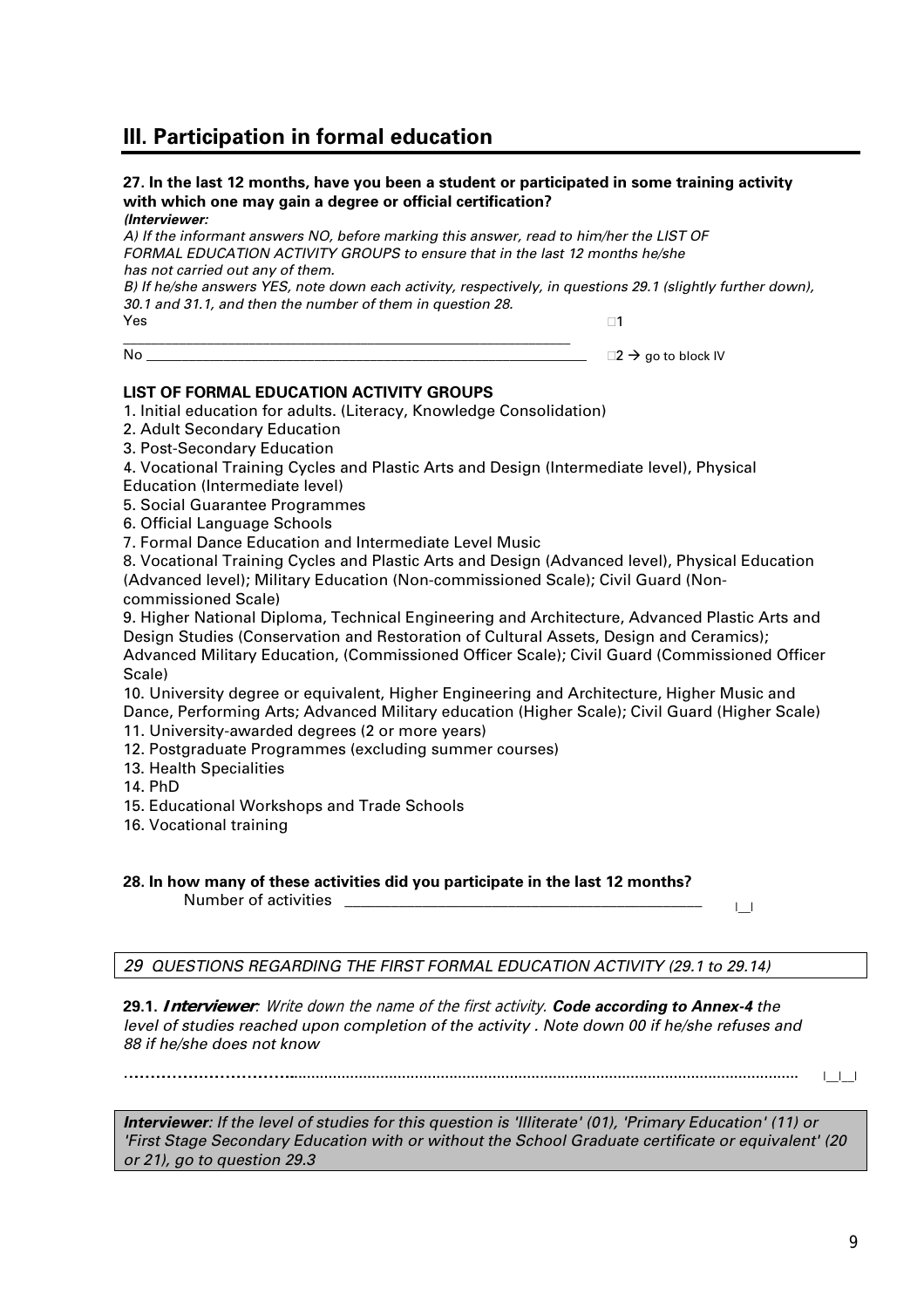#### **29.2 What was the content or main subject of this activity?** *(Use Annex-0 as a*

*reference. note down 000 if he/she refuses to answer; 888 if he/she does not know).*

| 29.3 What was the main reason for participating in this activity?                                                                 |             |
|-----------------------------------------------------------------------------------------------------------------------------------|-------------|
| Reasons relating to work                                                                                                          | $\square$ 1 |
| Personal reasons/not relating to work                                                                                             | $\Box$      |
|                                                                                                                                   | $\Box$ 0    |
| Does not know                                                                                                                     | $\Box$ 8    |
| 29.4 Did you use a computer or the Internet in this activity?                                                                     | $\Box$ 1    |
| Yes, only the computer (without connecting to the Internet)                                                                       | $\Box$      |
|                                                                                                                                   | $\Box$ 3    |
|                                                                                                                                   | $\Box$ 4    |
|                                                                                                                                   | $\Box$ 0    |
| Does not know<br>and the control of the control of the control of the control of the control of the control of the control of the | $\Box$ 8    |
|                                                                                                                                   |             |
| 29.5 Was this activity taught mainly through distance education?                                                                  |             |
|                                                                                                                                   | $\Box$ 1    |
|                                                                                                                                   | $\Box$ 2    |
|                                                                                                                                   | $\Box$ 0    |

*Interviewer: If he/she refuses to answer or is unable to answer this question, go to the Chart-Interviewer after question 29.7* 

#### **29.7 In the last 12 months, how many contact hours did you have per week, on average, of this**

**activity?** *(note down 00 if he/she refuses to answer and 88 if he/she does not know)* No. of hours (1 to 60) \_\_\_\_\_\_\_\_\_\_\_\_\_\_\_\_\_\_\_\_\_\_\_\_\_\_\_\_\_\_\_\_\_\_\_\_\_\_\_\_\_\_\_\_\_\_\_ |\_\_|\_\_|

*Interviewer: See if the AUXILIARY VARIABLE on the first page is not marked, and if this is the case, signal option 5 in questions 29.8 and 29.9, and go to question 29.10.*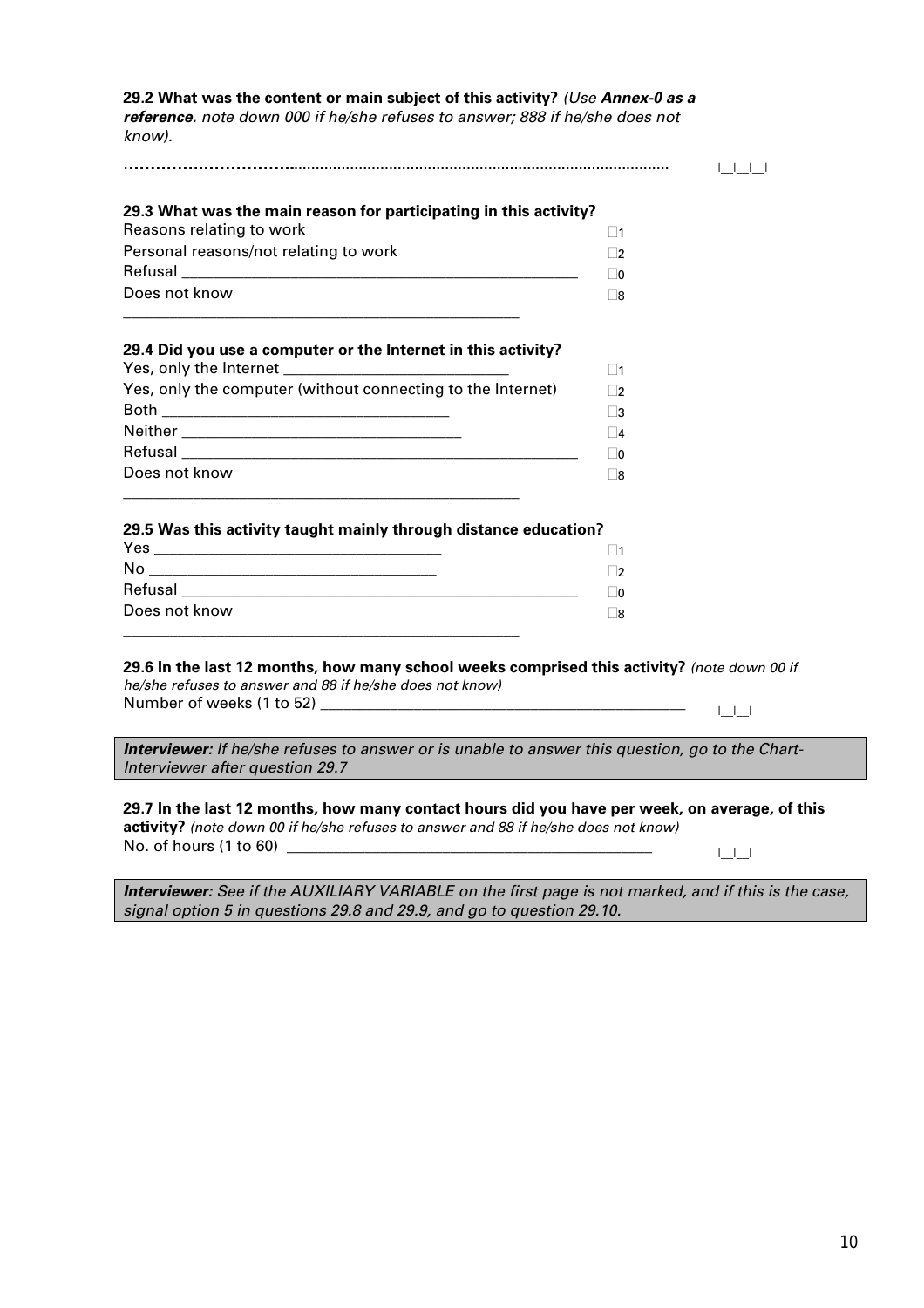| 29.8 Did you carry out this activity during paid working hours (including paid leave or make- |  |
|-----------------------------------------------------------------------------------------------|--|
| up time)?                                                                                     |  |

| They carry out the activity only during paid working hours          |               |
|---------------------------------------------------------------------|---------------|
| They carry out the activity mainly during paid working hours        | $\mathcal{P}$ |
| They carry out the activity mainly outside of paid working<br>hours | -3            |
| They carry out the activity only outside of paid working hours      | 4             |
| He/she was not working at the time                                  | .5            |
| Refusal<br>Does not know                                            | <b>O</b>      |
|                                                                     | 8             |

#### **29.9 Did your employer or future employer pay part or all of the expenses of the classes, registration and exam fees of this activity?**

| Yes, all of them ________________      | $\Box$ 1 $\rightarrow$ go to question 29.12    |
|----------------------------------------|------------------------------------------------|
| Yes, partially _______________         | $\overline{2}$                                 |
| No, none ______________________        | - 13                                           |
| There were no such expenses __________ | $\square$ 4 $\rightarrow$ go to question 29.12 |
|                                        | - 15                                           |
|                                        | - 10                                           |
| Does not know                          | - 18                                           |
|                                        |                                                |

#### **29.10 Did you or a family member pay part or all of the expenses of the classes, registration and exam fees of this activity?**

| Yes, partially _______________ | - 12                                                     |
|--------------------------------|----------------------------------------------------------|
| No, none                       | 3                                                        |
| Refusal                        | $\searrow$ go to the chart after 29.11<br>$\overline{0}$ |
| Does not know                  | 8                                                        |
|                                |                                                          |

**29.11 In the last 12 months, how much have you or a family member paid for the expenses of the classes, registration and exam fees of this activity, not including the possible aid received from the employer?** *(note down 00000 if he/she refuses to answer and 88888 if he/she does not know)* Amount paid in euros (1 to 99998) and the set of the set of the set of the set of the set of the set of the set o

*Interviewer: See if the AUXILIARY VARIABLE on the first page is not marked, and if this is the case, signal option 5 in question 29.12, and go to question 29.13.* 

#### **29.12 Did your employer or future employer pay part or all of the expenses of the books or technical study media of this activity?**

| Yes, all of them _________________    | $\Box$ 1 $\rightarrow$ go to the chart after 29.14 |
|---------------------------------------|----------------------------------------------------|
| Yes, partially _______________        | $\overline{2}$                                     |
| No, none ______________________       | ∣ 3                                                |
| There were no such expenses _________ | $\Box$ 4 $\rightarrow$ go to the chart after 29.14 |
|                                       | l 5                                                |
|                                       | - 10                                               |
| Does not know                         | - 18                                               |
|                                       |                                                    |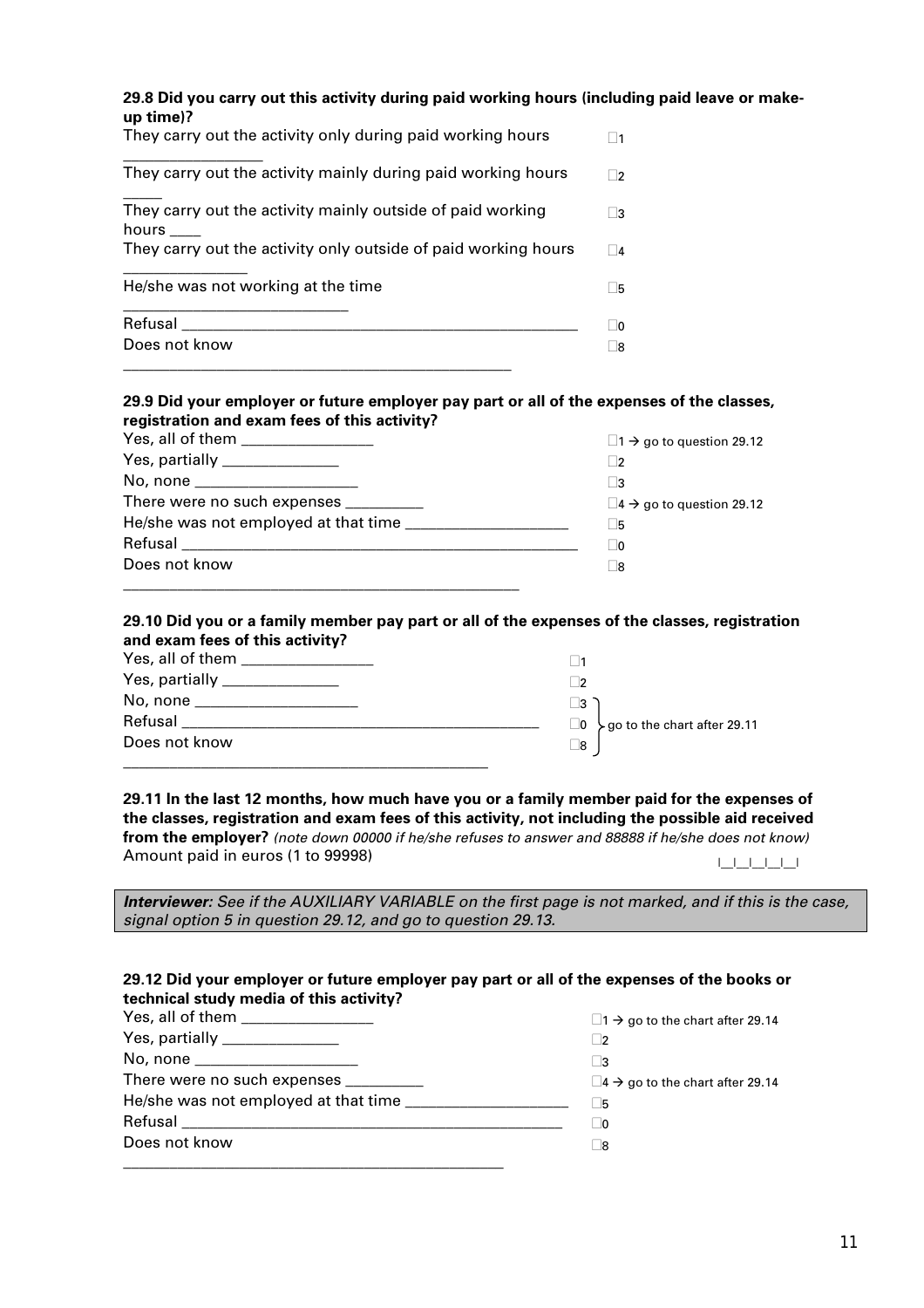| 29.13 Did you or a family member pay part or all of the expenses of the books or technical study |  |
|--------------------------------------------------------------------------------------------------|--|
| media of this activity?                                                                          |  |

| Yes, all of them _______________ |                                      |
|----------------------------------|--------------------------------------|
| Yes, partially _______________   | ∣?                                   |
| No, none _____________________   | $\vert$ 3                            |
| Refusal                          | rgo to the chart after 29.14<br>⊢IO. |
| Does not know                    | ි8                                   |
|                                  |                                      |

**29.14 In the last 12 months, how much have you or a family member paid for the expenses of the books or technical study media of this activity, not including the possible aid received from the employer?** *(note down 00000 if he/she refuses to answer and 88888 if he/she does not know)* Amount paid in euros (1 to 99998) \_\_\_\_\_\_\_\_\_\_\_\_\_\_\_\_\_\_\_\_\_\_\_\_\_\_\_\_\_\_\_\_\_\_\_ |\_\_|\_\_|\_\_|\_\_|\_\_|

*Interviewer: See question 28, and if he/she participated in only 1 formal education activity, go to block IV.* 

#### *30 QUESTIONS REGARDING THE SECOND FORMAL EDUCATION ACTIVITY (30.1 to 30.14)*

**30.1. Interviewer**: Write down the name of the second activity. *Code according to Annex-4 the level of studies reached upon completion of the activity . Note down 00 if he/she refuses and 88 if he/she does not know*

………………………………….…………………………………………........................................................................................... |\_\_|\_\_|

*Interviewer: If the level of studies for this question is 'Illiterate' (01), 'Primary Education' (11) or 'First Stage Secondary Education with or without the School Graduate certificate or equivalent' (20 or 21), go to question 30.3* 

**30.2 What was the content or main subject of this activity?** *(Use Annex-0 as a reference. note down 000 if he/she refuses to answer; 888 if he/she does not know).*

………………………………….…………………………………………......................................................................................... |\_\_|\_\_|\_\_|

| 30.3 What was the main reason for participating in this activity? |                |  |
|-------------------------------------------------------------------|----------------|--|
| Reasons relating to work                                          | ∣ ∣1           |  |
| Personal reasons/not relating to work                             | $\vert$ 2      |  |
|                                                                   | $\overline{0}$ |  |
| Does not know                                                     | 8              |  |
| 30.4 Did you use a computer or the Internet in this activity?     | $\vert$ 1      |  |
| Yes, only the computer (without connecting to the Internet)       | $\Box$         |  |
|                                                                   | $\Box$ 3       |  |
|                                                                   | $\Box$         |  |
|                                                                   |                |  |

\_\_\_\_\_\_\_\_\_\_\_\_\_\_\_\_\_\_\_\_\_\_\_\_\_\_\_\_\_\_\_\_\_\_\_\_\_\_\_\_\_\_\_\_\_\_\_\_\_\_\_

Does not know

 $\Box$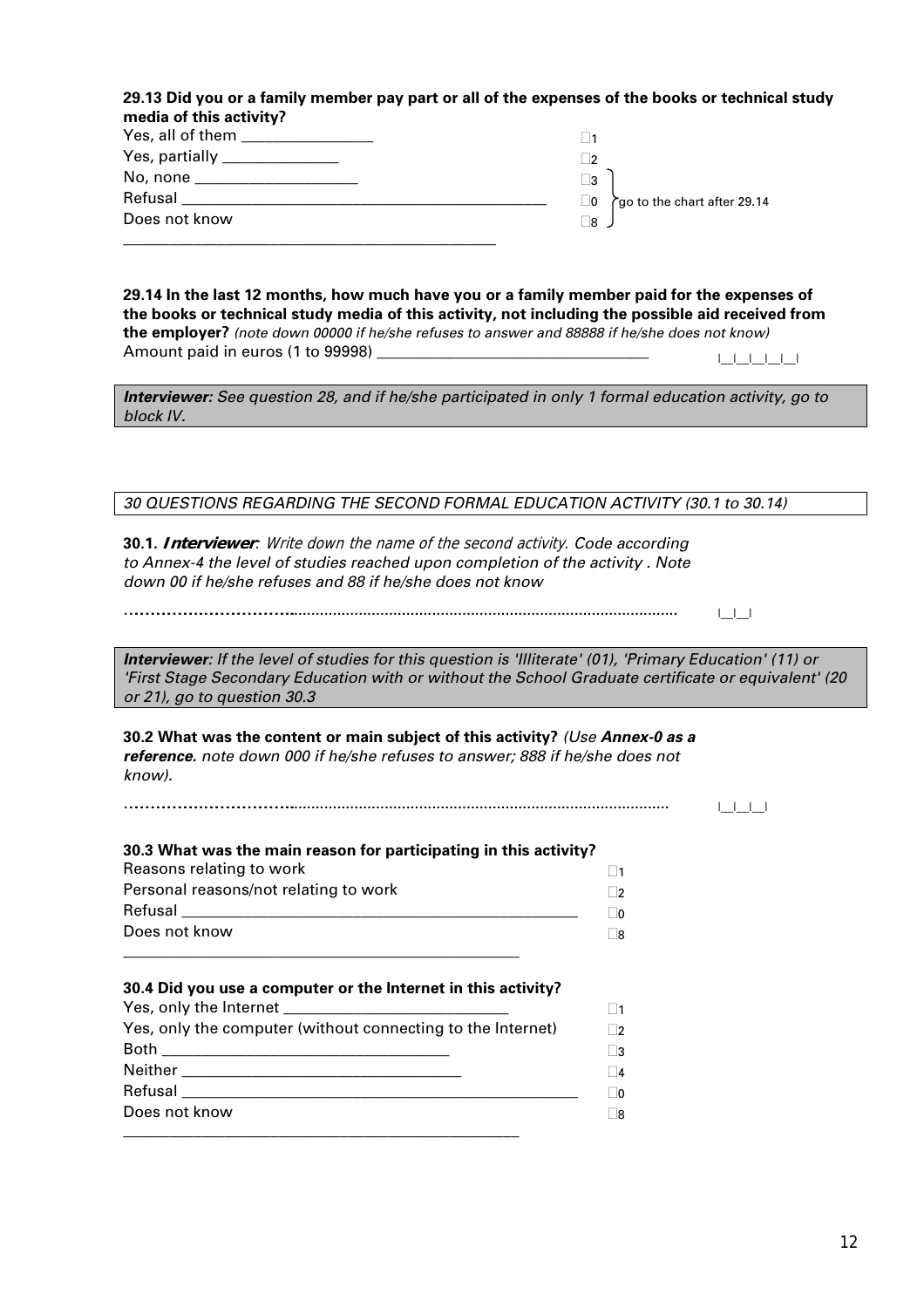#### **30.5 Was this activity taught mainly through distance education?**

| Yes           |   |
|---------------|---|
| No            | n |
| Refusal       |   |
| Does not know | 8 |
|               |   |

#### **30.6 In the last 12 months, how many school weeks comprised this activity?** *(note down 00 if*

*he/she refuses to answer and 88 if he/she does not know)* Number of weeks (1 to 52) \_\_\_\_\_\_\_\_\_\_\_\_\_\_\_\_\_\_\_\_\_\_\_\_\_\_\_\_\_\_\_\_\_\_\_\_\_\_\_\_\_\_\_\_\_\_\_ |\_\_|\_\_|

*Interviewer: If he/she refuses to answer or is unable to answer this question, go to the Chart-Interviewer after question 30.7* 

#### **30.7 In the last 12 months, how many contact hours did you have per week, on average, of this activity?** *(note down 00 if he/she refuses to answer and 88 if he/she does not know)*

| <b>activity?</b> (note down 00 if he/she refuses to answer and 88 if he/she does not know) |  |
|--------------------------------------------------------------------------------------------|--|
| No. of hours (1 to 60)                                                                     |  |

*Interviewer: See if the AUXILIARY VARIABLE on the first page is not marked, and if this is the case, signal option 5 in questions 30.8 and 30.9, and go to question 30.10.* 

#### **30.8 Did you carry out this activity during paid working hours (including paid leave or makeup time)?**

| They carry out the activity only during paid working hours          |                |
|---------------------------------------------------------------------|----------------|
| They carry out the activity mainly during paid working hours        | $\overline{2}$ |
| They carry out the activity mainly outside of paid working<br>hours | $\mathbf{R}$   |
| They carry out the activity only outside of paid working hours      | $\overline{A}$ |
| He/she was not working at the time                                  | - 15           |
| Refusal                                                             |                |
| Does not know                                                       |                |

\_\_\_\_\_\_\_\_\_\_\_\_\_\_\_\_\_\_\_\_\_\_\_\_\_\_\_\_\_\_\_\_\_\_\_\_\_\_\_\_\_\_\_\_\_\_\_\_\_\_

#### **30.9 Did your employer or future employer pay part or all of the expenses of the classes, registration and exam fees of this activity?**

| Yes, all of them _________________    | $\Box$ 1 $\rightarrow$ go to question 30.12    |
|---------------------------------------|------------------------------------------------|
| Yes, partially _______________        | $\mathcal{P}$                                  |
| No, none ______________________       |                                                |
| There were no such expenses _________ | $\square$ 4 $\rightarrow$ go to question 30.12 |
|                                       | . 5                                            |
|                                       | - 10                                           |
| Does not know                         | -18                                            |
|                                       |                                                |

#### **30.10 Did you or a family member pay part or all of the expenses of the classes, registration and exam fees of this activity?**

| Yes, all of them ____________  |                                    |
|--------------------------------|------------------------------------|
| Yes, partially _______________ |                                    |
| No, none                       | I3                                 |
| Refusal                        | yo to the chart after 30.11<br>  O |
| Does not know                  | _8                                 |
|                                |                                    |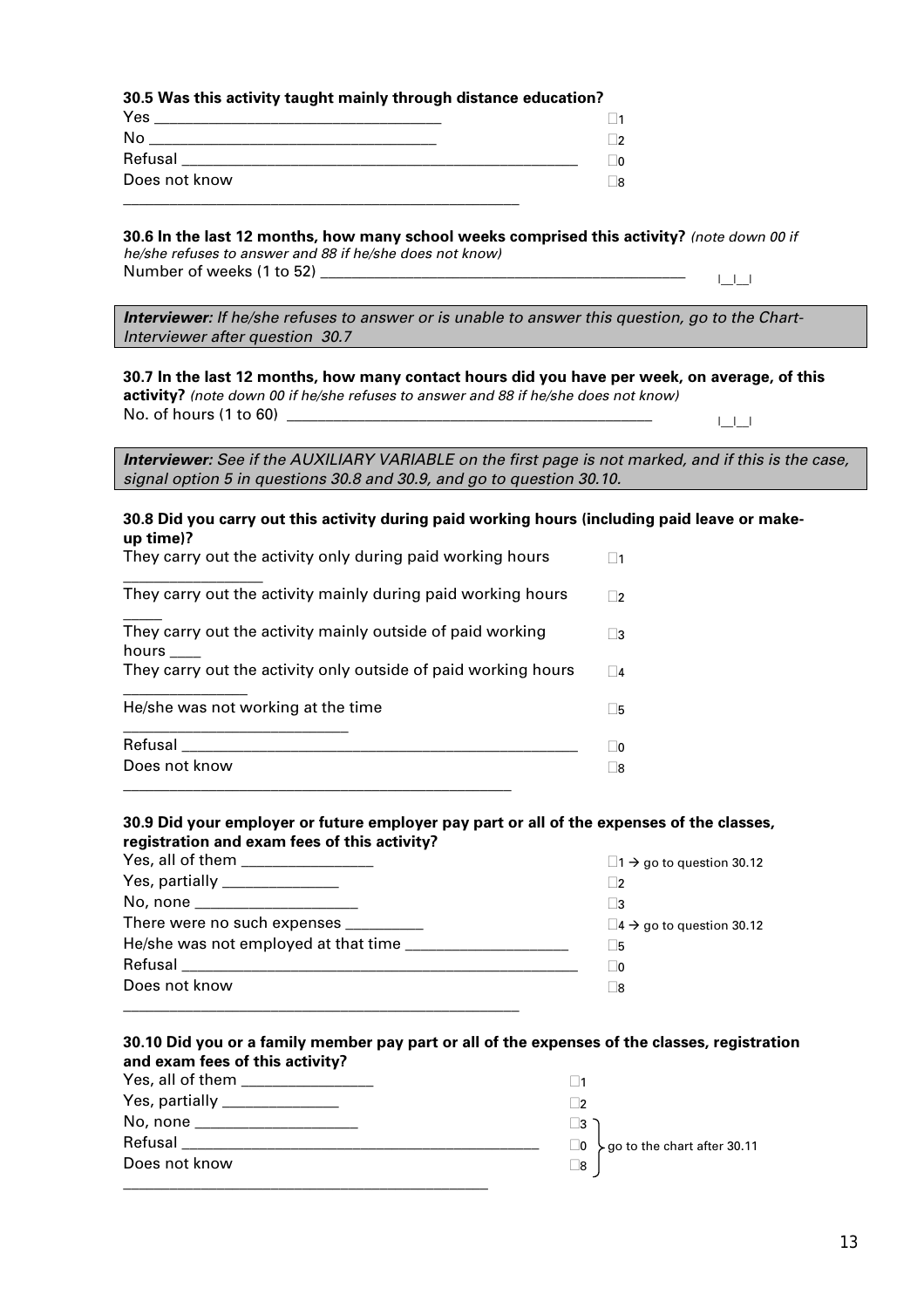**30.11 In the last 12 months, how much have you or a family member paid for the expenses of the classes, registration and exam fees of this activity, not including the possible aid received from the employer?** *(note down 00000 if he/she refuses to answer and 88888 if he/she does not know)* Amount paid in euros (1 to 99998) and the set of the set of the set of the set of the set of the set of the set o

*Interviewer: See if the AUXILIARY VARIABLE on the first page is not marked, and if this is the case, signal option 5 in question 30.12, and go to question 30.13.* 

#### **30.12 Did your employer or future employer pay part or all of the expenses of the books or technical study media of this activity?**

| Yes, all of them _________________    | $\Box$ 1 $\rightarrow$ go to the chart after 30.14 |
|---------------------------------------|----------------------------------------------------|
| Yes, partially _______________        | - 12                                               |
| No, none _______________________      | ∣ ¦3                                               |
| There were no such expenses _________ | $\Box$ 4 $\rightarrow$ go to the chart after 30.14 |
| He/she was not employed at that time  | l 5                                                |
|                                       | - 10                                               |
| Does not know                         | - 18                                               |
|                                       |                                                    |

#### **30.13 Did you or a family member pay part or all of the expenses of the books or technical study media of this activity?**

| Yes, all of them ________________ |                                               |
|-----------------------------------|-----------------------------------------------|
| Yes, partially ________________   |                                               |
| No, none _______________________  | $\vert$ 3                                     |
| Refusal                           | go to the chart after 30.14<br>$\overline{0}$ |
| Does not know                     | - 18                                          |
|                                   |                                               |

#### **30.14 In the last 12 months, how much have you or a family member paid for the expenses of the books or technical study media of this activity, not including the possible aid received from your employer?** *(note down 00000 if he/she refuses to answer and 88888 if he/she does not know)* Amount paid in euros (1 to 99998) \_\_\_\_\_\_\_\_\_\_\_\_\_\_\_\_\_\_\_\_\_\_\_\_\_\_\_\_\_\_\_\_\_\_\_ |\_\_|\_\_|\_\_|\_\_|\_\_|

*Interviewer: See question 28, and if he/she participated in only 2 formal education activities, go to block IV.* 

*31 QUESTIONS REGARDING THE THIRD FORMAL EDUCATION ACTIVITY (31.1 to 31.14)* 

**31.1. Interviewer**: Write down the name of the third activity. *Code according to Annex-4 the level of studies reached upon completion of the activity . Note down 00 if he/she refuses and 88 if he/she does not know*

………………………………….…………………………………………........................................................................................... |\_\_|\_\_|

*Interviewer: If the level of studies for this question is 'Illiterate' (01), 'Primary Education' (11) or 'First Stage Secondary Education with or without the School Graduate certificate or equivalent' (20 or 21), go to question 31.3* 

**31.2 What was the content or main subject of this activity?** *(Use Annex-0 as a reference. note down 000 if he/she refuses to answer; 888 if he/she does not know).*

………………………………….…………………………………………......................................................................................... |\_\_|\_\_|\_\_|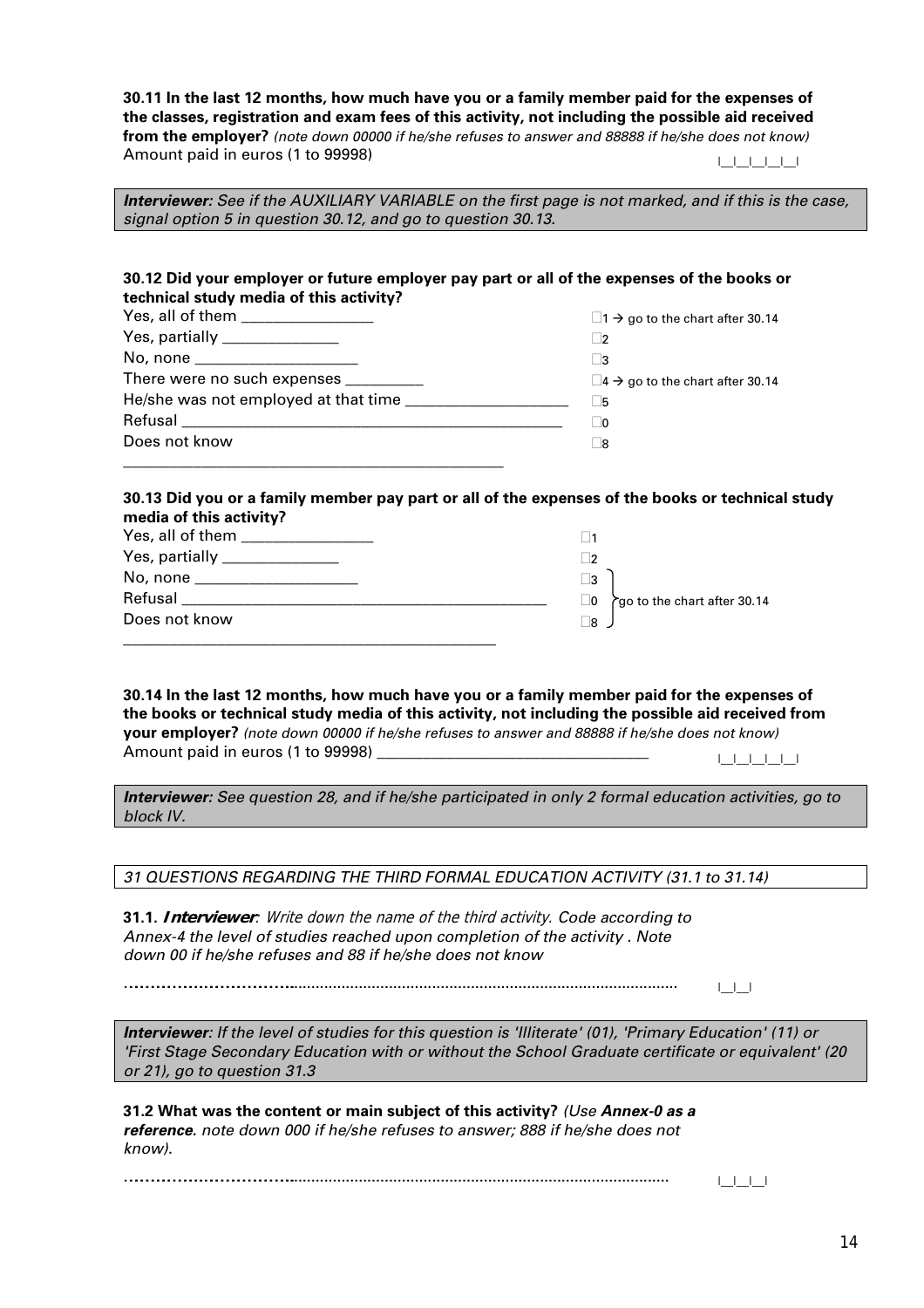| 31.3 What was the main reason for participating in this activity? |                |
|-------------------------------------------------------------------|----------------|
| Reasons relating to work                                          | $\vert$ 1      |
| Personal reasons/not relating to work                             | $\overline{2}$ |
| Refusal                                                           | $\sqrt{2}$     |
| Does not know                                                     | - 18           |
|                                                                   |                |

#### **31.4 Did you use a computer or the Internet in this activity?**

|                                                             | $\blacksquare$ 1 |
|-------------------------------------------------------------|------------------|
| Yes, only the computer (without connecting to the Internet) | ר⊏               |
|                                                             | Π3               |
|                                                             | $\Box$           |
|                                                             | Γ0               |
| Does not know                                               | Γ8               |
|                                                             |                  |

#### **31.5 Was this activity taught mainly through distance education?**

| Yes           |                |
|---------------|----------------|
| No            | ່າ             |
| Refusal       | $\overline{0}$ |
| Does not know | 8              |
|               |                |

#### **31.6 In the last 12 months, how many school weeks comprised this activity?** *(note down 00 if he/she refuses to answer and 88 if he/she does not know)*

Number of weeks (1 to 52) \_\_\_\_\_\_\_\_\_\_\_\_\_\_\_\_\_\_\_\_\_\_\_\_\_\_\_\_\_\_\_\_\_\_\_\_\_\_\_\_\_\_\_\_\_\_\_ |\_\_|\_\_|

*Interviewer: If he/she refuses to answer or is unable to answer this question, go to the Chart-Interviewer after question 31.7* 

#### **31.7 In the last 12 months, how many contact hours did you have per week, on average, of this activity?** *(note down 00 if he/she refuses to answer and 88 if he/she does not know)* No. of hours (1 to 60) \_\_\_\_\_\_\_\_\_\_\_\_\_\_\_\_\_\_\_\_\_\_\_\_\_\_\_\_\_\_\_\_\_\_\_\_\_\_\_\_\_\_\_\_\_\_\_ |\_\_|\_\_|

*Interviewer: See if the AUXILIARY VARIABLE on the first page is not marked, and if this is the case, signal option 5 in questions 31.8 and 31.9, and go to question 31.10.* 

#### **31.8 Did you carry out this activity during paid working hours (including paid leave or makeup time)?**

| They carry out the activity only during paid working hours          |                 |
|---------------------------------------------------------------------|-----------------|
| They carry out the activity mainly during paid working hours        | $\mathcal{D}$   |
| They carry out the activity mainly outside of paid working<br>hours | $\vert 3 \vert$ |
| They carry out the activity only outside of paid working hours      | $\vert$ 4       |
| He/she was not working at the time                                  | -5              |
| Refusal                                                             | m               |
| Does not know                                                       |                 |

\_\_\_\_\_\_\_\_\_\_\_\_\_\_\_\_\_\_\_\_\_\_\_\_\_\_\_\_\_\_\_\_\_\_\_\_\_\_\_\_\_\_\_\_\_\_\_\_\_\_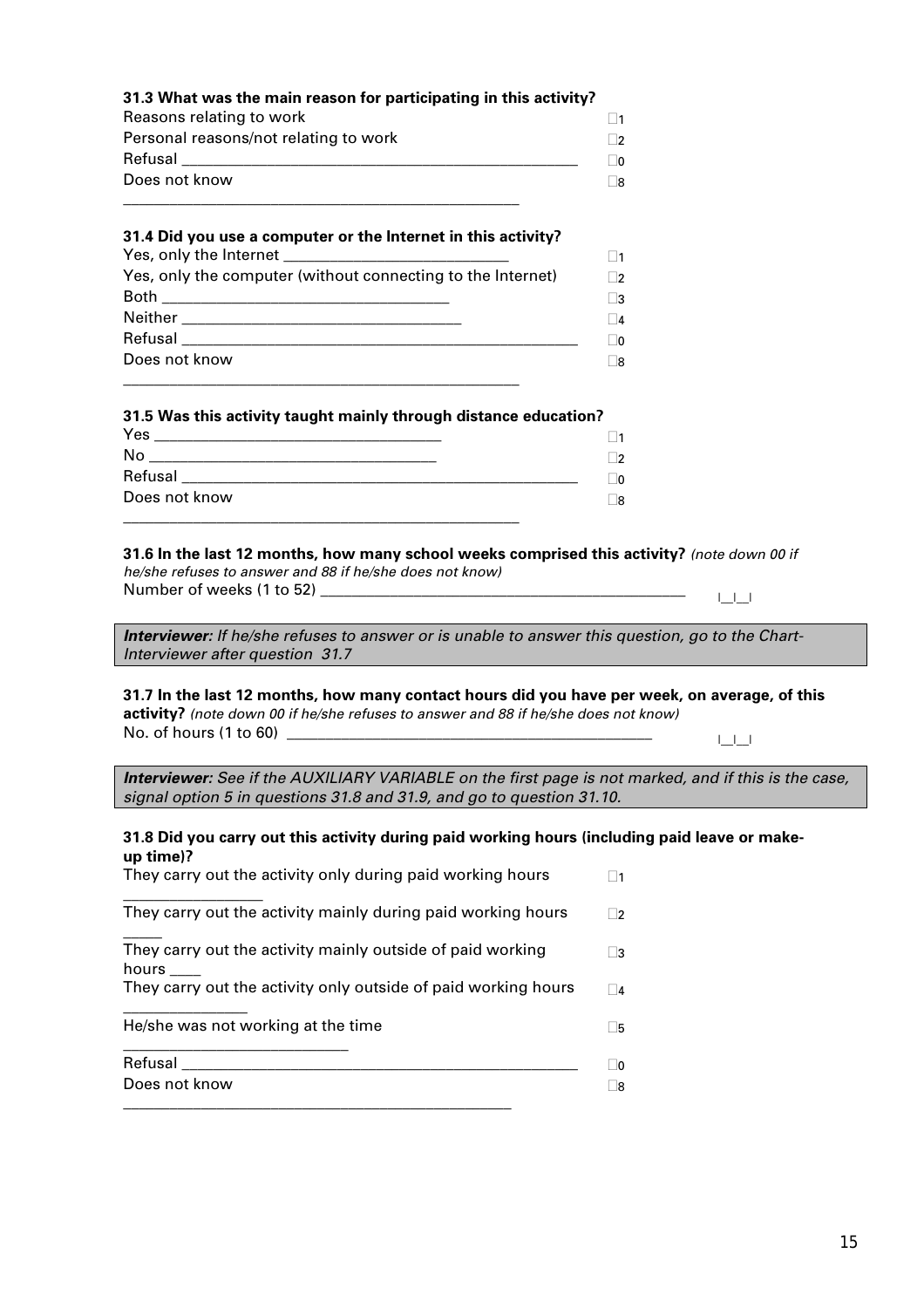#### **31.9 Did your employer or future employer pay part or all of the expenses of the classes, registration and exam fees of this activity?**

| Yes, all of them __________________    | $\Box$ 1 $\rightarrow$ go to question 31.12 |
|----------------------------------------|---------------------------------------------|
| Yes, partially _______________         | $\overline{2}$                              |
| No, none ____________________          |                                             |
| There were no such expenses __________ | $\Box$ 4 $\rightarrow$ go to question 31.12 |
|                                        | - 15                                        |
|                                        | - 10                                        |
| Does not know                          | -18                                         |
|                                        |                                             |

#### **31.10 Did you or a family member pay part or all of the expenses of the classes, registration and exam fees of this activity?**

| Yes, all of them <b>New York Control</b> |                                                 |
|------------------------------------------|-------------------------------------------------|
| Yes, partially ________________          | - 12                                            |
| No, none ______________________          | $\sqcup$ 3                                      |
| Refusal                                  | $\Box$ 0 $\searrow$ go to the chart after 31.11 |
| Does not know                            | $\_8$                                           |
|                                          |                                                 |

**31.11 In the last 12 months, how much have you or a family member paid for the expenses of the classes, registration and exam fees of this activity, not including the possible aid received from the employer?** *(note down 00000 if he/she refuses to answer and 88888 if he/she does not know)* Amount paid in euros (1 to 99998) and the set of the set of the set of the set of the set of the set of the set o

*Interviewer: See if the AUXILIARY VARIABLE on the first page is not marked, and if this is the case, signal option 5 in question 31.12, and go to question 31.13.* 

#### **31.12 Did your employer or future employer pay part or all of the expenses of the books or technical study media of this activity?**

| Yes, all of them _________________    | $\Box$ 1 $\rightarrow$ go to block IV    |
|---------------------------------------|------------------------------------------|
| Yes, partially _______________        |                                          |
| No, none ______________________       |                                          |
| There were no such expenses _________ | $\square$ 4 $\rightarrow$ go to block IV |
|                                       | l 5                                      |
|                                       | l 10                                     |
| Does not know                         | - 8                                      |
|                                       |                                          |

#### **31.13 Did you or a family member pay part or all of the expenses of the books or technical study media of this activity?**

| No, none      | _3                    |
|---------------|-----------------------|
| Refusal       | ∟0<br>rgo to block IV |
| Does not know | ∃8                    |
|               |                       |

| 31.14 In the last 12 months, how much have you or a family member paid for the expenses of        |  |
|---------------------------------------------------------------------------------------------------|--|
| the books or technical study media of this activity, not including the possible aid received from |  |
| the employer? (note down 00000 if he/she refuses to answer and 88888 if he/she does not know)     |  |
| Amount paid in euros (1 to 99998)                                                                 |  |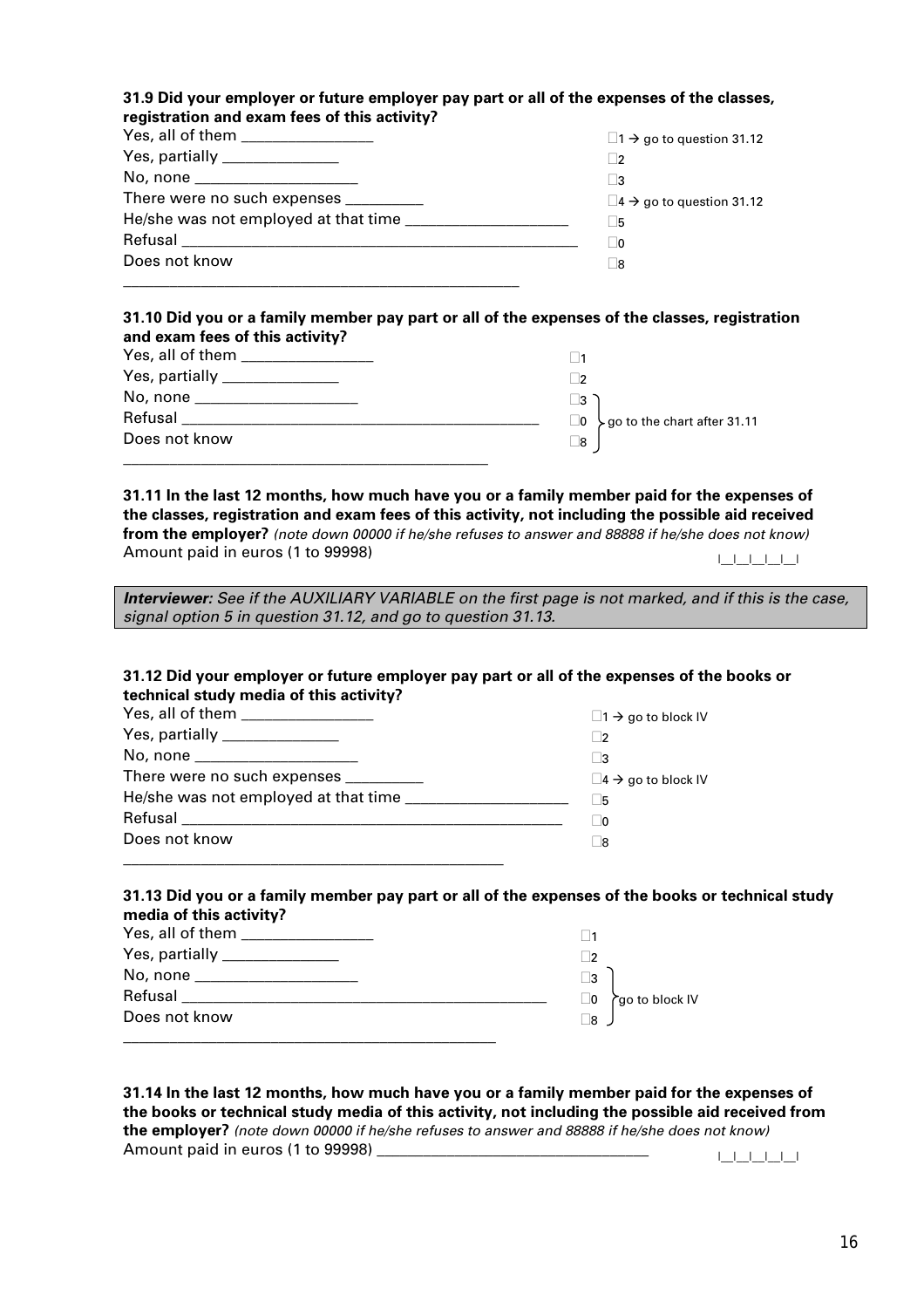# **IV. Participation in non-formal education**

| 32. In the last 12 months, have you participated in any training activity with the intention of<br>increasing your ability or knowledge in some area (including hobbies), but without implying<br>gaining a degree or official certification? |                                     |
|-----------------------------------------------------------------------------------------------------------------------------------------------------------------------------------------------------------------------------------------------|-------------------------------------|
| He/she has participated in at least one activity                                                                                                                                                                                              |                                     |
| He/she has not participated in any activity                                                                                                                                                                                                   | $\vert$ 2                           |
| Refusal<br>Does not know                                                                                                                                                                                                                      | $\Box$ 0 $\int$ go to block V<br>∃8 |
|                                                                                                                                                                                                                                               |                                     |

#### **33. Next, list these training activities**

*Interviewer: Note them down in the following table. Next, for each activity, ask the Informant and note down the type of activity.* 

**What type of activity is it?:** 

- **1. Courses taught in the classroom (only theory, including conferences and seminars)**
- **2. Courses that combine theory and practice (including workshops)**
- **3. Courses taught through distance-education**
- **4. Private tuition classes**
- **5. Practical training activities at the workplace**

|     |                  |          | <b>Type of activity</b> |          |             |             |
|-----|------------------|----------|-------------------------|----------|-------------|-------------|
| 001 | <b>Code Name</b> |          | $\mathfrak{p}$          | 3        | 4           | 5           |
|     |                  | $\Box$ 1 | $\Box$ 2                | $\Box$ 3 | $\Box$ 4    | $\square$ 5 |
|     |                  | $\Box$ 1 | $\Box$ 2                | $\Box$ 3 | $\Box$ 4    | $\square$ 5 |
| 003 |                  | $\Box$ 1 | $\Box$ 2                | $\Box$ 3 | $\Box$ 4    | ∏5          |
| 004 |                  | $\Box$ 1 | $\Box$ 2                | $\Box$ 3 | $\Box$ 4    | $\square$   |
| 005 |                  | $\Box$ 1 | $\Box$ 2                | $\Box$ 3 | $\Box$ 4    | $\square$   |
| 006 |                  | $\Box$ 1 | $\Box$ 2                | $\Box$ 3 | $\Box$ 4    | ∏5          |
| 007 |                  | $\Box$ 1 | $\Box$ 2                | $\Box$ 3 | $\square$ 4 | $\square$ 5 |
| 008 |                  |          |                         |          |             |             |
| 009 |                  | $\Box$ 1 | $\Box$                  | $\Box$ 3 | $\Box$ 4    | $\square$ 5 |
|     |                  | $\Box$ 1 | $\Box$ 2                | $\Box$ 3 | $\Box$ 4    | Γ5          |
| 010 |                  | $\Box$ 1 | 72                      | Π3       | $\Box$ 4    | Π5          |

#### *Interviewer:*

*A) If there are no more than three activities, note them down in order, in questions 34.1, 35.1 and 36.1. Note down 'Name', 'Code' and 'Type of Activity'* 

*B) If there are more than three activities, read the following to the informant:* **'I will now make a selection of the three activities I am going to ask you about'** *and proceed to making the selection.*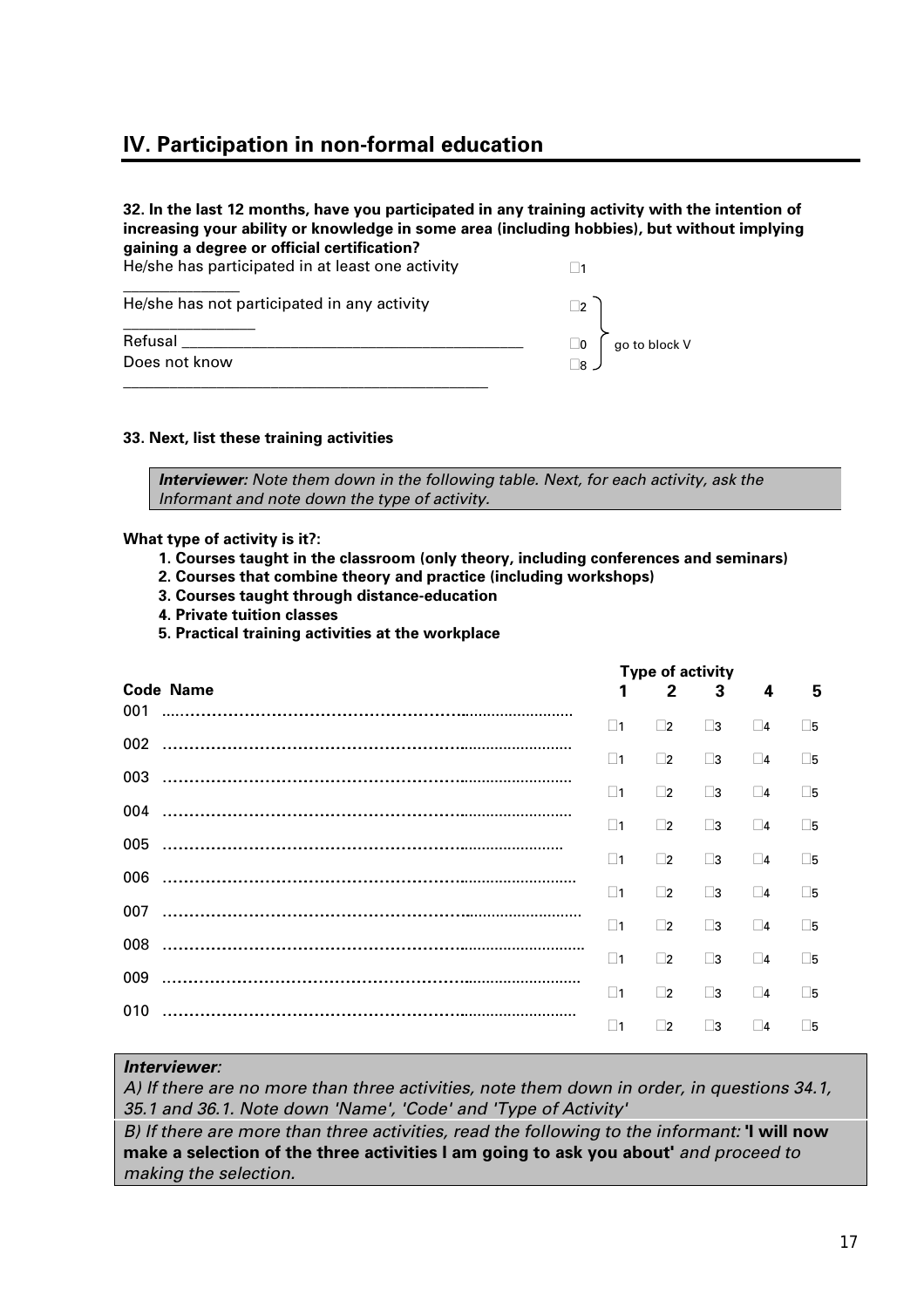## **SELECTION OF THREE NON-FORMAL EDUCATION ACTIVITIES**

*Note down the 'Identifier' from the first page:*  $| \cdot |$ *Note down the number of activities in the previous list:* |\_\_|\_\_| *Mark, in the attached table, the line and column corresponding to these data, and then mark the corresponding cell:* 

|                   |                |                |   |                |                | Number of educational activities carried out |                |   |   |                |   |   |                |   |   |                |   |   |                |    |    |
|-------------------|----------------|----------------|---|----------------|----------------|----------------------------------------------|----------------|---|---|----------------|---|---|----------------|---|---|----------------|---|---|----------------|----|----|
| <b>Identifier</b> |                | 4              |   |                | 5              |                                              |                | 6 |   |                | 7 |   |                | 8 |   |                | 9 |   |                | 10 |    |
|                   |                |                |   |                |                |                                              |                |   |   |                |   |   |                |   |   |                |   |   |                |    |    |
|                   | $\overline{2}$ | 3              | 4 | $\mathbf{2}$   | 3              | 5                                            | $\mathfrak{p}$ | 4 | 6 | $\overline{2}$ | 4 | 6 | $\overline{2}$ | 5 | 7 |                | 4 | 7 |                | 4  | 8  |
| 2                 |                | 3              | 4 |                | 3              | 4                                            |                | 3 | 5 | 3              | 5 | 7 | 3              | 6 | 8 | $\overline{2}$ | 5 | 8 | 2              | 5  | 9  |
| 3                 |                | $\mathfrak{p}$ | 4 | $\mathfrak{p}$ | 4              | 5                                            | 2              | 4 | 6 |                | 4 | 6 |                | 4 | 7 | 3              | 6 | 9 | 3              | 6  | 10 |
| 14                |                | $\overline{2}$ | 3 |                | $\mathfrak{p}$ | 4                                            |                | 3 | 5 | $\overline{2}$ | 5 | 7 | $\overline{2}$ | 5 | 8 |                | 4 | 7 |                | 4  | 7  |
| 15                | $\mathfrak{p}$ | 3              | 4 | $\overline{2}$ | 3              | 5                                            | $\overline{2}$ | 4 | 6 |                | 3 | 6 |                | 3 | 6 | $\overline{2}$ | 5 | 8 | $\overline{2}$ | 5  | 8  |
| 6                 |                | 3              | 4 |                | 3              | 4                                            |                | 3 | 5 | $\overline{2}$ | 4 | 7 | $\overline{2}$ | 4 | 7 | 3              | 6 | 9 | 3              | 6  | 9  |
| 17                |                | $\overline{2}$ | 4 | 2              | 4              | 5                                            | 2              | 4 | 6 |                | 3 | 5 | 3              | 5 | 8 |                | 4 | 7 | 4              | 7  | 10 |
| 8                 |                | $\mathfrak{p}$ | 3 |                | $\mathfrak{p}$ | 4                                            |                | 3 | 5 | 2              | 4 | 6 |                | 4 | 6 | $\overline{2}$ | 5 | 8 | 1              | 5  | 8  |
| 9                 | $\mathfrak{p}$ | 3              | 4 | $\mathfrak{p}$ | 3              | 5                                            | 2              | 4 | 6 | 3              | 5 | 7 | $\overline{2}$ | 5 | 7 | 3              | 6 | 9 | $\overline{2}$ | 6  | 9  |
| 10                |                | 3              | 4 |                | 3              | 4                                            |                | 3 | 5 |                | 4 | 6 | 3              | 6 | 8 |                | 4 | 7 | 3              | 7  | 10 |

*The activities selected are those indicated in the line corresponding to the 'Identifier' and the column corresponding to the 'Number of educational activities carried out'. Return to the table from the previous question (33), mark the three activities selected, and then note them down in order, in questions 34.1, 35.1 and 36.1. Note down 'Name', 'Code' and 'Type of Activity'* 

#### **34 QUESTIONS REGARDING THE FIRST NON-FORMAL EDUCATION ACTIVITY (34.1 to 34.21)**

*Interviewer: read the following to the informant:* '**I will now ask you some questions about the first activity.'** *Read it in the following question (34.1).* 

| <b>34.1. FIRST NON-FORMAL EDUCATION ACTIVITY</b>             |               |
|--------------------------------------------------------------|---------------|
| <b>Name</b>                                                  | Code - Type   |
|                                                              | 1 1 1 1 - 1 1 |
|                                                              |               |
| 34.2. What was the content or main subject of this activity? |               |

**(***If the informant has doubts about the meaning of this question, you can give some examples, such as: languages, Information technology, construction, travel, sports, hairdressing, protection of the environment, security services)* **Use Annex 0 as a reference (***Note down 000 if he/she refuses to answer; 888 if he/she does not know).*

………………………………….…………………………………………......................................................................................................... |\_\_|\_\_|\_\_|

*Interviewer: see the 'Type of activity' in question 34.1, and if it is 5, go to question 34.12*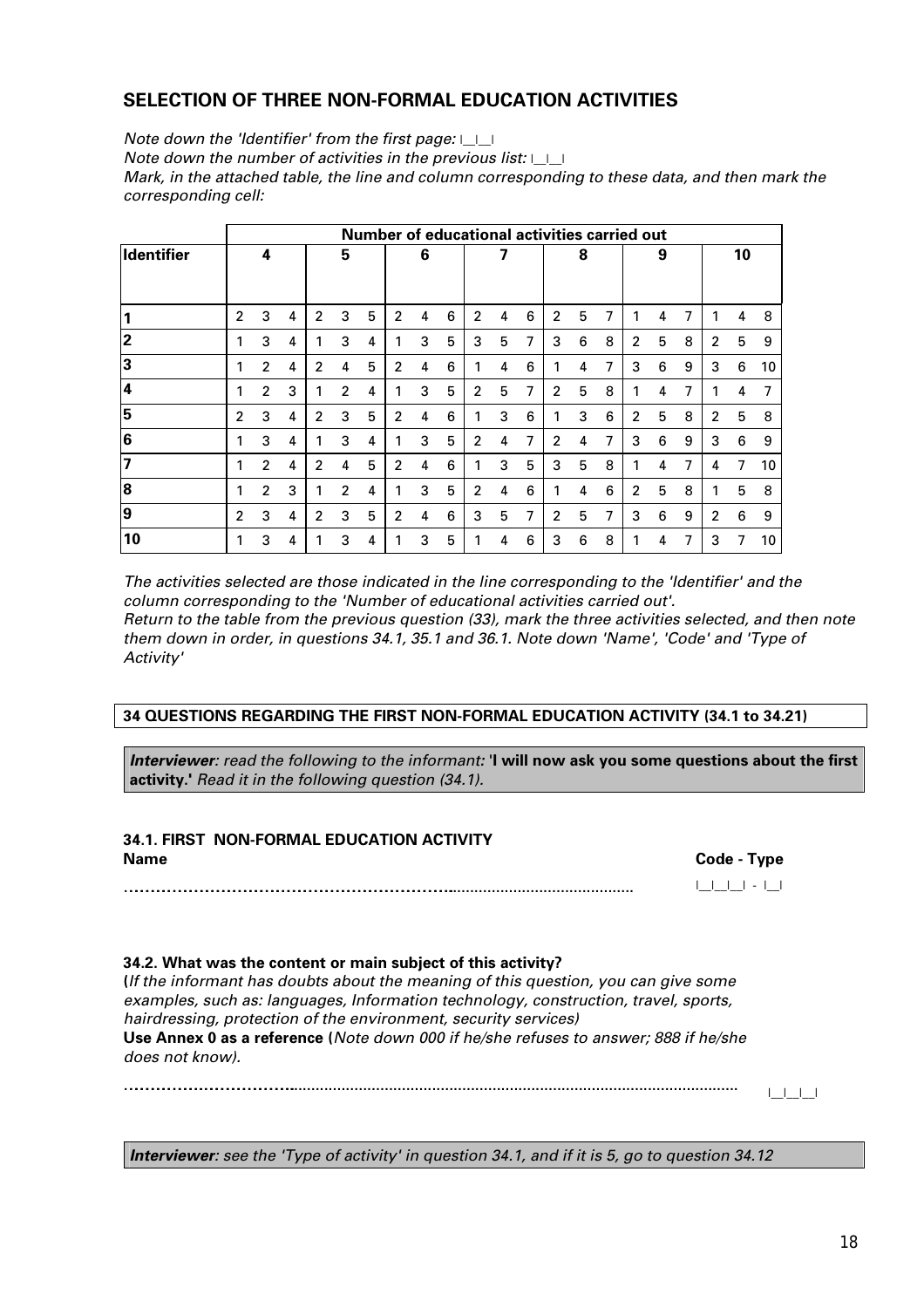| 34.3 What was the main reason for participating in this activity? |            |
|-------------------------------------------------------------------|------------|
| Reasons relating to work                                          |            |
| Personal reasons/not relating to work                             | $\Box$     |
| Refusal                                                           | $\sqrt{2}$ |
| Does not know                                                     | R          |
|                                                                   |            |

| 34.4 Could you specify more precisely the reasons for your participation in said activity?              |             |           |             |                             |
|---------------------------------------------------------------------------------------------------------|-------------|-----------|-------------|-----------------------------|
|                                                                                                         | <b>Yes</b>  | No        | <b>Ref</b>  | Doe<br>s<br>not<br>kno<br>W |
| 1. To do my work better and/or improve my professional possibilities                                    | $\square$ 1 |           |             |                             |
| 2. To decrease the possibility of losing my job __                                                      |             | $\Box$ 2  | $\Box$ 0    | $\square$ 8                 |
|                                                                                                         | $\square$ 1 | $\Box$ 2  | $\square$ 0 | $\square$ 8                 |
| 3. To increase my possibility of getting a job or changing to another<br>$job$ or profession $\sqrt{2}$ | $\square$ 1 | $\Box$ 2  | $\Box$ 0    | $\square$ 8                 |
|                                                                                                         | $\square$ 1 | $\square$ | $\Box$ 0    | $\square$ 8                 |
|                                                                                                         | $\Box$ 1    | $\square$ | $\square$ 0 | $\square$ 8                 |
| 6. To acquire knowledge or techniques that are useful in everyday life                                  | $\square$ 1 | $\Box$ 2  | $\Box$ 0    | Γ8                          |
| 7. To acquire knowledge or techniques in a subject that I find                                          |             |           |             |                             |
| interesting                                                                                             | $\square$ 1 | $\Box$ 2  | $\square$ 0 | $\Box$ 8                    |
|                                                                                                         | $\square$ 1 | $\square$ | $\square$ 0 | $\Box$ 8                    |
| 9. To meet new people / for fun _______________                                                         | $\square$ 1 | $\square$ | $\square$ 0 | $\square$ 8                 |
|                                                                                                         | $\square$ 1 | $\square$ | $\square$ 0 | $\square$ 8                 |
| If he/she indicates other reasons, he/she should specify them:                                          |             |           |             |                             |

*………………………………………………………………………………………………*

*Interviewer: See if the AUXILIARY VARIABLE on the first page is not marked, and if this is the case, signal option 5 in questions 34.5 and 34.6, and go to question 34.7.* 

#### **34.5 Did you carry out this activity during paid working hours?** (including paid leave or make-up time)

| They carry out the activity only during paid working hours _____    | 1        |
|---------------------------------------------------------------------|----------|
| They carry out the activity mainly during paid working hours        | □າ       |
| They carry out the activity mainly outside of paid working hours    | ⊟?       |
| They carry out the activity only outside of paid working hours ____ | $\Box$ 4 |
|                                                                     | Γ5       |
| Refusal                                                             | $\Box$ 0 |
| Does not know                                                       | Πg       |
|                                                                     |          |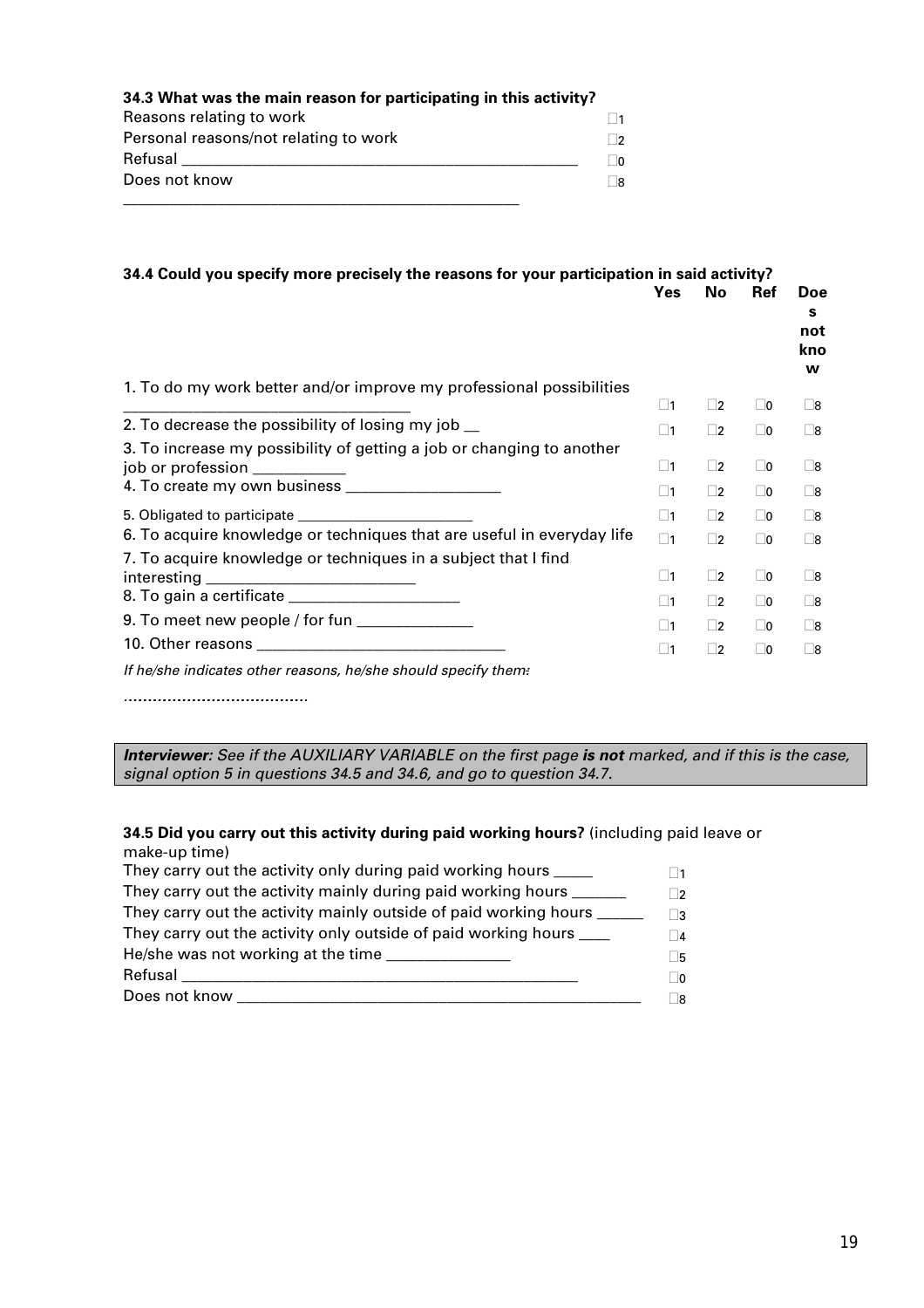#### **34.6 Did your employer or future employer pay part or all of the expenses of the classes, registration and exam fees of this activity?**

| Yes, all of them ________________     | $\Box$ 1 $\rightarrow$ go to question 34.9    |
|---------------------------------------|-----------------------------------------------|
| Yes, partially _______________        | 2                                             |
| No, none ______________________       | ∣ 3                                           |
| There were no such expenses _________ | $\square$ 4 $\rightarrow$ go to question 34.9 |
|                                       | l 5                                           |
|                                       | O                                             |
| Does not know                         | ∣ 8                                           |
|                                       |                                               |

#### **34.7 Did you or a family member pay part or all of the expenses of the classes, registration and exam fees of this activity?**

| Yes, all of them <b>New York Control</b> |                                        |
|------------------------------------------|----------------------------------------|
|                                          |                                        |
| No, none _____________________           | 73                                     |
| Refusal                                  | go to the chart after 34.8<br>$\Box$ 0 |
| Does not know                            | ⊓я.                                    |
|                                          |                                        |

#### **34.8 In the last 12 months, how much have you or a family member paid for the expenses of the classes, registration and exam fees of this activity?** *(note down 00000 if he/she refuses to answer and 88888 if he/she does not know)*

Amount paid in euros (1 to 99998) \_\_\_\_\_\_\_\_\_\_\_\_\_\_\_\_\_\_\_\_\_\_\_\_\_\_\_\_\_\_\_\_\_\_\_ |\_\_|\_\_|\_\_|\_\_|\_\_|

*Interviewer: See if the AUXILIARY VARIABLE on the first page is not marked, and if this is the case, signal option 5 in question 34.9, and go to question 34.10.* 

#### **34.9 Did your employer or future employer pay part or all of the expenses of the books or technical study media of this activity?**

| Yes, all of them _________________     | $\Box$ 1 $\rightarrow$ go to question 34.12    |
|----------------------------------------|------------------------------------------------|
| Yes, partially _______________         | $\overline{2}$                                 |
| No, none _____________________         | - 13                                           |
| There were no such expenses __________ | $\square$ 4 $\rightarrow$ go to question 34.12 |
| He/she was not employed at that time   | - 15                                           |
|                                        | - 10                                           |
| Does not know                          | -18                                            |
|                                        |                                                |

#### **34.10 Did you or a family member pay part or all of the expenses of the books or technical study media of this activity?**

|                               | - 12                                 |
|-------------------------------|--------------------------------------|
| No, none ____________________ | $\mathbf{R}$                         |
| Refusal                       | $\Box$ 0 $\cap$ go to question 34.12 |
| Does not know                 | ∃8∠                                  |
|                               |                                      |

#### **34.11 In the last 12 months, how much have you or a family member paid for the expenses of the books or technical study media of this activity?** *(note down 00000 if he/she refuses to answer and 88888 if he/she does not know)*

Amount paid in euros (1 to 99998) |\_\_|\_\_|\_\_|\_\_|\_\_|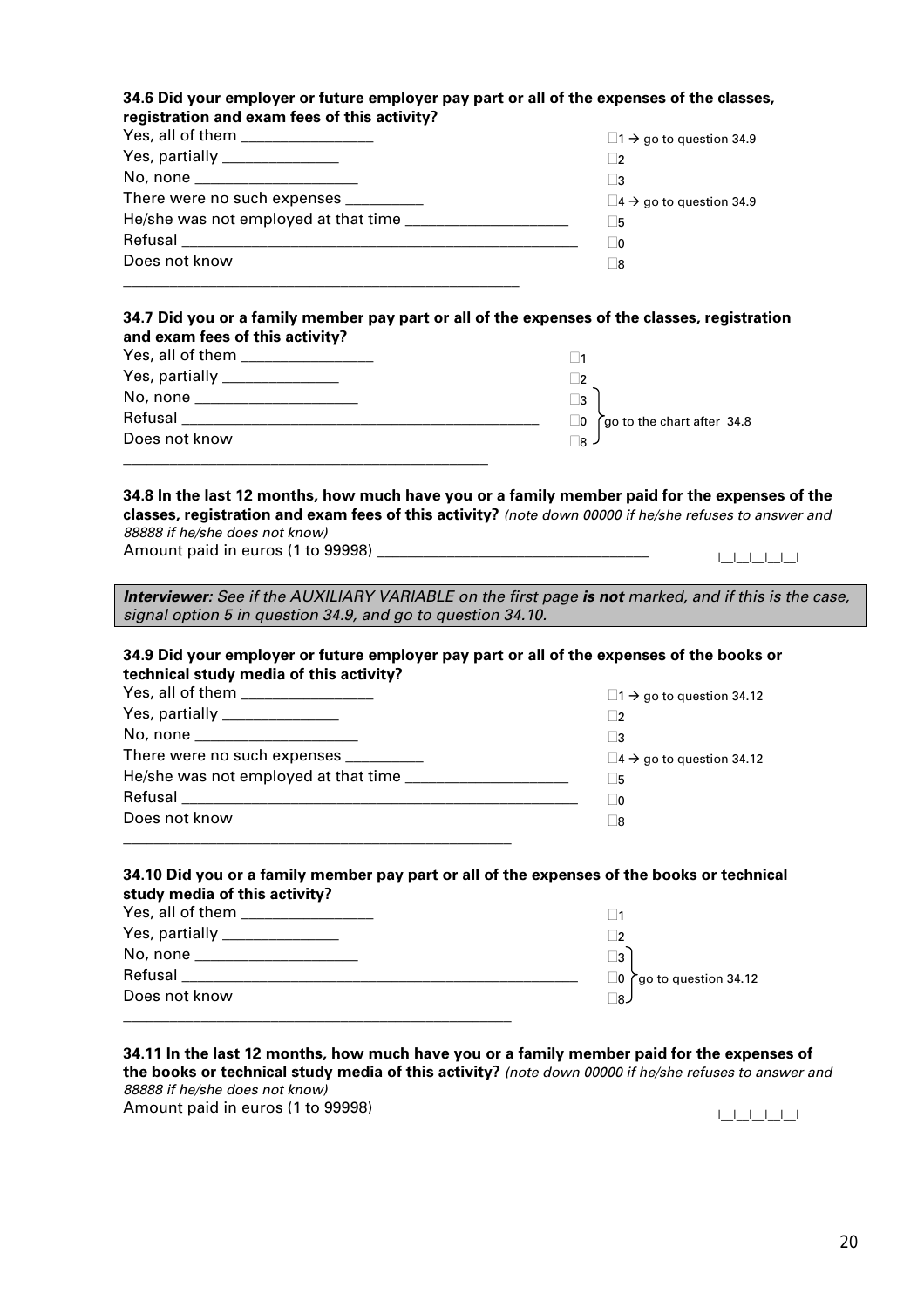| your employer for your current or future activity in the labour market?                                                                                                                                                                                                                                                                                                                        |                          |                                                |
|------------------------------------------------------------------------------------------------------------------------------------------------------------------------------------------------------------------------------------------------------------------------------------------------------------------------------------------------------------------------------------------------|--------------------------|------------------------------------------------|
| Yes _________________                                                                                                                                                                                                                                                                                                                                                                          | $\vert$ 1                |                                                |
| No _______________                                                                                                                                                                                                                                                                                                                                                                             | $\Box$ 2                 |                                                |
|                                                                                                                                                                                                                                                                                                                                                                                                | $\Box$ 0                 |                                                |
| Does not know                                                                                                                                                                                                                                                                                                                                                                                  | $\square$ 8              |                                                |
| 34.13 In the last 12 months, how many weeks of training comprised this activity? (note<br>down 00 if he/she refuses to answer and 88 if he/she does not know)                                                                                                                                                                                                                                  |                          | الطاطا                                         |
| <b>Interviewer:</b> If he/she refuses to answer or is unable to answer this question, go to the chart-<br>interviewer after question 34.14<br>and the control of the control of the control of the control of the control of the control of                                                                                                                                                    |                          |                                                |
| 34.14 In the last 12 months, how many hours of training did you have per week, on<br>average, of this activity? (note down 00 if he/she refuses to answer and 88 if he/she does not<br>know)                                                                                                                                                                                                   |                          |                                                |
|                                                                                                                                                                                                                                                                                                                                                                                                |                          | $\Box \Box$                                    |
|                                                                                                                                                                                                                                                                                                                                                                                                |                          |                                                |
|                                                                                                                                                                                                                                                                                                                                                                                                |                          |                                                |
| <b>Interviewer</b> : see the 'Type of activity' in question 34.1, and if it is 5, go to question 34.17                                                                                                                                                                                                                                                                                         |                          |                                                |
|                                                                                                                                                                                                                                                                                                                                                                                                |                          | $\begin{array}{c} \square \square \end{array}$ |
|                                                                                                                                                                                                                                                                                                                                                                                                |                          | $1$ 198                                        |
| 34.15 In addition to the hours of training that you have stated, could you<br>indicate the total number of weekly hours used in tasks for home or self-<br>study related to this activity? (If he/she refuses to answer or does not know, mark<br>the corresponding box)<br>Does not know                                                                                                      |                          | $\lfloor$ 88                                   |
|                                                                                                                                                                                                                                                                                                                                                                                                |                          | $\begin{array}{c} \square \square \end{array}$ |
|                                                                                                                                                                                                                                                                                                                                                                                                |                          |                                                |
| 34.16 In addition to the hours of training and tasks for home that you have<br>stated, could you indicate the total number of weekly hours used for<br>transport related to this activity? (note down 0 if he/she does not need to travel or<br>if the activity is carried out in the workplace; If he/she refuses to answer or does not<br>know, mark the corresponding box)<br>Does not know |                          | $1$ 198                                        |
| and the control of the control of the control of the control of the control of the control of the control of the                                                                                                                                                                                                                                                                               |                          | $\lfloor$ 88                                   |
|                                                                                                                                                                                                                                                                                                                                                                                                |                          |                                                |
|                                                                                                                                                                                                                                                                                                                                                                                                | $\square$ 1<br>$\square$ |                                                |
|                                                                                                                                                                                                                                                                                                                                                                                                | $\square$ 3              |                                                |
| 34.17 Did you use a computer or the Internet in this activity?<br>Yes, only the computer (without connecting to the Internet)                                                                                                                                                                                                                                                                  | $\Box$ 4                 |                                                |
|                                                                                                                                                                                                                                                                                                                                                                                                | $\Box$ 0                 |                                                |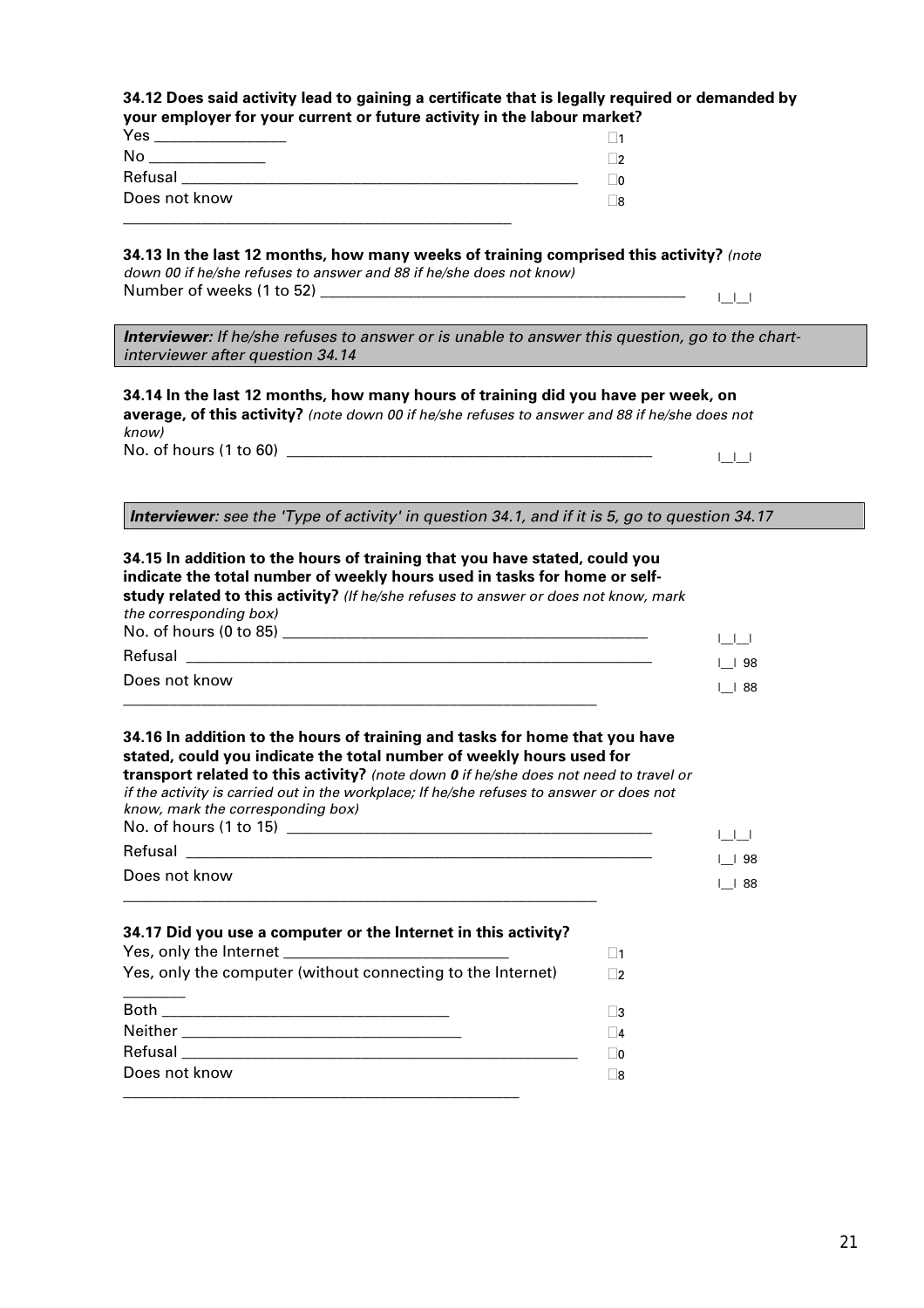#### **34.18 Was this activity taught mainly through distance**

|  | education? |  |  |
|--|------------|--|--|
|  |            |  |  |

| Yes           | 1              |
|---------------|----------------|
| No            | ∣າ             |
| Refusal       | $\overline{0}$ |
| Does not know | _8             |
|               |                |

#### **34.19 Who taught you in this activity?**

| Non-formal education and training institutions _________________________________                                                           | 01<br>$ 02\rangle$<br>03 |  |  |
|--------------------------------------------------------------------------------------------------------------------------------------------|--------------------------|--|--|
| Commercial institutions that do not have education and training as their main<br>activity (such as equipment suppliers)                    |                          |  |  |
| Business organisations, chambers of commerce                                                                                               | 05                       |  |  |
| Trade unions                                                                                                                               | 06                       |  |  |
| Non-profit associations, such as cultural societies, political parties _                                                                   | 07                       |  |  |
| Individuals (such as students who teach private tuition)                                                                                   | 08                       |  |  |
| Non-commercial institutions that do not have education and training as their main<br>activity (libraries, museums, public administrations) | $ 09\rangle$             |  |  |
|                                                                                                                                            | $ 10\rangle$             |  |  |
|                                                                                                                                            | 00                       |  |  |
| Does not know                                                                                                                              | 88                       |  |  |

#### **34.20 How much have you used (or expect to use) the techniques and knowledge gained through this activity?**

| - 12     |
|----------|
|          |
| □3       |
| $\Box$ 4 |
| - 10     |
| - 18     |
|          |

#### **34.21 Did this activity take place in Spain or abroad?**

| Spain                                                                                                                                                                                  |  |
|----------------------------------------------------------------------------------------------------------------------------------------------------------------------------------------|--|
| Abroad (If it is abroad, ask for the country to note down the data. Use <b>Annex-1</b><br>as a reference. Anote down 00 if he/she refuses to answer and 88 if he/she does not<br>know) |  |
|                                                                                                                                                                                        |  |

*Interviewer: See question 33, and if he/she participated in only one formal education activity, go to block V.* 

#### **35 QUESTIONS REGARDING THE SECOND NON-FORMAL EDUCATION ACTIVITY (35.1 to 35.21)**

*Interviewer: read the following to the informant:* '**I will now ask you some questions about the second activity.'** *Read it in the following question (35.1).*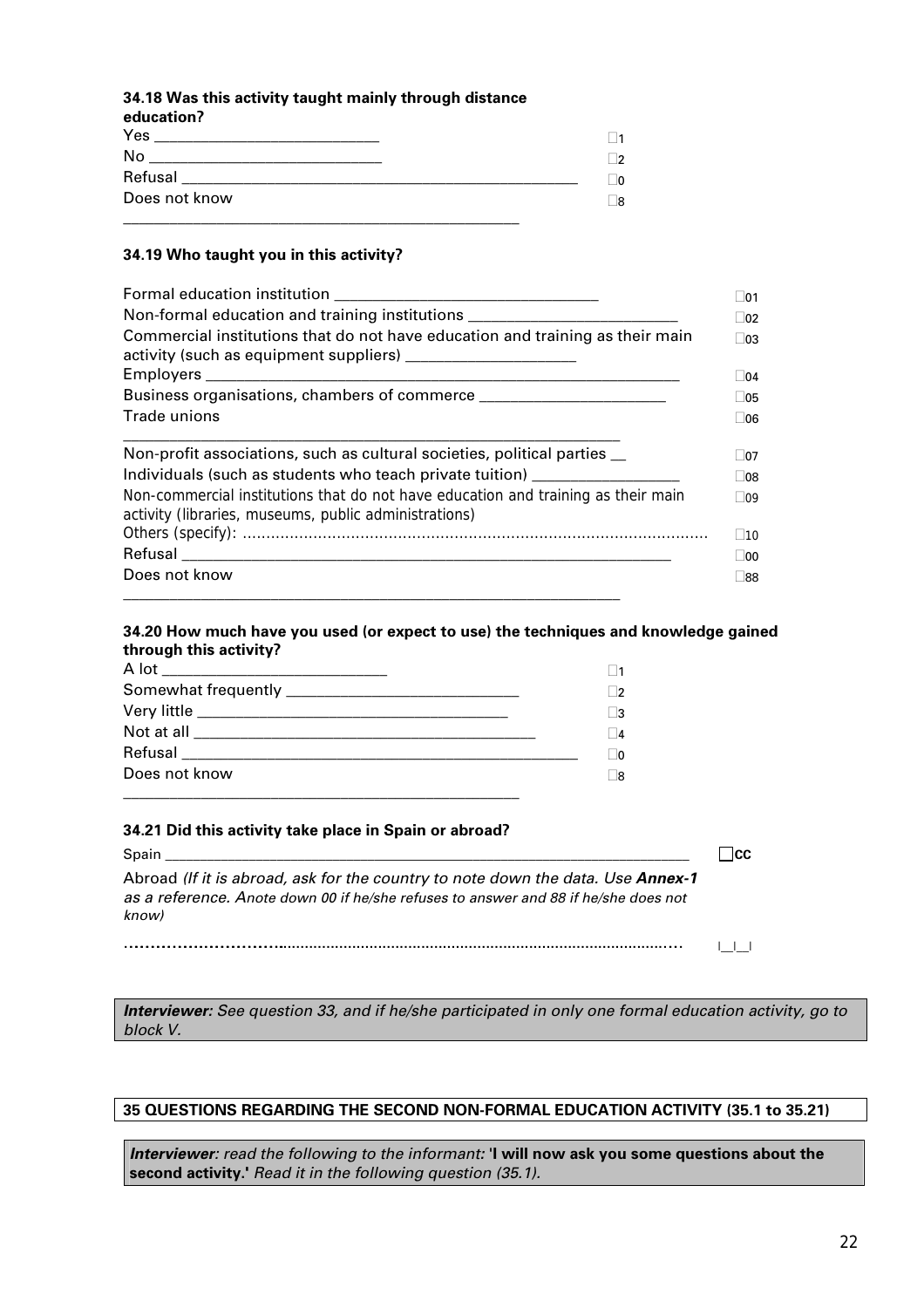**35.1. SECOND NON-FORMAL EDUCATION ACTIVITY Name** Code - Type **Code - Type** ……………………………………………………………………………………………………………………………………………………………............................................ |\_\_|\_\_|\_\_| - |\_\_|

## **35.2. What was the content or main subject of this activity? (***If the informant has doubts about the meaning of this question, you can give some examples, such as: languages, Information technology, construction, travel, sports, hairdressing, protection of the environment, security services)* **Use Annex 0 as a reference (***Note down 000 if he/she refuses to answer; 888 if he/she does not know).* ………………………………….…………………………………………......................................................................................................... |\_\_|\_\_|\_\_|

*Interviewer: see the 'Type of activity' in question 35.1, and if it is 5, go to question 35.12* 

| 35.3 What was the main reason for participating in this activity? |  |
|-------------------------------------------------------------------|--|
| Reasons relating to work                                          |  |
| Personal reasons/not relating to work                             |  |
| Refusal                                                           |  |
| Does not know                                                     |  |

| 35.4 Could you specify more precisely the reasons for your participation in said activity? |             |             |             |                             |
|--------------------------------------------------------------------------------------------|-------------|-------------|-------------|-----------------------------|
|                                                                                            | <b>Yes</b>  | No          | <b>Ref</b>  | Doe<br>s<br>not<br>kno<br>w |
| 1. To do my work better and/or improve my professional possibilities                       |             |             |             |                             |
| 2. To decrease the possibility of losing my job _                                          | $\square$ 1 | $\square$   | $\Box$ 0    | $\square$ 8                 |
| 3. To increase my possibility of getting a job or changing to another                      | $\square$ 1 | $\square$   | $\Box$ 0    | $\square$ 8                 |
|                                                                                            | $\square$ 1 | $\square$   | $\Box$ 0    | $\square$ 8                 |
|                                                                                            | $\square$ 1 | $\square$   | $\square$ 0 | $\square$ 8                 |
|                                                                                            | $\Box$ 1    | $\square$ 2 | $\Box$ 0    | $\square$ 8                 |
| 6. To acquire knowledge or techniques that are useful in everyday life                     | $\square$ 1 | $\square$   | $\Box$ 0    | $\square$ 8                 |
| 7. To acquire knowledge or techniques in a subject that I find                             |             |             |             |                             |
| interesting                                                                                | $\square$ 1 | $\square$   | $\Box$ 0    | $\square$ 8                 |
|                                                                                            | $\square$ 1 | $\square$   | $\Box$ 0    | $\square$ 8                 |
| 9. To meet new people / for fun $\frac{1}{2}$                                              | $\square$ 1 | $\Box$ 2    | $\Box$ 0    | $\square$ 8                 |
|                                                                                            | $\square$ 1 | $\square$   | $\Box$ 0    | $\square$ 8                 |
| If he/she indicates other reasons, he/she should specify them:                             |             |             |             |                             |

*………………………………………………………………………………………………*

*Interviewer: See if the AUXILIARY VARIABLE on the first page is not marked, and if this is the case, signal option 5 in questions 35.5 and 35.6, and go to question 35.7.*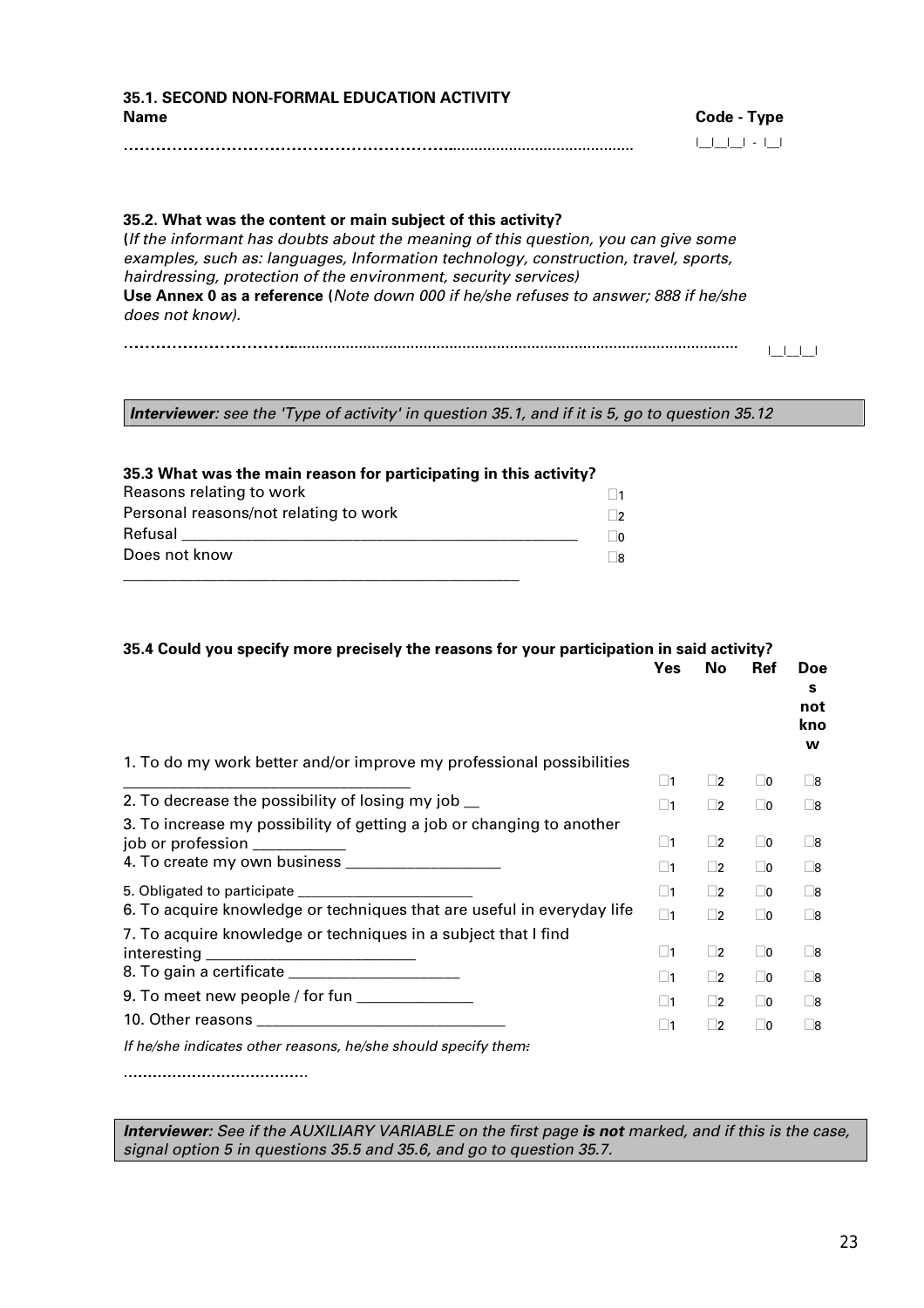#### **35.5 Did you carry out this activity during paid working hours?** (including paid leave or make-up time)

| They carry out the activity only during paid working hours _____    | $\blacksquare$ |
|---------------------------------------------------------------------|----------------|
| They carry out the activity mainly during paid working hours ______ | 72             |
|                                                                     | ∃3             |
| They carry out the activity only outside of paid working hours ____ | $\overline{4}$ |
|                                                                     | Π5             |
| Refusal                                                             | $\Box$ 0       |
| Does not know                                                       | ר 8            |

#### **35.6 Did your employer or future employer pay part or all of the expenses of the classes, registration and exam fees of this activity?**

| Yes, all of them ________________     | $\Box$ 1 $\rightarrow$ go to question 35.9 |
|---------------------------------------|--------------------------------------------|
| Yes, partially _______________        |                                            |
| No, none ______________________       | ∣ 3                                        |
| There were no such expenses _________ | $\Box$ 4 $\rightarrow$ go to question 35.9 |
|                                       | l 5                                        |
|                                       | ∣   0                                      |
| Does not know                         | ∣ 8                                        |
|                                       |                                            |

#### **35.7 Did you or a family member pay part or all of the expenses of the classes, registration and exam fees of this activity?**

| Yes, partially _______________  |                                        |
|---------------------------------|----------------------------------------|
| No, none ______________________ | _3                                     |
| Refusal                         | go to the chart after 35.8<br>$\Box$ 0 |
| Does not know                   | ⊟ล ∠                                   |
|                                 |                                        |

#### **35.8 In the last 12 months, how much have you or a family member paid for the expenses of the classes, registration and exam fees of this activity?** *(note down 00000 if he/she refuses to answer and*

*88888 if he/she does not know)* Amount paid in euros (1 to 99998)

*Interviewer: See if the AUXILIARY VARIABLE on the first page is not marked, and if this is the case, signal option 5 in question 35.9, and go to question 35.10* 

#### **35.9 Did your employer or future employer pay part or all of the expenses of the books or technical study media of this activity?**

| Yes, all of them _______________      | $\Box$ 1 $\rightarrow$ go to question 35.12    |
|---------------------------------------|------------------------------------------------|
| Yes, partially _______________        | - 2                                            |
| No, none ______________________       | ∣ 3                                            |
| There were no such expenses _________ | $\square$ 4 $\rightarrow$ go to question 35.12 |
|                                       | ∣5                                             |
|                                       | - 10                                           |
| Does not know                         | - 18                                           |
|                                       |                                                |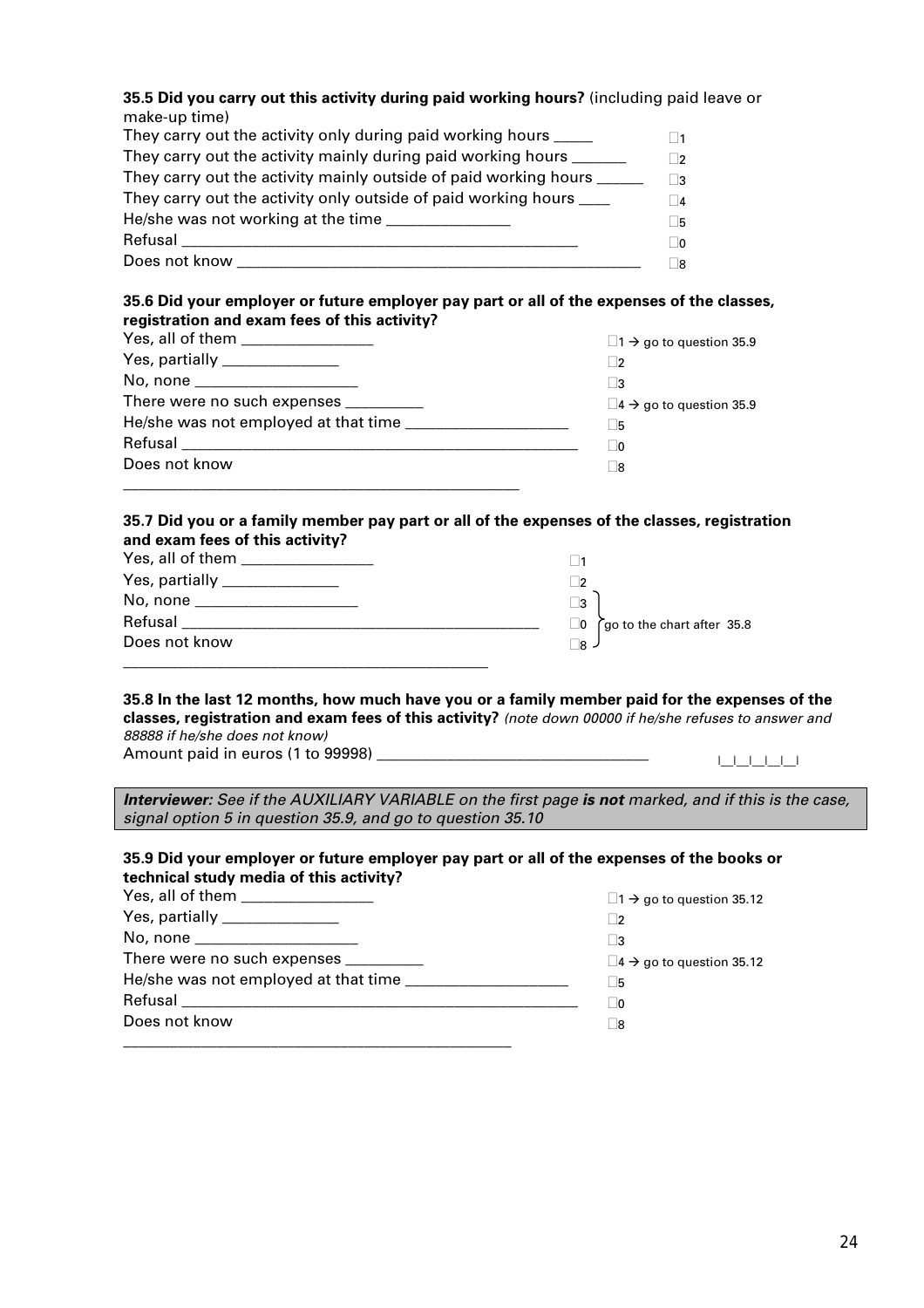| Yes, all of them _________________                                                                                                                                                                                                                                                                                                                                                                                                                                                                                                                                                                                                                                                                                                               | $\Box$ 1                                    |
|--------------------------------------------------------------------------------------------------------------------------------------------------------------------------------------------------------------------------------------------------------------------------------------------------------------------------------------------------------------------------------------------------------------------------------------------------------------------------------------------------------------------------------------------------------------------------------------------------------------------------------------------------------------------------------------------------------------------------------------------------|---------------------------------------------|
| Yes, partially _______________                                                                                                                                                                                                                                                                                                                                                                                                                                                                                                                                                                                                                                                                                                                   | $\Box$                                      |
| No, none _____________________                                                                                                                                                                                                                                                                                                                                                                                                                                                                                                                                                                                                                                                                                                                   | $\square$ 3                                 |
|                                                                                                                                                                                                                                                                                                                                                                                                                                                                                                                                                                                                                                                                                                                                                  | $\Box$ 0 $\bigcap$ go to question 35.12     |
| Does not know                                                                                                                                                                                                                                                                                                                                                                                                                                                                                                                                                                                                                                                                                                                                    | ر8∏                                         |
|                                                                                                                                                                                                                                                                                                                                                                                                                                                                                                                                                                                                                                                                                                                                                  |                                             |
| 35.11 In the last 12 months, how much have you or a family member paid for the expenses of<br>the books or technical study media of this activity? (note down 00000 if he/she refuses to answer and<br>88888 if he/she does not know)                                                                                                                                                                                                                                                                                                                                                                                                                                                                                                            |                                             |
| Amount paid in euros (1 to 99998)                                                                                                                                                                                                                                                                                                                                                                                                                                                                                                                                                                                                                                                                                                                | البالبالياليا                               |
| 35.12 Does said activity lead to gaining a certificate that is legally required or demanded by                                                                                                                                                                                                                                                                                                                                                                                                                                                                                                                                                                                                                                                   |                                             |
| your employer for your current or future activity in the labour market?                                                                                                                                                                                                                                                                                                                                                                                                                                                                                                                                                                                                                                                                          |                                             |
| Yes __________________                                                                                                                                                                                                                                                                                                                                                                                                                                                                                                                                                                                                                                                                                                                           | $\Box$ 1                                    |
|                                                                                                                                                                                                                                                                                                                                                                                                                                                                                                                                                                                                                                                                                                                                                  | $\Box$ 2                                    |
|                                                                                                                                                                                                                                                                                                                                                                                                                                                                                                                                                                                                                                                                                                                                                  | $\Box$ 0                                    |
| Does not know                                                                                                                                                                                                                                                                                                                                                                                                                                                                                                                                                                                                                                                                                                                                    | $\square$ 8                                 |
| <u> 1980 - Johann Barbara, martxa alemaniar arg</u>                                                                                                                                                                                                                                                                                                                                                                                                                                                                                                                                                                                                                                                                                              |                                             |
| 35.13 In the last 12 months, how many weeks of training comprised this activity? (note<br>down 00 if he/she refuses to answer and 88 if he/she does not know)                                                                                                                                                                                                                                                                                                                                                                                                                                                                                                                                                                                    |                                             |
|                                                                                                                                                                                                                                                                                                                                                                                                                                                                                                                                                                                                                                                                                                                                                  | $\begin{array}{ccc} \end{array}$            |
|                                                                                                                                                                                                                                                                                                                                                                                                                                                                                                                                                                                                                                                                                                                                                  |                                             |
|                                                                                                                                                                                                                                                                                                                                                                                                                                                                                                                                                                                                                                                                                                                                                  |                                             |
|                                                                                                                                                                                                                                                                                                                                                                                                                                                                                                                                                                                                                                                                                                                                                  |                                             |
|                                                                                                                                                                                                                                                                                                                                                                                                                                                                                                                                                                                                                                                                                                                                                  | $\begin{array}{ccc} & & & & \\ \end{array}$ |
| Interviewer: see the 'Type of activity' in question 35.1, and if it is 5, go to question 35.17                                                                                                                                                                                                                                                                                                                                                                                                                                                                                                                                                                                                                                                   |                                             |
|                                                                                                                                                                                                                                                                                                                                                                                                                                                                                                                                                                                                                                                                                                                                                  |                                             |
|                                                                                                                                                                                                                                                                                                                                                                                                                                                                                                                                                                                                                                                                                                                                                  |                                             |
|                                                                                                                                                                                                                                                                                                                                                                                                                                                                                                                                                                                                                                                                                                                                                  |                                             |
|                                                                                                                                                                                                                                                                                                                                                                                                                                                                                                                                                                                                                                                                                                                                                  |                                             |
|                                                                                                                                                                                                                                                                                                                                                                                                                                                                                                                                                                                                                                                                                                                                                  |                                             |
|                                                                                                                                                                                                                                                                                                                                                                                                                                                                                                                                                                                                                                                                                                                                                  | $1 + 1$                                     |
|                                                                                                                                                                                                                                                                                                                                                                                                                                                                                                                                                                                                                                                                                                                                                  | $\vert$   98                                |
|                                                                                                                                                                                                                                                                                                                                                                                                                                                                                                                                                                                                                                                                                                                                                  | $ $   88                                    |
|                                                                                                                                                                                                                                                                                                                                                                                                                                                                                                                                                                                                                                                                                                                                                  |                                             |
| <b>Interviewer:</b> If he/she refuses to answer or is unable to answer this question, go to the chart-<br>interviewer after question 35.14<br>35.14 In the last 12 months, how many hours of training did you have per week, on<br>average, of this activity? (note down 00 if he/she refuses to answer and 88 if he/she does not<br>know)<br>No. of hours (1 to 60)<br>35.15 In addition to the hours of training that you have stated, could you<br>indicate the total number of weekly hours used in tasks for home or self-<br>study related to this activity? (If he/she refuses to answer or does not know, mark<br>the corresponding box)<br>Does not know<br>35.16 In addition to the hours of training and tasks for home that you have |                                             |
|                                                                                                                                                                                                                                                                                                                                                                                                                                                                                                                                                                                                                                                                                                                                                  |                                             |
|                                                                                                                                                                                                                                                                                                                                                                                                                                                                                                                                                                                                                                                                                                                                                  |                                             |
|                                                                                                                                                                                                                                                                                                                                                                                                                                                                                                                                                                                                                                                                                                                                                  |                                             |
|                                                                                                                                                                                                                                                                                                                                                                                                                                                                                                                                                                                                                                                                                                                                                  |                                             |
| stated, could you indicate the total number of weekly hours used for<br>transport related to this activity? (note down 0 if he/she does not need to travel or<br>if the activity is carried out in the workplace; If he/she refuses to answer or does not<br>know, mark the corresponding box)                                                                                                                                                                                                                                                                                                                                                                                                                                                   | $\begin{array}{ccc} \end{array}$            |
| Refusal <b>Exercise Contract Contract Contract Contract Contract Contract Contract Contract Contract Contract Contract Contract Contract Contract Contract Contract Contract Contract Contract Contract Contract Contract Contra</b><br>Does not know                                                                                                                                                                                                                                                                                                                                                                                                                                                                                            | $\vert$   98                                |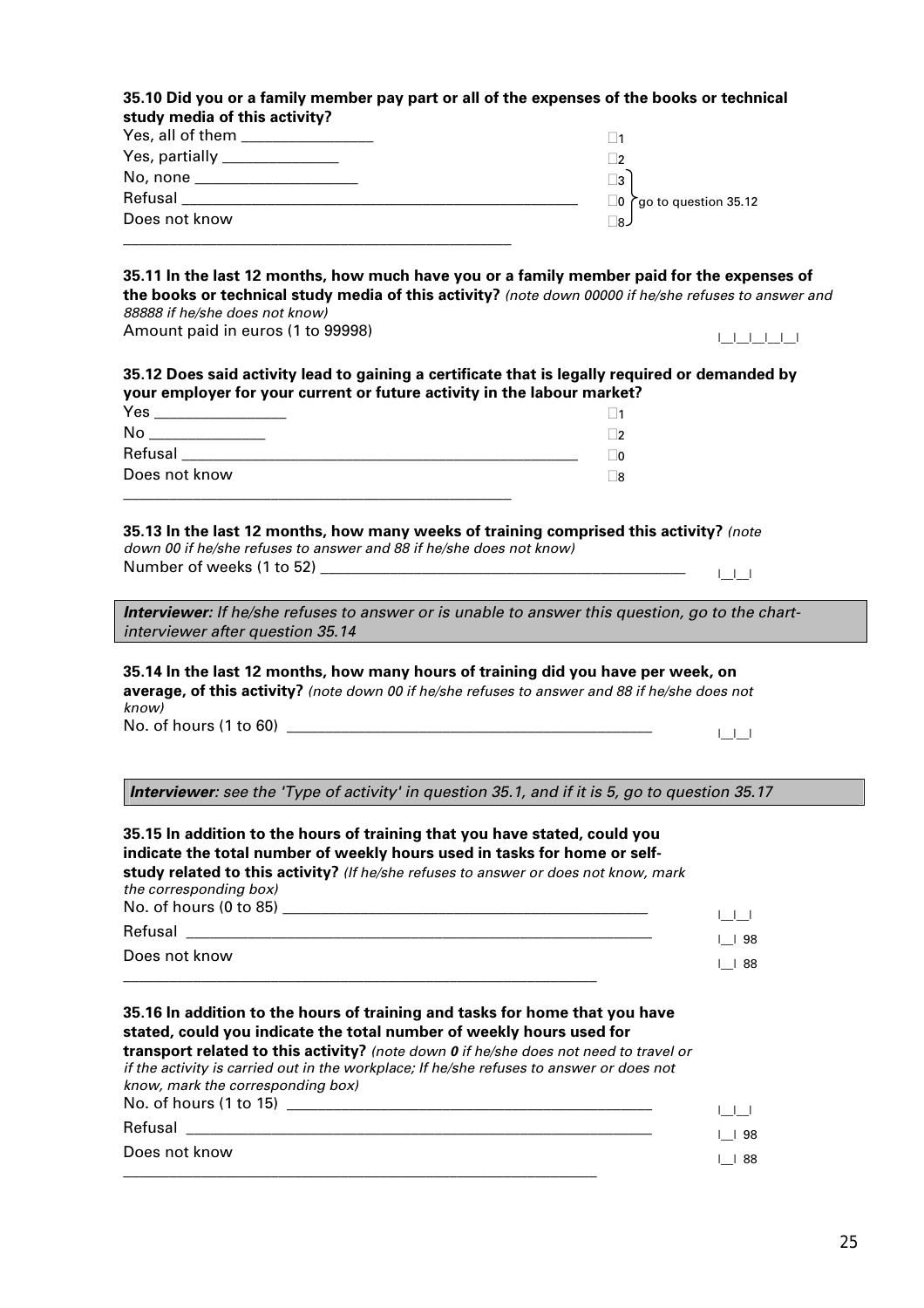| 35.17 Did you use a computer or the Internet in this activity? |           |
|----------------------------------------------------------------|-----------|
|                                                                | $\vert$ 1 |
| Yes, only the computer (without connecting to the Internet)    | $\Box$ 2  |
|                                                                | I3        |
| Neither <b>Executive Structure 1996</b>                        | $\Box$ 4  |
| Refusal                                                        | <b>O</b>  |
| Does not know                                                  | Γ8        |
|                                                                |           |

#### **35.18 Was this activity taught mainly through distance**

| education?                                                                                                     |                |
|----------------------------------------------------------------------------------------------------------------|----------------|
|                                                                                                                | $\vert$ 1      |
| No                                                                                                             | $\overline{2}$ |
| Refusal experiments and the second services of the services of the services of the services of the services of | 70             |
| Does not know                                                                                                  | - 18           |
|                                                                                                                |                |

#### **35.19 Who taught you in this activity?**

| Formal education institution <b>Example 2018</b> To the series of the series of the series of the series of the series of the series of the series of the series of the series of the series of the series of the series of the ser |  |  |                                                                          |
|-------------------------------------------------------------------------------------------------------------------------------------------------------------------------------------------------------------------------------------|--|--|--------------------------------------------------------------------------|
| Non-formal education and training institutions _________________________________<br>Commercial institutions that do not have education and training as their main                                                                   |  |  |                                                                          |
|                                                                                                                                                                                                                                     |  |  | Trade unions                                                             |
|                                                                                                                                                                                                                                     |  |  | Non-profit associations, such as cultural societies, political parties _ |
| Individuals (such as students who teach private tuition)                                                                                                                                                                            |  |  |                                                                          |
| Non-commercial institutions that do not have education and training as their main<br>activity (libraries, museums, public administrations)                                                                                          |  |  |                                                                          |
|                                                                                                                                                                                                                                     |  |  |                                                                          |
|                                                                                                                                                                                                                                     |  |  |                                                                          |
| Does not know                                                                                                                                                                                                                       |  |  |                                                                          |
|                                                                                                                                                                                                                                     |  |  |                                                                          |

#### **35.20 How much have you used (or expect to use) the techniques and knowledge gained through this activity?**

|               | $\mathbf{r}$ |
|---------------|--------------|
|               | $\mathbf{B}$ |
|               | $\vert$ 4    |
|               | ിറ           |
| Does not know | -18          |
|               |              |

#### **35.21 Did this activity take place in Spain or abroad?**

Spain \_\_\_\_\_\_\_\_\_\_\_\_\_\_\_\_\_\_\_\_\_\_\_\_\_\_\_\_\_\_\_\_\_\_\_\_\_\_\_\_\_\_\_\_\_\_\_\_\_\_\_\_\_\_\_\_\_\_\_\_\_\_\_\_\_\_\_\_\_\_\_\_\_\_\_ **CC** Abroad (*If it is abroad, ask for the country to note down the data. Use Annex-1 as a reference. Note down 00 if he/she refuses to answer and 88 if he/she does not know)* ………………………………….……………………………………..........................................................................................…… |\_\_|\_\_|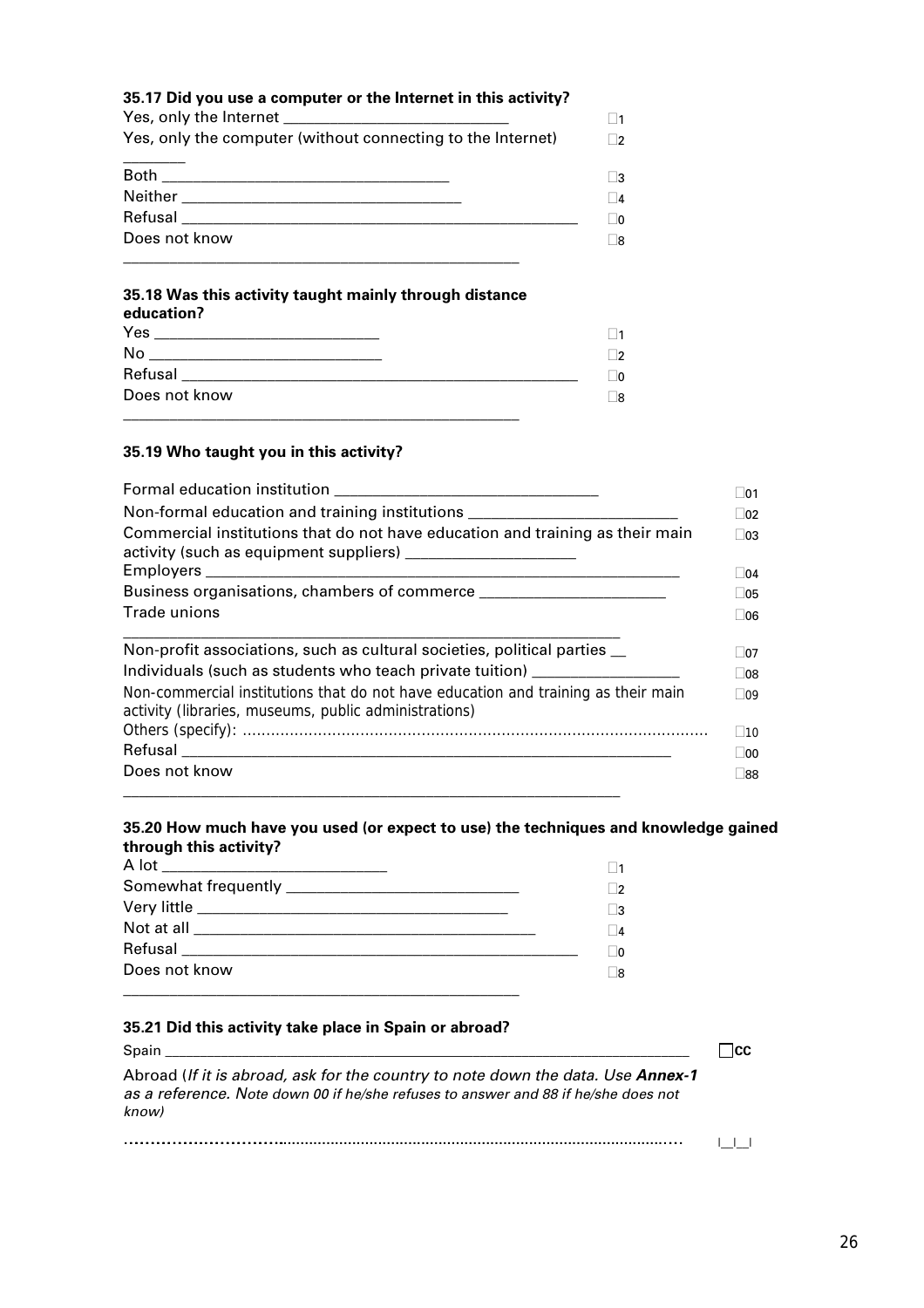#### *Interviewer: See question 33, and if he/she participated in only two formal education activities, go to block V.*

#### **36 QUESTIONS REGARDING THE SECOND NON-FORMAL EDUCATION ACTIVITY (36.1 to 36.21)**

*Interviewer: read the following to the informant:* '**I will now ask you some questions about the third activity.'** *Read it in the following question (36.1).* 

#### **36.1. SECOND NON-FORMAL EDUCATION ACTIVITY Name Code - Type**

#### **36.2. What was the content or main subject of this activity?**

**(***If the informant has doubts about the meaning of this question, you can give some examples, such as: languages, Information technology, construction, travel, sports, hairdressing, protection of the environment, security services)* **Use Annex 0 as a reference (***Note down 000 if he/she refuses to answer; 888 if he/she does not know).*

……………………………………………………………………………………………………………………………………………………………............................................ |\_\_|\_\_|\_\_| - |\_\_|

#### ………………………………….…………………………………………......................................................................................................... |\_\_|\_\_|\_\_|

*Interviewer: see the 'Type of activity' in question 35.1, and if it is 5, go to question 36.12* 

#### **36.3 What was the main reason for participating in this activity?**  Reasons relating to work  $\Box$  1 Personal reasons/not relating to work  $\Box$ 2 Refusal \_\_\_\_\_\_\_\_\_\_\_\_\_\_\_\_\_\_\_\_\_\_\_\_\_\_\_\_\_\_\_\_\_\_\_\_\_\_\_\_\_\_\_\_\_\_\_\_\_\_\_ 0 Does not know \_\_\_\_\_\_\_\_\_\_\_\_\_\_\_\_\_\_\_\_\_\_\_\_\_\_\_\_\_\_\_\_\_\_\_\_\_\_\_\_\_\_\_\_\_\_\_\_\_\_\_  $\Box$ 8

#### **36.4 Could you specify more precisely the reasons for your participation in said activity? Ref** Doe **s not kno w**  1. To do my work better and/or improve my professional possibilities \_\_\_\_\_\_\_\_\_\_\_\_\_\_\_\_\_\_\_\_\_\_\_\_\_\_\_\_\_\_\_\_\_\_\_\_\_ <sup>1</sup> <sup>2</sup> <sup>0</sup> <sup>8</sup> 2. To decrease the possibility of losing my job  $\Box$  1  $\Box$   $\Box$  1  $\Box$  2  $\Box$  0  $\Box$  8 3. To increase my possibility of getting a job or changing to another job or profession  $\Box$   $\Box$   $\Box$   $\Box$ 4. To create my own business \_\_\_\_\_\_\_\_\_\_\_\_\_\_\_\_\_\_\_\_ <sup>1</sup> <sup>2</sup> <sup>0</sup> <sup>8</sup> 5. Obligated to participate  $\Box$

| 36.4 Could you specify more precisely the reasons for your participation in said a | Yes | -N |
|------------------------------------------------------------------------------------|-----|----|
|                                                                                    |     |    |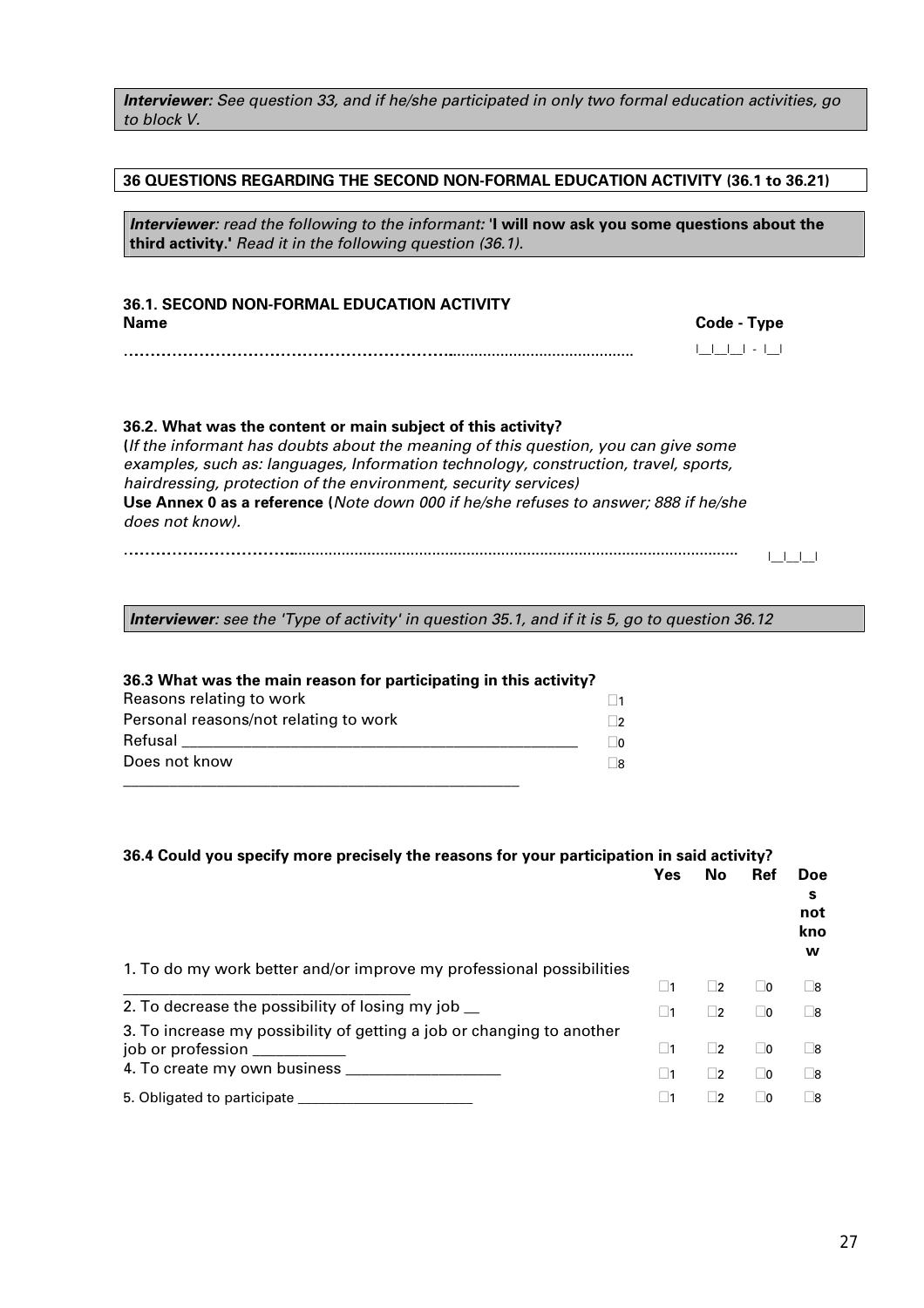| 6. To acquire knowledge or techniques that are useful in everyday life | $\Box$ 1 | $\Box$    | ∣∣∩            | 8                        |
|------------------------------------------------------------------------|----------|-----------|----------------|--------------------------|
| 7. To acquire knowledge or techniques in a subject that I find         |          |           |                |                          |
|                                                                        |          | $\vert$ 2 | $\overline{0}$ | $\overline{\phantom{a}}$ |
|                                                                        |          | $\vert$ 2 | $\overline{0}$ | 8                        |
| 9. To meet new people / for fun ______________                         |          | $\vert$ 2 | ∣∣∩            | R                        |
|                                                                        |          | $\vert$ 2 | $\overline{0}$ | $\overline{\phantom{a}}$ |
| If he/she indicates other reasons, he/she should specify them:         |          |           |                |                          |

*………………………………………………………………………………………………*

*Interviewer: See if the AUXILIARY VARIABLE on the first page is not marked, and if this is the case, signal option 5 in questions 36.5 and 36.6, and go to question 36.7.* 

#### **36.5 Did you carry out this activity during paid working hours?** (including paid leave or make-up time)

| They carry out the activity only during paid working hours           | $\vert$ 1      |
|----------------------------------------------------------------------|----------------|
| They carry out the activity mainly during paid working hours __      | - 12           |
| They carry out the activity mainly outside of paid working hours __  | ר.∃            |
| They carry out the activity only outside of paid working hours _____ | $\overline{4}$ |
| He/she was not working at the time                                   | Π5             |
| Refusal                                                              | $\Box$ 0       |
| Does not know                                                        | -8             |

#### **36.6 Did your employer or future employer pay part or all of the expenses of the classes, registration and exam fees of this activity?**

| Yes, all of them _________________    | $\Box$ 1 $\rightarrow$ go to question 36.9 |
|---------------------------------------|--------------------------------------------|
| Yes, partially _______________        | 2                                          |
| No, none ______________________       | ∣ 3                                        |
| There were no such expenses _________ | $\Box$ 4 $\rightarrow$ go to question 36.9 |
|                                       | l 5                                        |
|                                       | l 0                                        |
| Does not know                         | ∣ 8                                        |
|                                       |                                            |

#### **36.7 Did you or a family member pay part or all of the expenses of the classes, registration and exam fees of this activity?**

| Yes, all of them _             |                                              |
|--------------------------------|----------------------------------------------|
| Yes, partially _______________ | $\overline{2}$                               |
| No, none __________________    | $\vert$ 3                                    |
| Refusal                        | go to the chart after 36.8<br>$\overline{0}$ |
| Does not know                  | $8 -$                                        |
|                                |                                              |

#### **36.8 In the last 12 months, how much have you or a family member paid for the expenses of the classes, registration and exam fees of this activity?** *(note down 00000 if he/she refuses to answer and 88888 if he/she does not know)*

Amount paid in euros (1 to 99998) \_\_\_\_\_\_\_\_\_\_\_\_\_\_\_\_\_\_\_\_\_\_\_\_\_\_\_\_\_\_\_\_\_\_\_ |\_\_|\_\_|\_\_|\_\_|\_\_|

*Interviewer:* See if the AUXILIARY VARIABLE on the first page is not marked, and if this is the case, *signal option 5 in question 36.9, and go to question 36.10*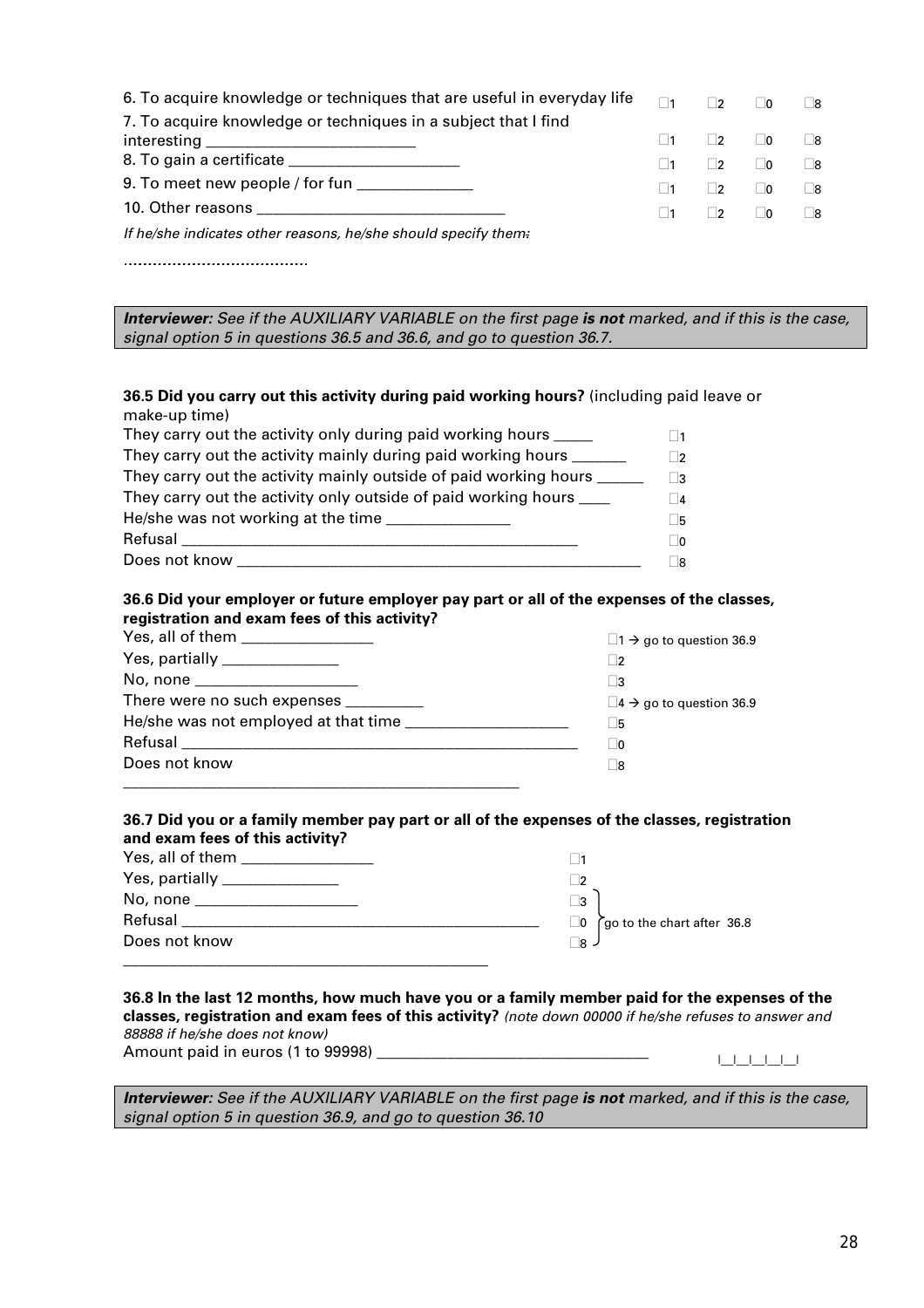| 36.9 Did your employer or future employer pay part or all of the expenses of the books or |  |
|-------------------------------------------------------------------------------------------|--|
| technical study media of this activity?                                                   |  |
| Voorallaftham                                                                             |  |

| Yes, all of them _________________    | $\Box$ 1 $\rightarrow$ go to question 36.12    |
|---------------------------------------|------------------------------------------------|
| Yes, partially _______________        |                                                |
| No, none _______________________      | ∣ 3                                            |
| There were no such expenses _________ | $\square$ 4 $\rightarrow$ go to question 36.12 |
|                                       | ⊩ 5⊧                                           |
|                                       | - 10                                           |
| Does not know                         | - 18                                           |
|                                       |                                                |

#### **36.10 Did you or a family member pay part or all of the expenses of the books or technical study media of this activity?**

| Yes, all of them <b>New York Control</b> |                                      |
|------------------------------------------|--------------------------------------|
| Yes, partially _______________           |                                      |
| No, none ___________________             | $\vert$ 3                            |
| Refusal                                  | $\Box$ 0 $\cap$ go to question 36.12 |
| Does not know                            | ⊥ 18⇒                                |
|                                          |                                      |

**36.11 In the last 12 months, how much have you or a family member paid for the expenses of the books or technical study media of this activity?** *(note down 00000 if he/she refuses to answer and 88888 if he/she does not know)*

Amount paid in euros (1 to 99998)

#### **36.12 Does said activity lead to gaining a certificate that is legally required or demanded by your employer for your current or future activity in the labour market?**

| Yes           |   |
|---------------|---|
| No            | n |
| Refusal       |   |
| Does not know | R |
|               |   |

**36.13 In the last 12 months, how many weeks of training comprised this activity?** *(note down 00 if he/she refuses to answer and 88 if he/she does not know)* Number of weeks (1 to 52) \_\_\_\_\_\_\_\_\_\_\_\_\_\_\_\_\_\_\_\_\_\_\_\_\_\_\_\_\_\_\_\_\_\_\_\_\_\_\_\_\_\_\_\_\_\_\_ |\_\_|\_\_|

*Interviewer: If he/she refuses to answer or is unable to answer this question, go to the chartinterviewer after question 36.14* 

**36.14 In the last 12 months, how many hours of training did you have per week, on average, of this activity?** *(note down 00 if he/she refuses to answer and 88 if he/she does not know)* No. of hours (1 to 60) \_\_\_\_\_\_\_\_\_\_\_\_\_\_\_\_\_\_\_\_\_\_\_\_\_\_\_\_\_\_\_\_\_\_\_\_\_\_\_\_\_\_\_\_\_\_\_ |\_\_|\_\_|

*Interviewer: see the 'Type of activity' in question 35.1, and if it is 5, go to question 35.17*

**36.15 In addition to the hours of training that you have stated, could you indicate the total number of weekly hours used in tasks for home or selfstudy related to this activity?** *(If he/she refuses to answer or does not know, mark the corresponding box)* No. of hours (0 to 85) \_\_\_\_\_\_\_\_\_\_\_\_\_\_\_\_\_\_\_\_\_\_\_\_\_\_\_\_\_\_\_\_\_\_\_\_\_\_\_\_\_\_\_\_\_\_\_ |\_\_|\_\_| Refusal \_\_\_\_\_\_\_\_\_\_\_\_\_\_\_\_\_\_\_\_\_\_\_\_\_\_\_\_\_\_\_\_\_\_\_\_\_\_\_\_\_\_\_\_\_\_\_\_\_\_\_\_\_\_\_\_\_\_\_\_ |\_\_| 98 Does not know \_\_\_\_\_\_\_\_\_\_\_\_\_\_\_\_\_\_\_\_\_\_\_\_\_\_\_\_\_\_\_\_\_\_\_\_\_\_\_\_\_\_\_\_\_\_\_\_\_\_\_\_\_\_\_\_\_\_\_\_\_ |\_\_| 88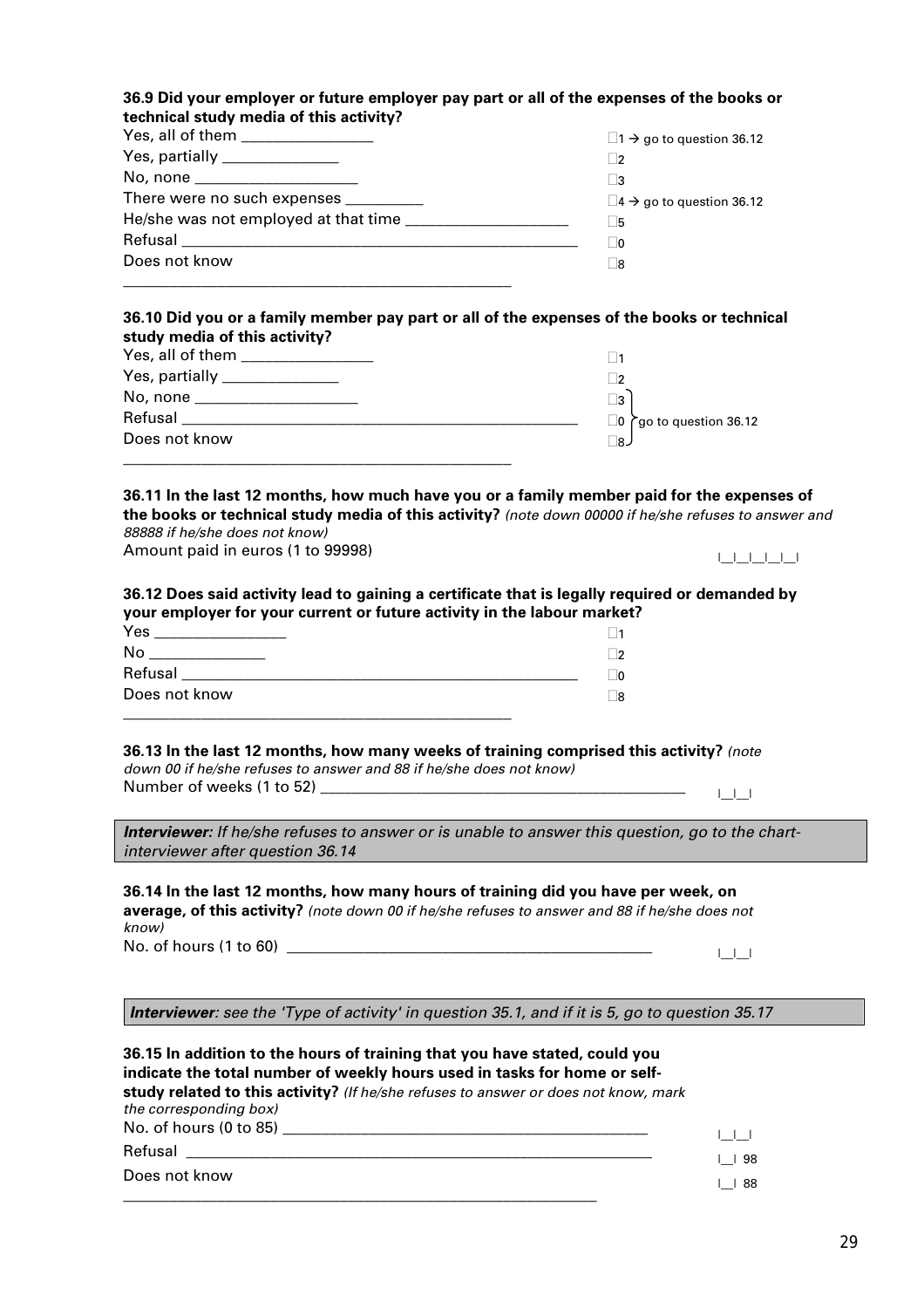| 36.16 In addition to the hours of training and tasks for home that you have<br>stated, could you indicate the total number of weekly hours used for<br><b>transport related to this activity?</b> (note down $\boldsymbol{0}$ if he/she does not need to travel or<br>if the activity is carried out in the workplace; If he/she refuses to answer or does not<br>know, mark the corresponding box)<br>No. of hours (1 to 15) ____________________ |                     |
|----------------------------------------------------------------------------------------------------------------------------------------------------------------------------------------------------------------------------------------------------------------------------------------------------------------------------------------------------------------------------------------------------------------------------------------------------|---------------------|
| Refusal                                                                                                                                                                                                                                                                                                                                                                                                                                            |                     |
| Does not know                                                                                                                                                                                                                                                                                                                                                                                                                                      | $1$ 198<br>$ $   88 |
|                                                                                                                                                                                                                                                                                                                                                                                                                                                    |                     |

#### **36.17 Did you use a computer or the Internet in this activity?**

| Yes, only the computer (without connecting to the Internet) | $\sqrt{2}$     |
|-------------------------------------------------------------|----------------|
|                                                             |                |
|                                                             | $\overline{A}$ |
|                                                             | - IN           |
| Does not know                                               |                |
|                                                             |                |

#### **36.18 Was this activity taught mainly through distance education?**

| Yes           | -11 |
|---------------|-----|
| No            | 7   |
| Refusal       | ]0  |
| Does not know | _8  |
|               |     |

#### **36.19 Who taught you in this activity?**

|                                                                                                                                            | ∣ ∣01                        |
|--------------------------------------------------------------------------------------------------------------------------------------------|------------------------------|
| Non-formal education and training institutions _________________________________                                                           | $\vert$ 02                   |
| Commercial institutions that do not have education and training as their main                                                              | $\Box$ 03<br>$\vert$ 04      |
| Business organisations, chambers of commerce ______________________                                                                        | $\Box$ 05                    |
| <b>Trade unions</b>                                                                                                                        | 106                          |
| Non-profit associations, such as cultural societies, political parties _<br>Individuals (such as students who teach private tuition)       | $\Box$ 07<br>$\overline{08}$ |
| Non-commercial institutions that do not have education and training as their main<br>activity (libraries, museums, public administrations) | $\Box$ 09<br>$\vert$ 10      |
|                                                                                                                                            | $\overline{00}$              |
| Does not know                                                                                                                              | ∟88                          |

#### **36.20 How much have you used (or expect to use) the techniques and knowledge gained through this activity?**

| A lot _______________________________ |  |
|---------------------------------------|--|
|                                       |  |
|                                       |  |
|                                       |  |
|                                       |  |
| Does not know                         |  |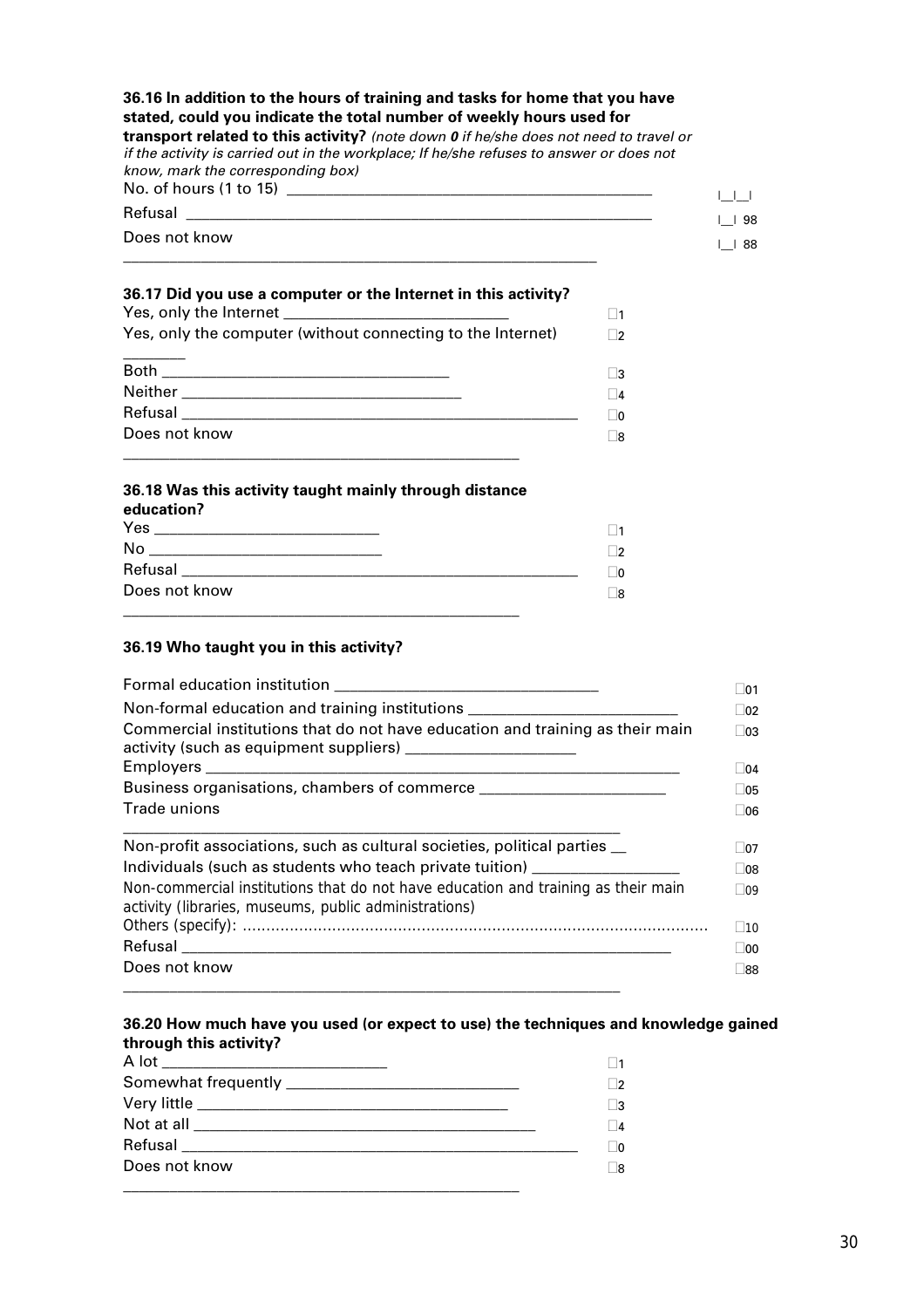| 36.21 Did this activity take place in Spain or abroad?                                                                                                                                                                        |  |
|-------------------------------------------------------------------------------------------------------------------------------------------------------------------------------------------------------------------------------|--|
| Spain and the contract of the contract of the contract of the contract of the contract of the contract of the contract of the contract of the contract of the contract of the contract of the contract of the contract of the |  |
| Abroad <i>(If it is abroad, ask for the country to note down the data. Use Annex-</i><br>1 as a reference. Note down 00 if he/she refuses to answer and 88 if he/she does not<br>know)                                        |  |
|                                                                                                                                                                                                                               |  |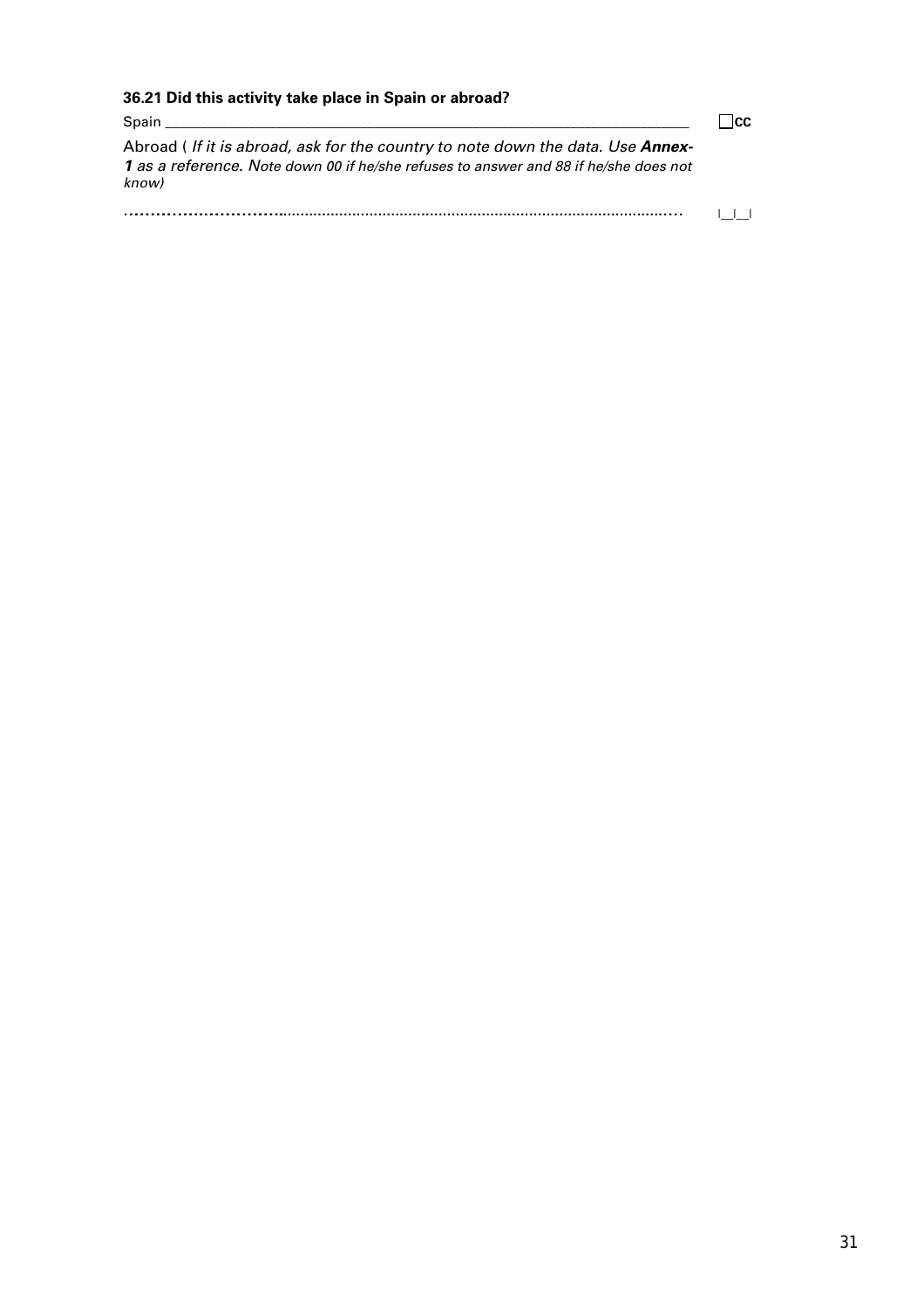# **V. Obstacles for participating in education**

#### **Interviewer**:

1st) *Read the following to the informant*: '**I will now ask you some questions on the possible obstacles that you may have encountered, in participating in educational and training activity.'** *If he/she has not been studying to gain a degree or official certification (has responded option 2 in question 27), and has not participated in non-formal education activities (has responded option 2 in question 32), go to question 42.* 

**37. You said before than you had participated in education and training activities in the last 12 months. Did you wish to participate as well in any other activity during said period?**  $V_{\alpha e}$  $\Box$ 

| 1 G.D             |                                          |
|-------------------|------------------------------------------|
| No                | $\Box$ 2 $\rightarrow$ go to question 40 |
| Refusal to answer | $\Box$ 0 $\rightarrow$ go to block VI    |
| Does not know     | $\Box$ 8 $\rightarrow$ go to block VI    |
|                   |                                          |

#### **38. Please state for which of the following reasons you did not participate in any other education and training activity in the last 12 months**

**Interviewer**: See the AUXILIARY VARIABLE on the first page, and if **it is not** marked, signal option 3 in reasons 01 and 02, and go to reason 03.

|                                                                                                                                     | Ye<br>S     | <b>No</b>   | Auxili<br>ary<br>Varia<br>ble | Ref                        | <b>Does</b><br>not<br>kno<br>W |
|-------------------------------------------------------------------------------------------------------------------------------------|-------------|-------------|-------------------------------|----------------------------|--------------------------------|
| 01. Absence of support from the employer                                                                                            | $\Box$ 1    | $\Box$ 2    | $\Box$ 3                      | $\Box$ 0                   | $\square$ 8                    |
| 02. The training was not compatible with my working day<br>schedule                                                                 | $\Box$ 1    | $\Box$ 2    | $\square$ 3                   | $\Box$ 0                   | $\square$                      |
|                                                                                                                                     | Yes No      |             | Ref                           | <b>Does</b><br>not<br>know |                                |
| 03. He/she did not meet the requirements                                                                                            | $\square$ 1 | $\Box$ 2    | $\Box$ 0                      | $\square$ 8                |                                |
| 04. The training was too expensive/could not afford it                                                                              | $\square$ 1 | $\square$ 2 | $\Box$ 0                      | $\square$ 8                |                                |
| 05. Did not have time, due to family commitments                                                                                    | $\Box$ 1    | $\Box$ 2    | $\Box$ 0                      | $\square$ 8                |                                |
| 06. The activities offered did not take place within a reasonable                                                                   | $\square$ 1 | $\Box$ 2    | $\Box$ 0                      | $\square$ 8                |                                |
| 07. He/she was not certain about wanting to return to<br>something similar to school                                                | $\Box$ 1    | $\Box$ 2    | $\Box$ 0                      | $\square$ 8                |                                |
|                                                                                                                                     | $\square$ 1 | $\Box$ 2    | $\Box$ 0                      | $\square$ 8                |                                |
| 09. The training that he/she desired required a complete<br>registration in a complete vocational training programme                | $\Box$ 1    | $\Box$ 2    | $\Box$ 0                      | $\square$ 8                |                                |
| 10. The training that he/she desired required a complete<br>registration in a complete module of a vocational training<br>programme | $\Box$ 1    | $\Box$ 2    | $\Box$ 0                      | $\square$ 8                |                                |
| 11. Others (If Yes, specify) ____________________                                                                                   | $\square$ 1 | $\square$ 2 | $\Box$ 0                      | $\square$ 8                |                                |
|                                                                                                                                     |             |             |                               |                            |                                |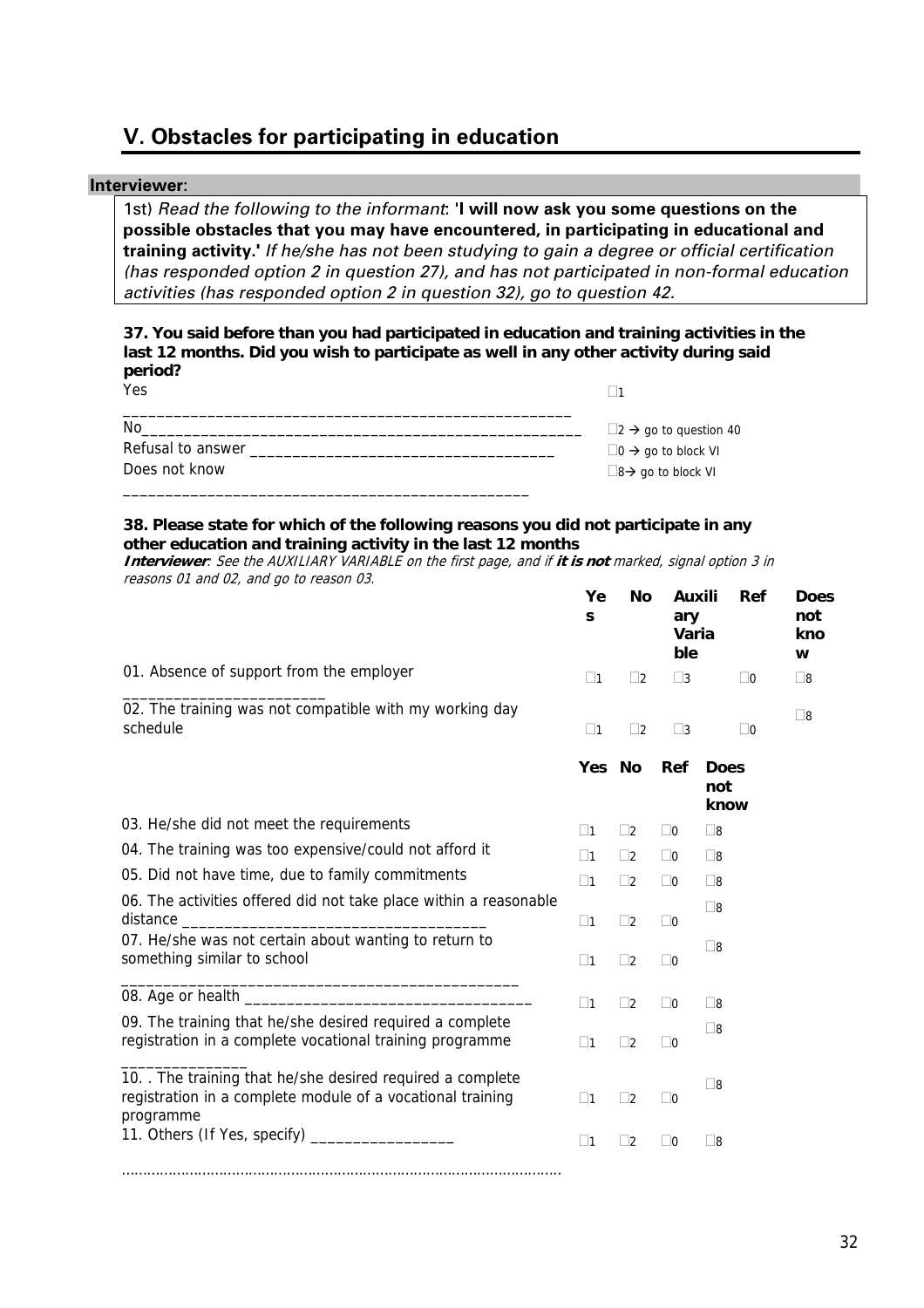#### *Interviewer: If in question 38 you have signaled Yes for only one reason, go to block VI*

#### **39. Among these reasons, which was the most important?**

Interviewer, **note down** the order number of the reason indicated by the informant, 00 if he/she refuses to answer and 88 if he/she does not know Order no. according to the previous question  $|$ 

#### *Interviewer: Go to block VI*

\_\_\_\_\_\_\_\_\_\_\_\_\_\_\_\_\_\_\_\_\_\_\_

#### **40. Please state if any of the following reasons made your participation in the aforementioned (formal and non-formal education) activities more difficult**

**Interviewer**: See the AUXILIARY VARIABLE on the first page, and if **it is not** marked, signal option 3 in reason 01, and go to reason 02.

|                                                                                       | Yes                | No          | Auxili<br>ary<br>Varia<br>ble | Ref                                | <b>Does</b><br>not<br>kno<br>w |
|---------------------------------------------------------------------------------------|--------------------|-------------|-------------------------------|------------------------------------|--------------------------------|
| 01. Absence of support from the employer                                              | $\Box$ 1           | $\Box$ 2    | $\square$ 3                   | $\square$ 0                        | $\square$ 8                    |
|                                                                                       | Ye<br>$\mathbf{s}$ | No          | Ref                           | Do<br>es<br>not<br>kn<br><b>OW</b> |                                |
| 02. The training was too expensive/could not afford it                                | $\square$ 1        | $\square$   | $\Box$ 0                      | $\square$ 8                        |                                |
| 03. The training was scheduled at an inappropriate time                               | $\square$ 1        | $\Box$ 2    | $\Box$ 0                      | $\Box$ 8                           |                                |
| 04. The activities offered did not take place within a<br>reasonable distance         | $\square$ 1        | $\Box$ 2    | $\Box$ 0                      | $\square$ 8                        |                                |
| 05. He/she was not happy with the idea of returning to<br>something similar to school | $\square$ 1        | $\Box$ 2    | $\Box$ 0                      | $\square$ 8                        |                                |
| 06. Had trouble finding what they wanted _________                                    | $\square$ 1        | $\square$ 2 | $\Box$ 0                      | $\square$ 8                        |                                |
|                                                                                       | $\square$ 1        | $\square$   | $\Box$ 0                      | $\Box$ 8                           |                                |
|                                                                                       |                    |             |                               |                                    |                                |

*Interviewer: If in question 40 you have signalled Yes for only one reason, go to block VI* 

#### **41. Among these reasons, which was the most important?**

Interviewer, **note down** the order number of the reason indicated by the informant, 00 if he/she refuses to answer and 88 if he/she does not know Order no. according to the previous question  $|$ 

#### *Interviewer: Go to block VI*

\_\_\_\_\_\_\_\_\_\_\_\_\_\_\_\_\_\_\_\_\_\_\_

#### **42. In the last 12 months, did you wish to participate in any education and training activity?**

| ۰.<br>۰.<br>$\sim$<br>$\sim$ |
|------------------------------|
|------------------------------|

 $\Box$ 1  $\rightarrow$  go to question 45

| No                |                                       |
|-------------------|---------------------------------------|
| Refusal to answer | $\Box$ 0 $\rightarrow$ go to block VI |
| Does not know     | $\Box$ 8 $\rightarrow$ go to block VI |
|                   |                                       |

\_\_\_\_\_\_\_\_\_\_\_\_\_\_\_\_\_\_\_\_\_\_\_\_\_\_\_\_\_\_\_\_\_\_\_\_\_\_\_\_\_\_\_\_\_\_\_\_\_\_\_\_\_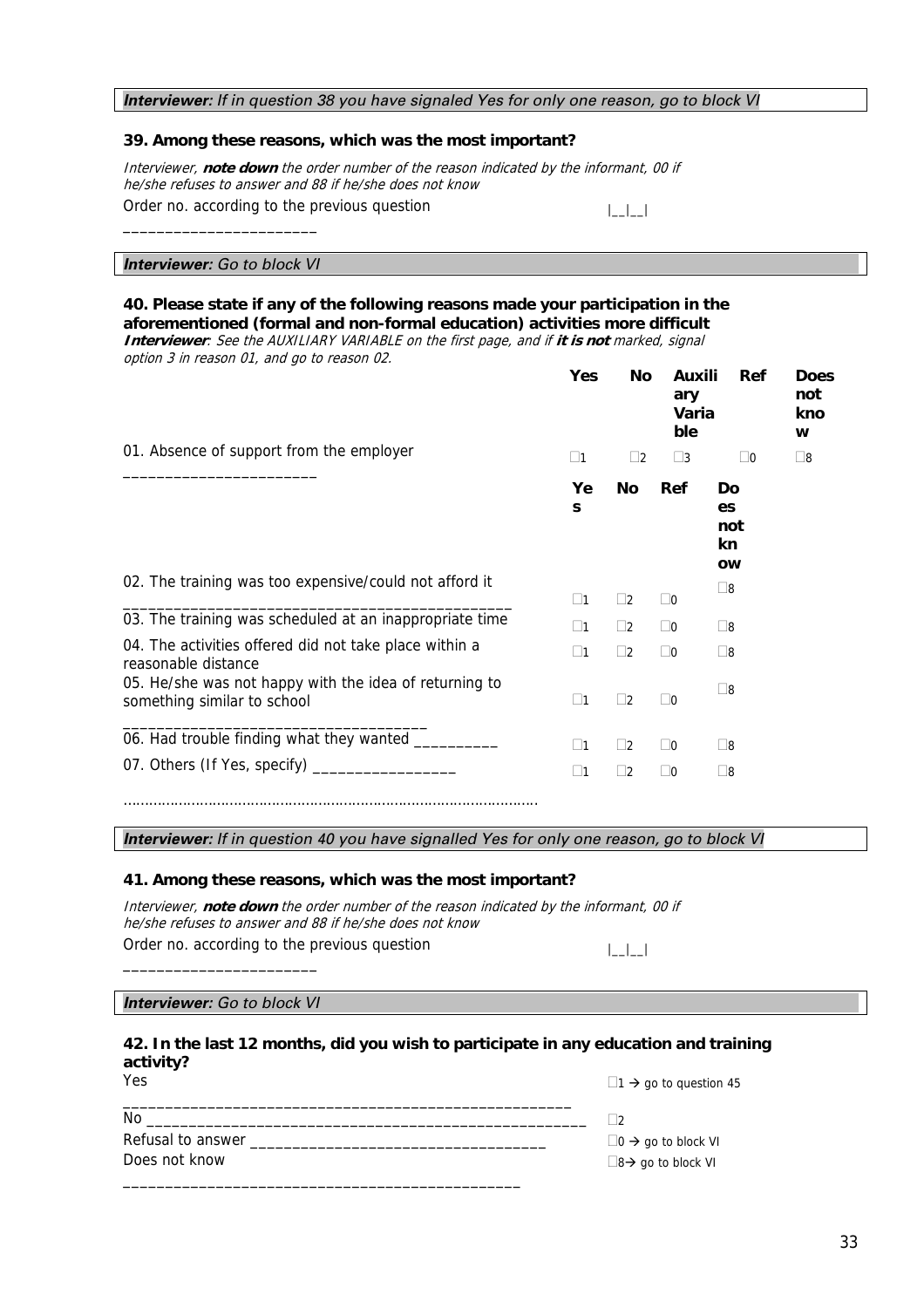#### **43. Please state for which of the following reasons you did not wish to participate in**

**any education and training activity in the last 12 months Interviewer**: See the AUXILIARY VARIABLE on the first page, and if **it is not** marked, signal option 3 in reasons 01 and 02, and go to reason 03.

|                                                                                                                                   | <b>Ye</b><br>s  | <b>No</b>      | Auxili<br>ary<br>Varia<br>ble | Ref                                        | Do<br>es<br>not<br>kn<br><b>OW</b> |
|-----------------------------------------------------------------------------------------------------------------------------------|-----------------|----------------|-------------------------------|--------------------------------------------|------------------------------------|
| 01. Absence of support from the employer                                                                                          | $\square$ 1     | $\vert$ 2      | $\square$ 3                   | $\Box$ 0                                   | $\Box$ 8                           |
| 02. The training was not compatible with my working day schedule                                                                  | $\Box$ 1<br>Yes | 7<br><b>No</b> | $\Box$ 3<br>Ref               | $\Box$ 0<br><b>Does</b><br>not<br>kno<br>W | $\square$ 8                        |
|                                                                                                                                   | $\square$ 1     | $\Box$ 2       | $\square$ 0                   | $\square$ 8                                |                                    |
| 04. He/she did not need it for personal reasons (unrelated to work)                                                               | $\square$ 1     | $\Box$ 2       | $\Box$ 0                      | $\square$ 8                                |                                    |
| 05. He/she did not meet the requirements                                                                                          | $\square$ 1     | $\Box$ 2       | $\Box$ 0                      | $\square$ 8                                |                                    |
| 06. The training was too expensive/could not afford it ______                                                                     | $\square$ 1     | $\Box$ 2       | $\Box$ 0                      | $\square$ 8                                |                                    |
| 07. Did not have time, due to family commitments                                                                                  | $\square$ 1     | $\Box$ 2       | $\Box$ 0                      | $\square$ 8                                |                                    |
| 08. The activities offered did not take place within a reasonable<br>distance                                                     | $\square$ 1     | $\Box$ 2       | $\Box$ 0                      | $\square$ 8                                |                                    |
| 09. He/she was not certain about wanting to return to something<br>similar to school                                              | $\square$ 1     | $\Box$ 2       | $\Box$ 0                      | $\square$ 8                                |                                    |
|                                                                                                                                   | $\square$ 1     | $\Box$ 2       | $\Box$ 0                      | $\square$ 8                                |                                    |
| 11. The training that he/she desired required a complete registration<br>in a complete vocational training programme ____________ | $\square$ 1     | $\Box$ 2       | $\Box$ 0                      | $\square$ 8                                |                                    |
| 12. The training that he/she desired required a complete registration<br>in a complete module of a vocational training programme  | $\Box$ 1        | $\Box$ 2       | $\square$ 0                   | $\square$ 8                                |                                    |
| 13. Others (If Yes, specify) __________________                                                                                   | $\Box$ 1        | $\Box$ 2       | $\Box$ 0                      | $\square$ 8                                |                                    |
|                                                                                                                                   |                 |                |                               |                                            |                                    |

*If in question 43 you have signalled Yes for only one reason, go to block VI* 

#### **44. Among these reasons, which was the most important?**

Interviewer, **note down** the order number of the reason indicated by the informant, 00 if he/she refuses to answer and 88 if he/she does not know Order no. according to the previous question  $|$ 

#### *Interviewer: Go to block VI*

\_\_\_\_\_\_\_\_\_\_\_\_\_\_\_\_\_\_\_\_\_\_\_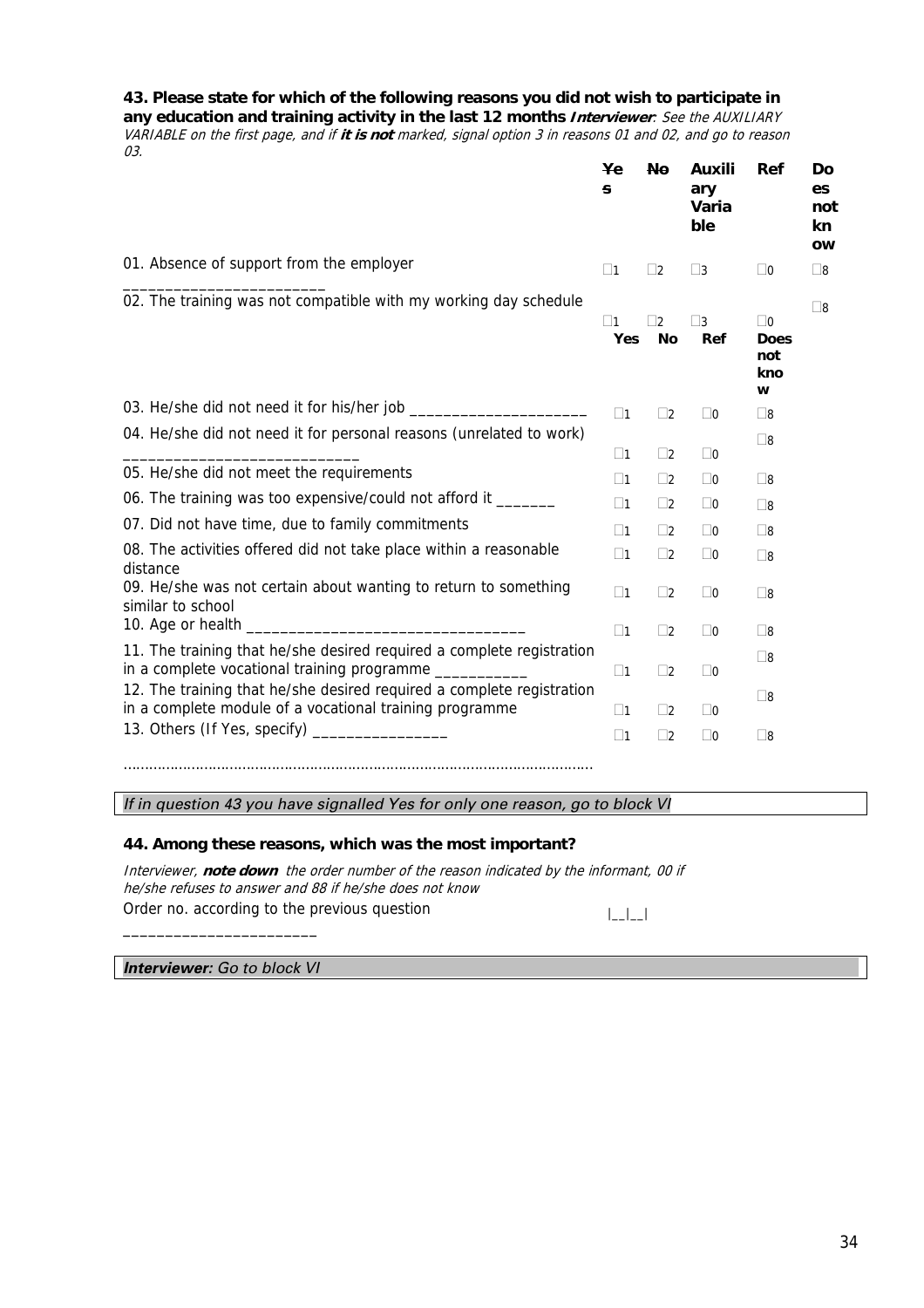**45. Please state for which of the following reasons you did not participate in any** 

**education and training activity in the last 12 months Interviewer**: See the AUXILIARY VARIABLE on the first page, and if **it is not** marked, signal option 3 in reasons 01 and 02, and go to reason 03.

|                                                                                                                                     | Ye<br>S            | No          | Auxili<br>ary<br>Varia<br>ble | Ref                                | <b>Do</b><br>es<br>not<br>kn.<br>ow |
|-------------------------------------------------------------------------------------------------------------------------------------|--------------------|-------------|-------------------------------|------------------------------------|-------------------------------------|
| 01. Absence of support from the employer                                                                                            | $\square$ 1        | $\Box$ 2    | $\square$ 3                   | $\Box$ 0                           | $\square$ 8                         |
| 02. The training was not compatible with my working day schedule                                                                    | $\square$ 1        | $\square$ 2 | $\square$ 3                   | $\square$ 0                        | $\square$ 8                         |
|                                                                                                                                     | Ye<br>$\mathbf{s}$ | <b>No</b>   | Ref                           | Do<br>es<br>not<br>kn<br><b>OW</b> |                                     |
| 03. He/she did not meet the requirements                                                                                            | $\Box$ 1           | $\Box$ 2    | $\Box$ 0                      | $\square$ 8                        |                                     |
| 04. The training was too expensive/could not afford it                                                                              | $\Box$ 1           | $\Box$ 2    | $\Box$ 0                      | $\square$ 8                        |                                     |
| 05. Did not have time, due to family commitments                                                                                    | $\Box$ 1           | $\Box$ 2    | $\Box$ 0                      | $\square$ 8                        |                                     |
| 06. The activities offered did not take place within a reasonable                                                                   | $\square$ 1        | $\Box$ 2    | $\Box$ 0                      | $\square$ 8                        |                                     |
| 07. He/she was not certain about wanting to return to<br>something similar to school                                                | $\square$ 1        | $\Box$ 2    | $\square$ 0                   | $\square$ 8                        |                                     |
|                                                                                                                                     | $\Box$ 1           | $\Box$ 2    | $\Box$ 0                      | $\square$ 8                        |                                     |
| 09. The training that he/she desired required a complete<br>registration in a complete vocational training programme                | $\square$ 1        | $\Box$ 2    | $\Box$ 0                      | $\square$ 8                        |                                     |
| 10. The training that he/she desired required a complete<br>registration in a complete module of a vocational training<br>programme | $\Box$ 1           | $\Box$ 2    | $\Box$ 0                      | $\square$ 8                        |                                     |
| 11. Others (If Yes, specify) __________________                                                                                     | $\square$ 1        | $\square$   | $\Box$ 0                      | $\square$ 8                        |                                     |
|                                                                                                                                     |                    |             |                               |                                    |                                     |

*If in question 45 you have signalled Yes for only one reason, go to block VI* 

#### **46. Among these reasons, which was the most important?**

\_\_\_\_\_\_\_\_\_\_\_\_\_\_\_\_\_\_\_\_\_\_\_\_\_

Interviewer, **note down** the order number of the reason indicated by the informant, 00 if he/she refuses to answer and 88 if he/she does not know Order no. according to the previous question

 $|$ \_ $|$ \_ $|$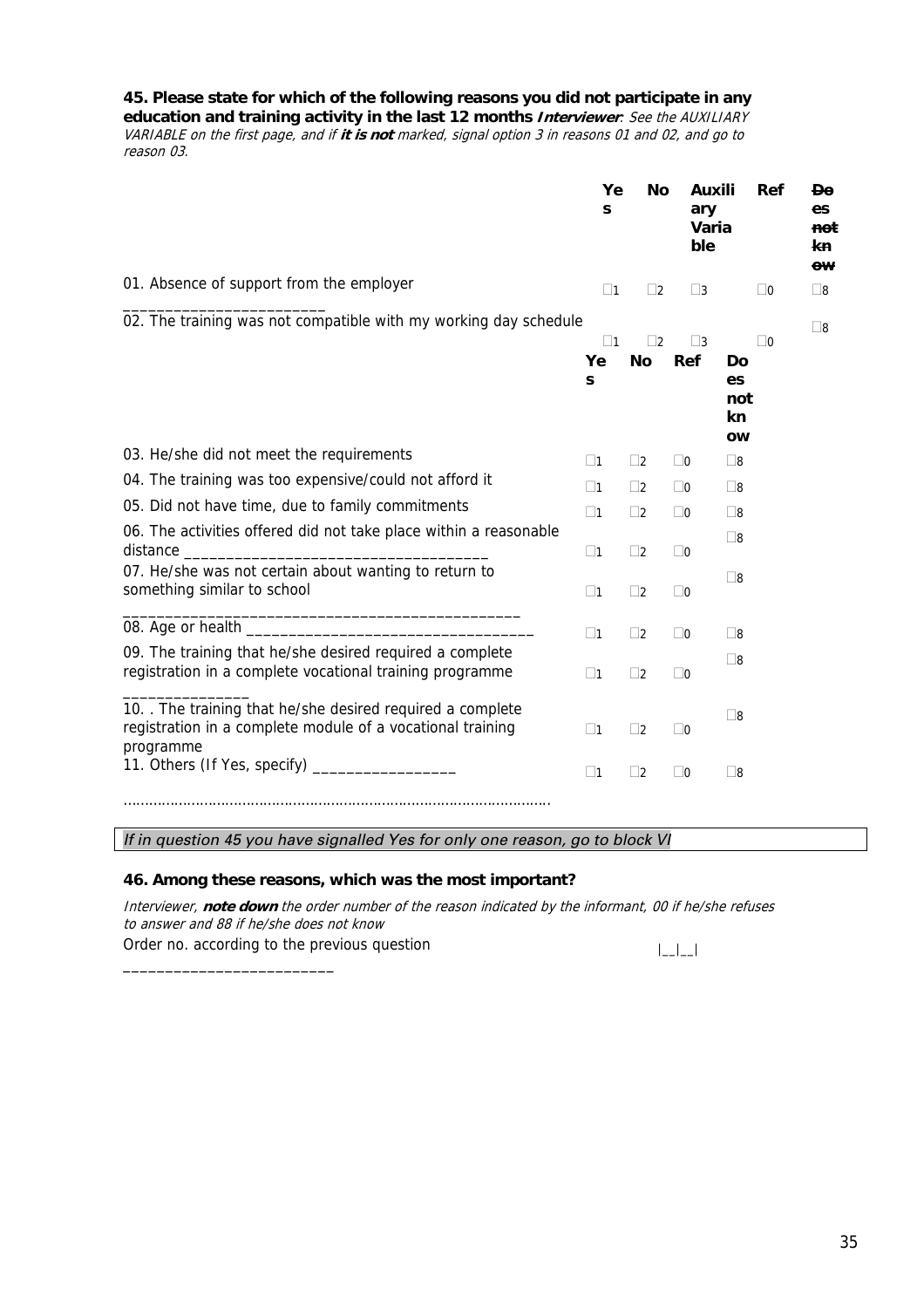# **VI. Informal learning**

#### **47. In addition to the aforementioned activities, have you carried out other activities with which you have tried to learn something on your own, at work or in your free time, over the last 12 months?**

|                                                                           | Yes.      | No.            | Ref            | Do<br>es<br>not<br>kno<br>w |
|---------------------------------------------------------------------------|-----------|----------------|----------------|-----------------------------|
| 1. Learning from a family member, friend or colleague<br>from work?       | $\vert$ 1 | $\vert$ 2      | $ 0\rangle$    | l 8                         |
| 2. Using printed material?                                                | $\vert$ 1 | - 2            | $ 0\rangle$    | 8                           |
| 3. Using computers (online/offline)?                                      | $\vert$ 1 | $\vert$ 2      | O              | Γ8                          |
| 4. Using the television, radio or video cassette recorder?                | 11        | $\sqrt{2}$     | $\overline{0}$ | Γ8                          |
| 5. Using guided tours of museums,<br>historical/natural/industrial sites? | $\vert$ 1 | $\sqcup$ 2     | $\sqcup$ 0     | $\square$ 8                 |
| 6. Visiting learning centres (including libraries) ?                      | 11        | $\overline{2}$ | -10            | - 18                        |

*Interviewer: If in this question (47) all of the answers are different from 1, go to block VII* 

#### **48. Please list the three most important subjects that you have tried to learn about through one of these means, in order of importance**

*Interviewer, write the answer on the subjects. Use Annex-0 as a reference. Write 000 in the first if the informant refuses to answer this question and 888 if he/she does not know.*

| . |
|---|
| . |

# **VII. Access to information on learning possibilities**

\_\_\_\_\_\_\_\_\_\_\_\_\_\_\_\_\_\_\_\_\_\_\_\_\_\_\_\_\_\_\_\_\_\_\_\_\_\_\_\_\_\_\_\_\_\_\_\_\_\_\_

#### **49. In the last 12 months, have you sought any information relating to learning possibilities?**

| Yes                                |                                           |
|------------------------------------|-------------------------------------------|
|                                    | $\Box$ 2 $\rightarrow$ pass block VIII    |
|                                    | $\sqcup$ 0                                |
| Does not know                      | 8                                         |
| 50. Did you find said information? |                                           |
|                                    |                                           |
|                                    | $\Box$ 2 $\rightarrow$ pass block VIII    |
|                                    | $\square$ 0 $\rightarrow$ pass block VIII |
| Does not know                      | $\square$ 8 $\rightarrow$ pass block VIII |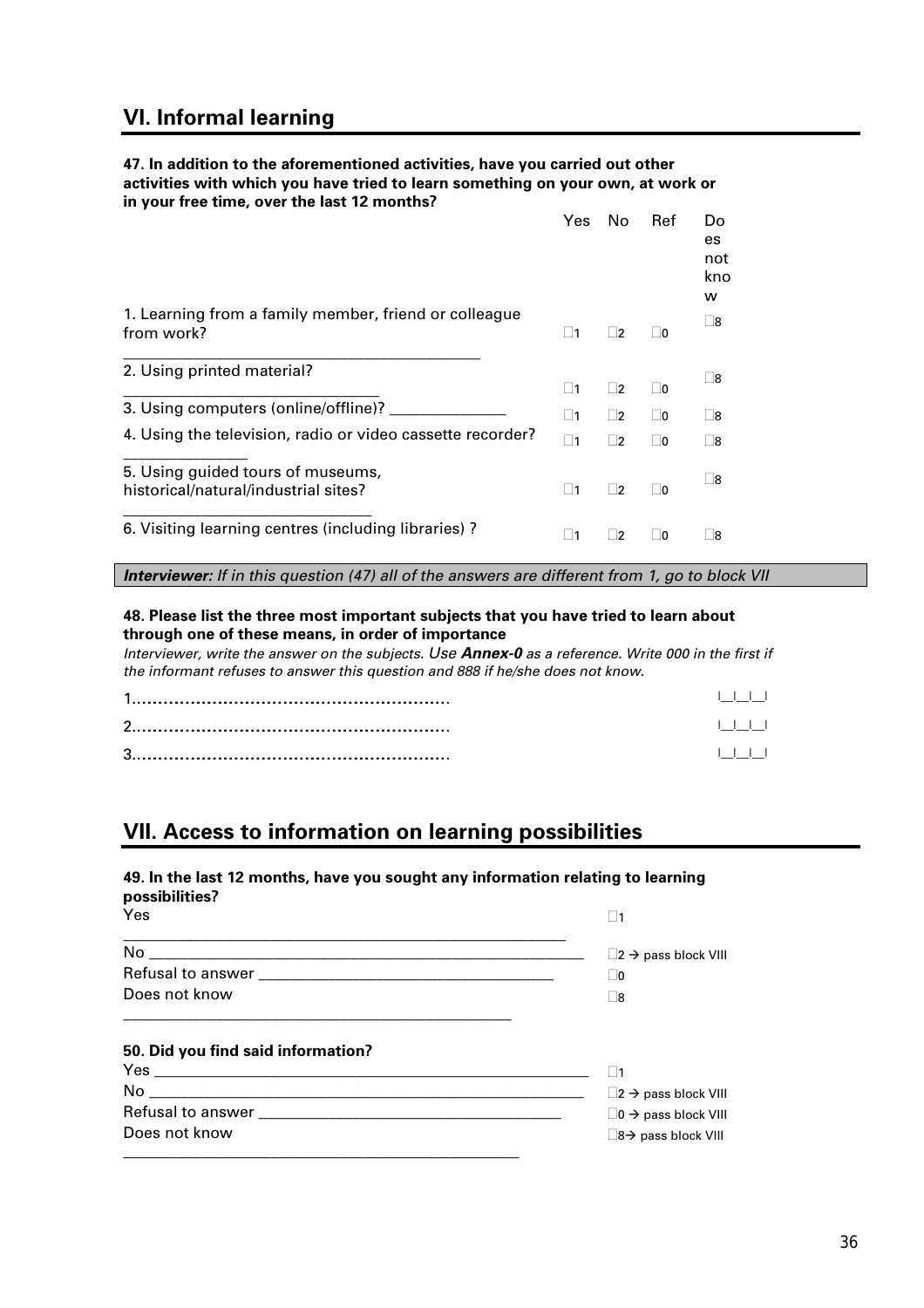| 51. Please state if you accessed this information via the following sources:                                    |             |             |             |                              |
|-----------------------------------------------------------------------------------------------------------------|-------------|-------------|-------------|------------------------------|
|                                                                                                                 | Yes         | No.         | Ref         | Doe<br>s.<br>not<br>kno<br>w |
| 1. the Internet                                                                                                 | $\Box$ 1    | $\Box$      | $\Box$ 0    | Γ8                           |
| 2. Through some family member, neighbour or colleague from<br>work                                              | $\square$ 1 | $\Box$ 2    | $\square$ 0 | $\square$ 8                  |
| 3. His/her employer                                                                                             | $\Box$ 1    | $\Box$ 2    | $\Box$ 0    | Γ8                           |
| 4. Through a careers advisor (including employment offices)                                                     |             |             |             | Γ8                           |
|                                                                                                                 | $\Box$ 1    | $\square$ 2 | $\Box$ 0    |                              |
| 5. Through an educational or training institution (school, centre                                               | $\square$ 1 | $\Box$ 2    | $\Box$ 0    | $\square$ 8                  |
| 6. Through some mass media (TV, radio, press, billboards)                                                       | $\Box$ 1    | $\square$ 2 | $\Box$ 0    | $\square$ 8                  |
|                                                                                                                 | 1           | $\Box$      | $\Box$ 0    | $\square$ 8                  |
| 8. Other media and a state of the state of the state of the state of the state of the state of the state of the | $\Box$ 1    | □2          | $\Box$ 0    | $\square$ 8                  |

# **VIII. Use of information and communication technologies (ICT)**

#### **52. Do you usually use a computer?**

| Mark only one option                                 |                                          |
|------------------------------------------------------|------------------------------------------|
| Every day or almost every day of the week __________ |                                          |
| At least once a week (but not every day) _____       | $\overline{2}$                           |
| At least once a month, but not every week            | 3                                        |
|                                                      | 4                                        |
|                                                      | $\Box$ 5 $\rightarrow$ go to question 54 |
|                                                      | ∣ ∣0                                     |
| Does not know                                        | 8                                        |
|                                                      |                                          |

#### **53. Please choose the alternative that best describes your ability to use a computer**

*Mark only one option*  Beginner user (copying or moving a file or folder, writing a tex using a word processor, using simple formulas in spreadsheets) \_\_\_\_\_\_  $\square$ 1 Advanced user (text formatting, using more advanced formulas and creating graphs in spreadsheets, installing devices and/or programmes, using databases)  $\overline{\phantom{a}}$  2 Expert user (writing macros, programming, solving software and hardware problems when the computer is not working adequately)  $\Box$ 3 Refusal to answer \_\_\_\_\_\_\_\_\_\_\_\_\_\_\_\_\_\_\_\_\_\_\_\_\_\_\_\_\_\_\_\_\_\_\_\_\_\_\_\_ 0

| .<br>ко<br>.<br>. | O<br>. . |
|-------------------|----------|
| -<br>۱W           | R        |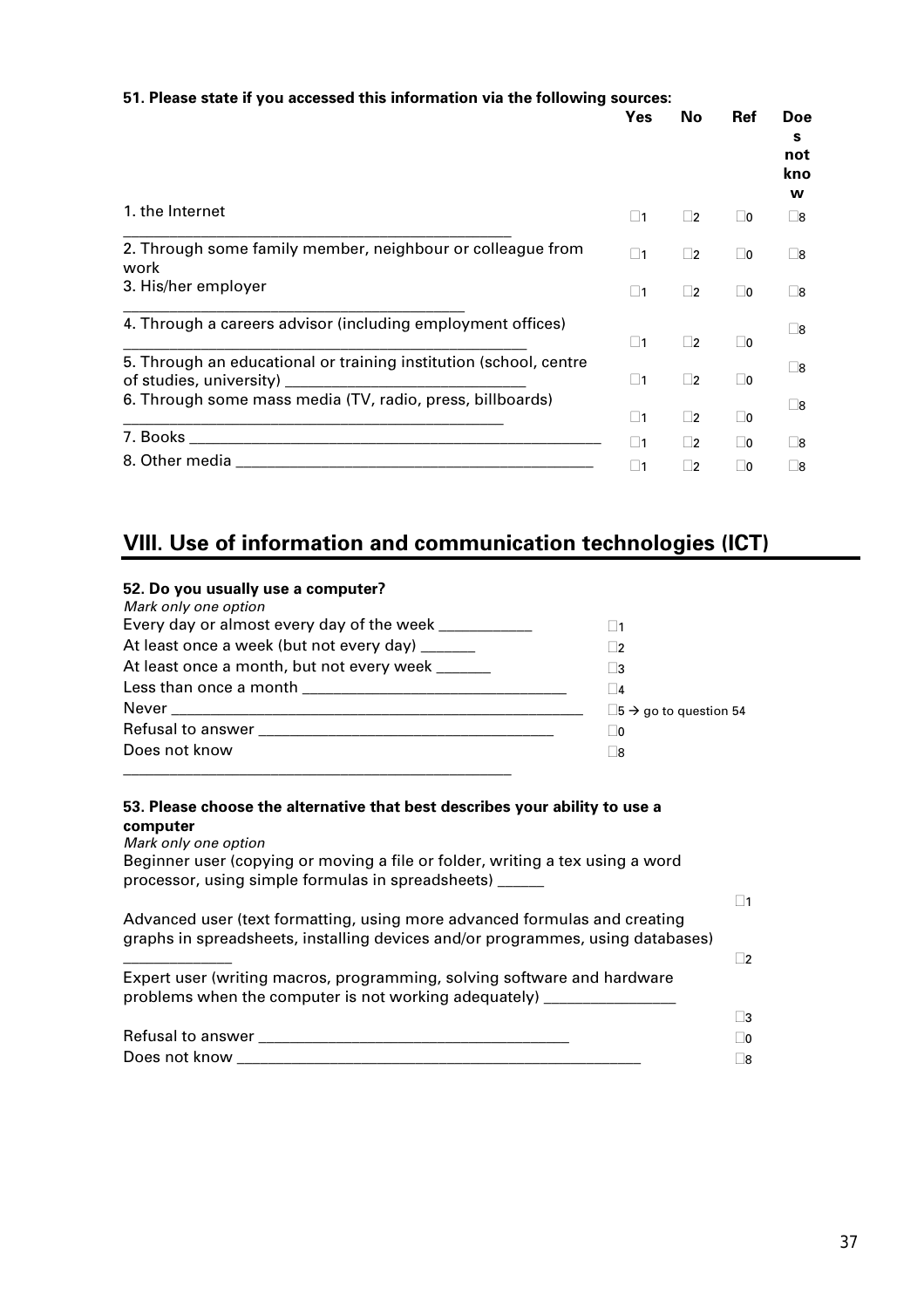## **54. With what frequency do you usually use the Internet?**

| Mark only one option                                  |        |
|-------------------------------------------------------|--------|
| Every day or almost every day of the week ___________ |        |
| At least once a week (but not every day) ______       | 2      |
| At least once a month, but not every week ______      | 3      |
|                                                       | $\Box$ |
|                                                       | Γ5     |
|                                                       | ∣∣∩    |
| Does not know                                         |        |
|                                                       |        |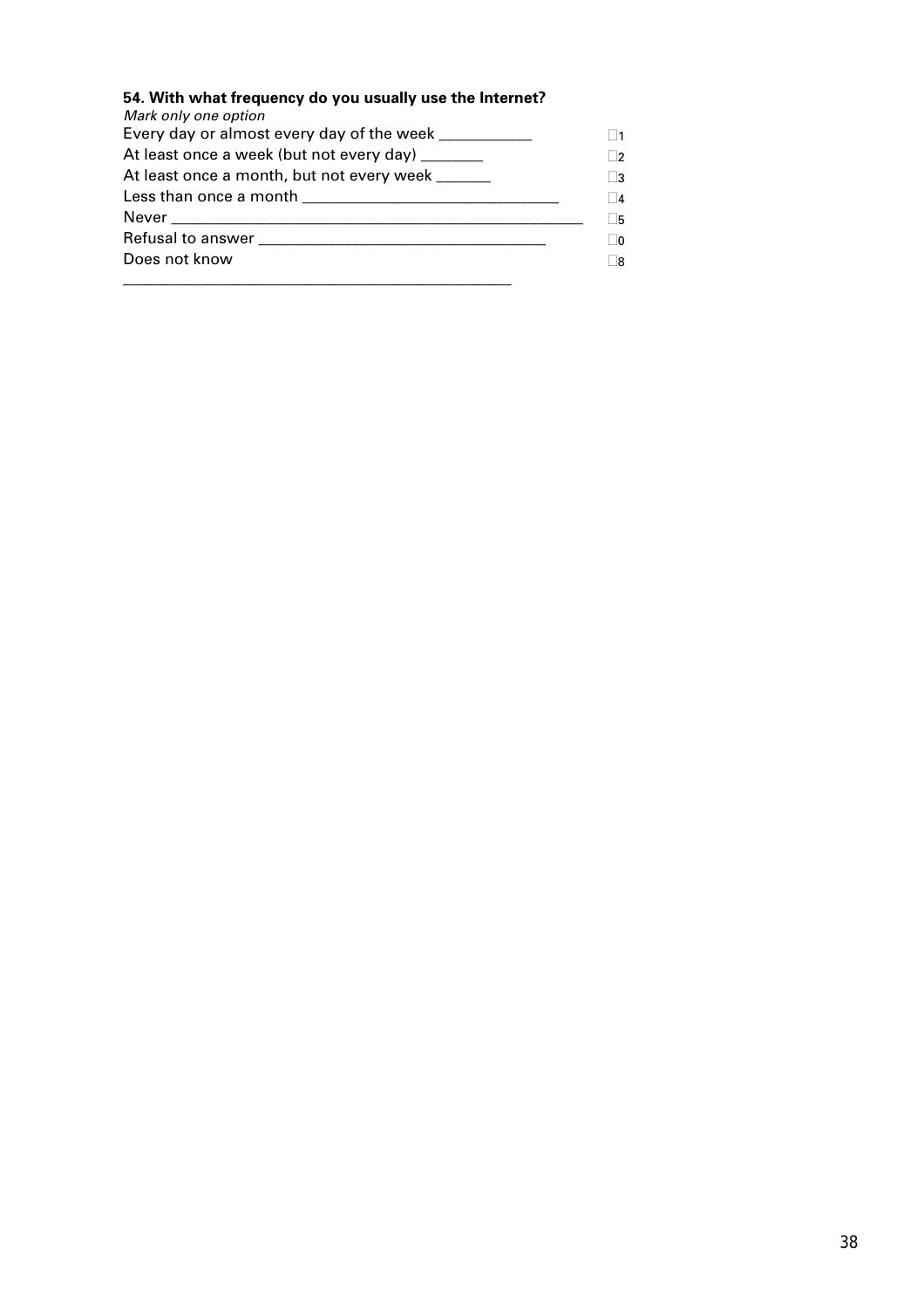# **IX. Linguistic knowledge**

**Interviewer:** Read the following to the Informant **'I will now ask you some questions regarding the languages you know.'** 

#### **55. Which is or are your mother tongues?**

*Interviewer, if the informant has two mother tongues, note down both of them. Use Annex-5 as a reference. Write 00 in the two columns if the informant refuses to answer.* 

| $\sqrt{2}$ |  |
|------------|--|

#### **56. Please list the other languages that you are able to use (excluding mother tongues)**

*Interviewer note down the answer. Use Annex-5 as a reference. Write 00 in the first if the informant refuses to answer.*

| $\mathbf{1}$ $\mathbf{1}$ $\mathbf{1}$ |
|----------------------------------------|
| $\Box$                                 |
| $\perp$ $\perp$                        |
| $\Box$                                 |
| $\Box$                                 |
| $\Box$                                 |
|                                        |

#### *Interviewer:*

*- If you have not noted down any language in this question (56), go to block X.* 

*- If you have noted down fewer than 3 languages, go to question 58.* 

#### **57. Which two of the aforementioned languages do you know the best (excluding mother tongue/s)?**

*Interviewer, transcribe the text from the previous question (57). Write 00 if he/she refuses and 88 if he/she does not know. Use Annex-5* as a reference.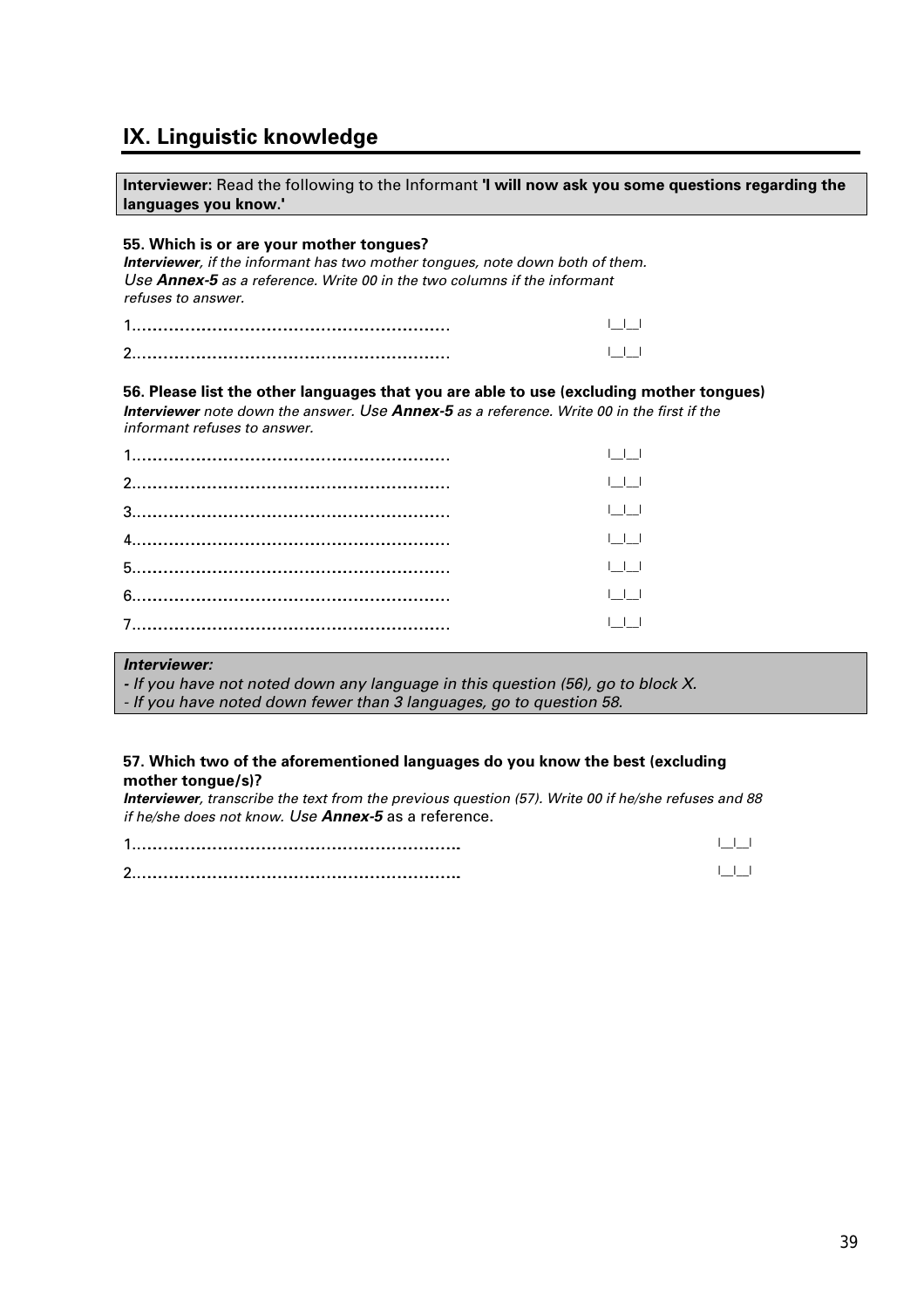| Interviewer: briefly note down the code of each language in the                                                 | Language                                                                                                                     | Language                                                                                                                 |
|-----------------------------------------------------------------------------------------------------------------|------------------------------------------------------------------------------------------------------------------------------|--------------------------------------------------------------------------------------------------------------------------|
| corresponding column.                                                                                           | 1                                                                                                                            | 2                                                                                                                        |
|                                                                                                                 |                                                                                                                              |                                                                                                                          |
| Note down the language code                                                                                     | <br>$\begin{array}{c} \begin{array}{c} \begin{array}{c} \end{array} \\ \begin{array}{c} \end{array} \end{array} \end{array}$ | $\begin{array}{c} \begin{array}{c} \begin{array}{c} \end{array} \\ \begin{array}{c} \end{array} \end{array} \end{array}$ |
|                                                                                                                 |                                                                                                                              |                                                                                                                          |
| 58. Please choose the alternative that best describes your                                                      |                                                                                                                              |                                                                                                                          |
| knowledge of each of the languages mentioned in the previous<br>question.                                       |                                                                                                                              |                                                                                                                          |
| Mark only one option                                                                                            |                                                                                                                              |                                                                                                                          |
| I only understand and am able to use some words and phrases                                                     | $\Box$                                                                                                                       | $\Box$ 4                                                                                                                 |
|                                                                                                                 |                                                                                                                              |                                                                                                                          |
| I understand and use the most common expressions. I use the                                                     |                                                                                                                              |                                                                                                                          |
| language for family situations and objects                                                                      | $\square$ 5                                                                                                                  | $\square$ 5                                                                                                              |
| I understand the common language essentials and write simple                                                    |                                                                                                                              |                                                                                                                          |
| texts. I can describe experiences and events _______________                                                    | $\Box$ 6                                                                                                                     | $\Box$ 6                                                                                                                 |
| I understand a large variety of complicated texts and use the                                                   |                                                                                                                              |                                                                                                                          |
| language flexibly. Near-native fluency in the language _________                                                | $\square$ 7                                                                                                                  | $\Box$                                                                                                                   |
|                                                                                                                 | $\Box$ 0                                                                                                                     | $\sqcup$ 0                                                                                                               |
| Does not know                                                                                                   | $\square$ 8                                                                                                                  | $\square$ 8                                                                                                              |
|                                                                                                                 |                                                                                                                              |                                                                                                                          |
| 59. How frequently have you used this language for work or                                                      |                                                                                                                              |                                                                                                                          |
| studies in the last 12 months?                                                                                  |                                                                                                                              |                                                                                                                          |
|                                                                                                                 | $\sqrt{40}$<br>$\square$ 50                                                                                                  | $\Box$ 40<br>$\square$ 50                                                                                                |
|                                                                                                                 | $\Box$ 60                                                                                                                    | $\Box$ 60                                                                                                                |
| Less than once a month (but in the last 12 months) ___                                                          | $\Box$ 70                                                                                                                    | $\square$ 70                                                                                                             |
| Not in the last 12 months Not in the last 12 months                                                             | $\square$ 80                                                                                                                 | $\Box$ 80                                                                                                                |
| He/she neither worked nor studied in the last 12 months                                                         | $\Box$ 90                                                                                                                    | $\Box$ 90                                                                                                                |
|                                                                                                                 |                                                                                                                              |                                                                                                                          |
|                                                                                                                 | $\Box$ 00                                                                                                                    | $\Box$ 00                                                                                                                |
| Does not know                                                                                                   | $\Box$ 88                                                                                                                    | $\Box$ 88                                                                                                                |
|                                                                                                                 |                                                                                                                              |                                                                                                                          |
| 60. How frequently have you used this language for pleasure /<br>with family and friends in the last 12 months? |                                                                                                                              |                                                                                                                          |
| Daily use _                                                                                                     | $\Box$ 40                                                                                                                    | $\Box$ 40                                                                                                                |
|                                                                                                                 | $\Box$ 50                                                                                                                    | $\square$ 50                                                                                                             |
| At least once a month <b>At least once a month</b>                                                              | $\square$ 60                                                                                                                 | $\square$ 60                                                                                                             |
| Less than once a month (but in the last 12 months)                                                              | $\Box$ 70                                                                                                                    | $\square$ 70                                                                                                             |
|                                                                                                                 | $\square$ 80                                                                                                                 | $\square$ 80                                                                                                             |
|                                                                                                                 | $\square$ 00                                                                                                                 | $\square$ 00                                                                                                             |
| Does not know                                                                                                   | $\square$ 88                                                                                                                 | $\square$ 88                                                                                                             |
|                                                                                                                 |                                                                                                                              |                                                                                                                          |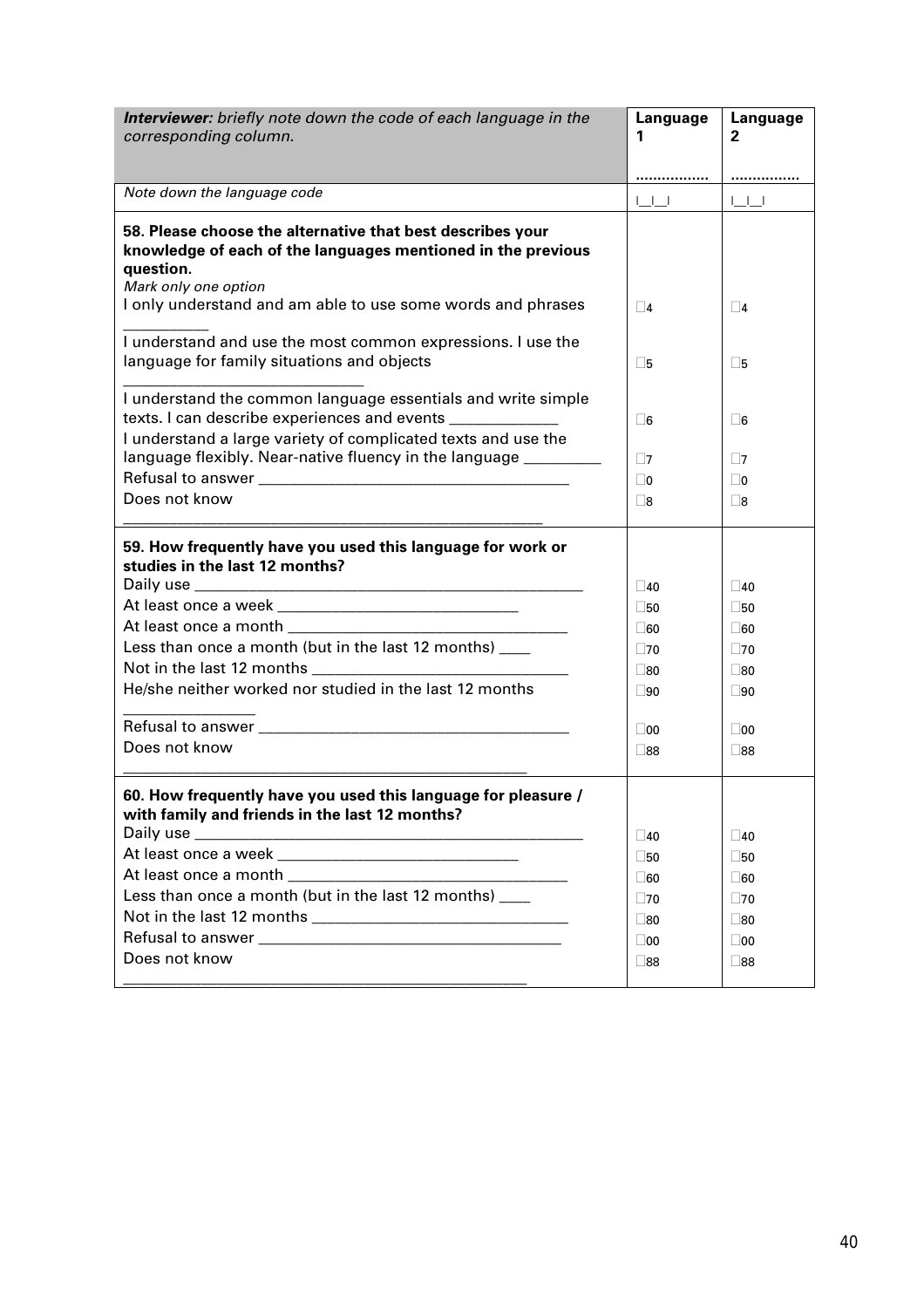# X. Cultural participation

Interviewer: Read the following to the Informant 'I will now ask you some questions regarding your participation in cultural activities.'

#### 61. Please state the number of times that you have attended each of the following activities in the last 12 months:

| 1. Theatre, concerts, operas, ballet or dance |             |
|-----------------------------------------------|-------------|
|                                               | $\Box$ 1    |
|                                               | ר⊏          |
|                                               | ∃3          |
| More than 12 times                            | $\sqsupset$ |
|                                               | □5          |
|                                               | $\lnot$ o   |
| Does not know                                 | ר           |

#### 2. Cinema

|                    | 1           |
|--------------------|-------------|
|                    | □੭          |
| More than 12 times | ∟з          |
|                    | $\Box$ 4    |
|                    |             |
|                    | $\square$ 5 |
|                    | $\Box$ 0    |

#### 3. Visits to places of cultural interest (museums, exhibitions...)

|                    | $\vert$ 1   |
|--------------------|-------------|
|                    | - 12        |
|                    | - 3         |
| More than 12 times | $\Box$ 4    |
|                    | $\square$ 5 |
|                    | $\Box$ 0    |
| Does not know      | -18         |
|                    |             |

#### 4. Sporting events

|                    | $\vert$ 2 |
|--------------------|-----------|
|                    | $\vert$ 3 |
| More than 12 times | $\vert$ 4 |
|                    | - 15      |
|                    | - 0       |
| Does not           | - 18      |
|                    |           |
|                    |           |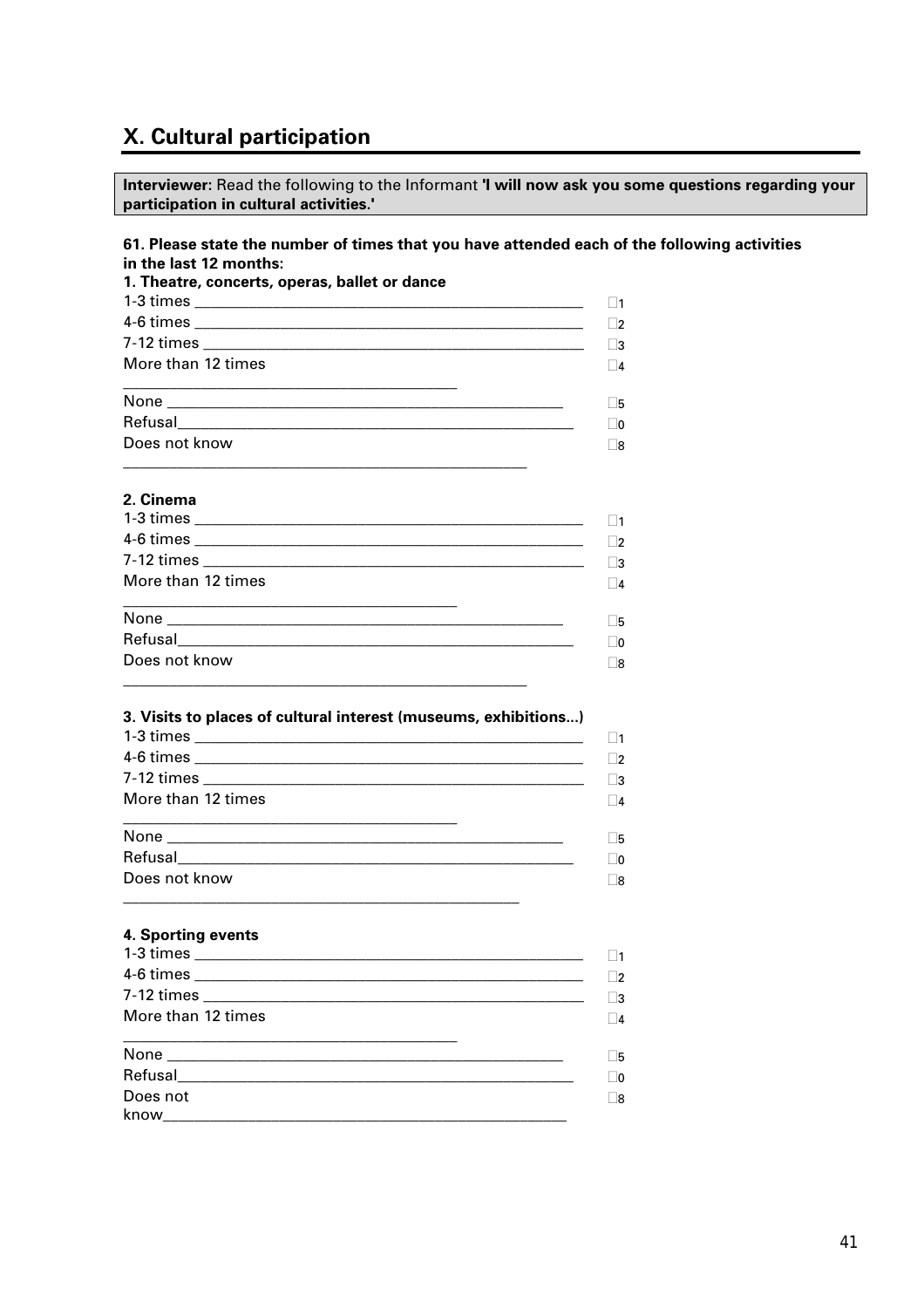#### **62. In the last 12 months, did you participate in any public performance implying singing, dancing, acting or playing music?**

| Yes              | $\blacksquare$ |
|------------------|----------------|
| $\overline{N}$   | 72             |
| Refusal          | 20             |
| Does not<br>know | _8             |

#### **63. In the last 12 months, did you carry out any of the following cultural activities?**

|                                                                                                                       | Yes.        | No        | Ref            | Do<br>es.<br>not<br>kno<br>w |
|-----------------------------------------------------------------------------------------------------------------------|-------------|-----------|----------------|------------------------------|
|                                                                                                                       | $\Box$ 1    | $\vert$ 2 | $\overline{0}$ | Γ8                           |
| 2. Create a painting, drawing, sculpture or print production<br>(including computer-generated graphic design, webpage |             |           |                |                              |
|                                                                                                                       | $\vert$ 11  | $\vert$ 2 | $\Box$ 0       | $\square$ 8                  |
| 3. Write prose, poems, stories ______________________                                                                 | $\Box$ 1    | $\Box$ 2  | $\Box$ 0       | <u>8</u>                     |
| 64. How many books do you have at home?                                                                               |             |           |                |                              |
|                                                                                                                       | $\Box$ 1    |           |                |                              |
|                                                                                                                       | $\Box$ 2    |           |                |                              |
| More than 100 books                                                                                                   | <u>  3</u>  |           |                |                              |
| <u> 1989 - Johann John Stein, markin fan it ferskearre fan it ferskearre fan it ferskearre fan it ferskearre fan</u>  | $\square$ 0 |           |                |                              |
| Does not know                                                                                                         | $\square$ 8 |           |                |                              |
|                                                                                                                       |             |           |                |                              |

#### **65. Have you read a book for pleasure in the 12 months?**  Yes

| No                | ∃ว                                         |
|-------------------|--------------------------------------------|
| Refusal to answer | $\Box$ 0 $\rightarrow$ 9 go to question 67 |
| Does not know     | _8                                         |
|                   |                                            |

 $\Box$ 1

#### **66. How many books?**

| $1 - 3$<br><u> 1980 - Jan James James, president filozof, martin eta biztanleria (h. 1980).</u> |    |
|-------------------------------------------------------------------------------------------------|----|
|                                                                                                 |    |
|                                                                                                 |    |
| More than 12                                                                                    |    |
|                                                                                                 |    |
| Does not know                                                                                   | 18 |
|                                                                                                 |    |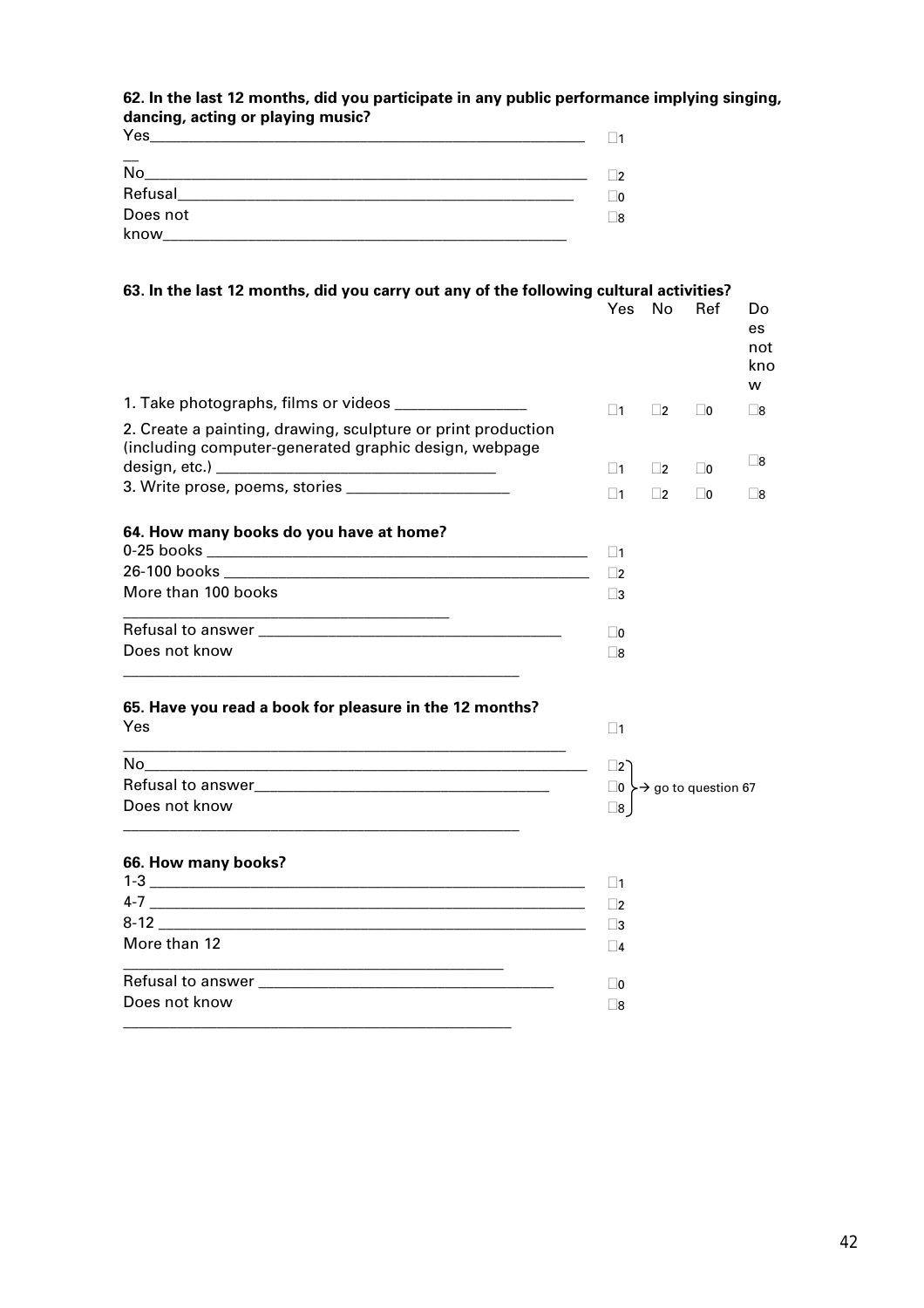#### **67. Do you read newspapers?**

| Mark only one option                                  |           |
|-------------------------------------------------------|-----------|
| Every day or almost every day of the week ___________ | $\vert$ 1 |
| At least once a wee, (but not every day) ______       | $\Box$ 2  |
| At least once a month, but not every week             | $\Box$ 3  |
|                                                       | $\Box$ 4  |
|                                                       | Γ5        |
|                                                       | $\Box$ 0  |
| Does not know                                         | Γ8        |
|                                                       |           |